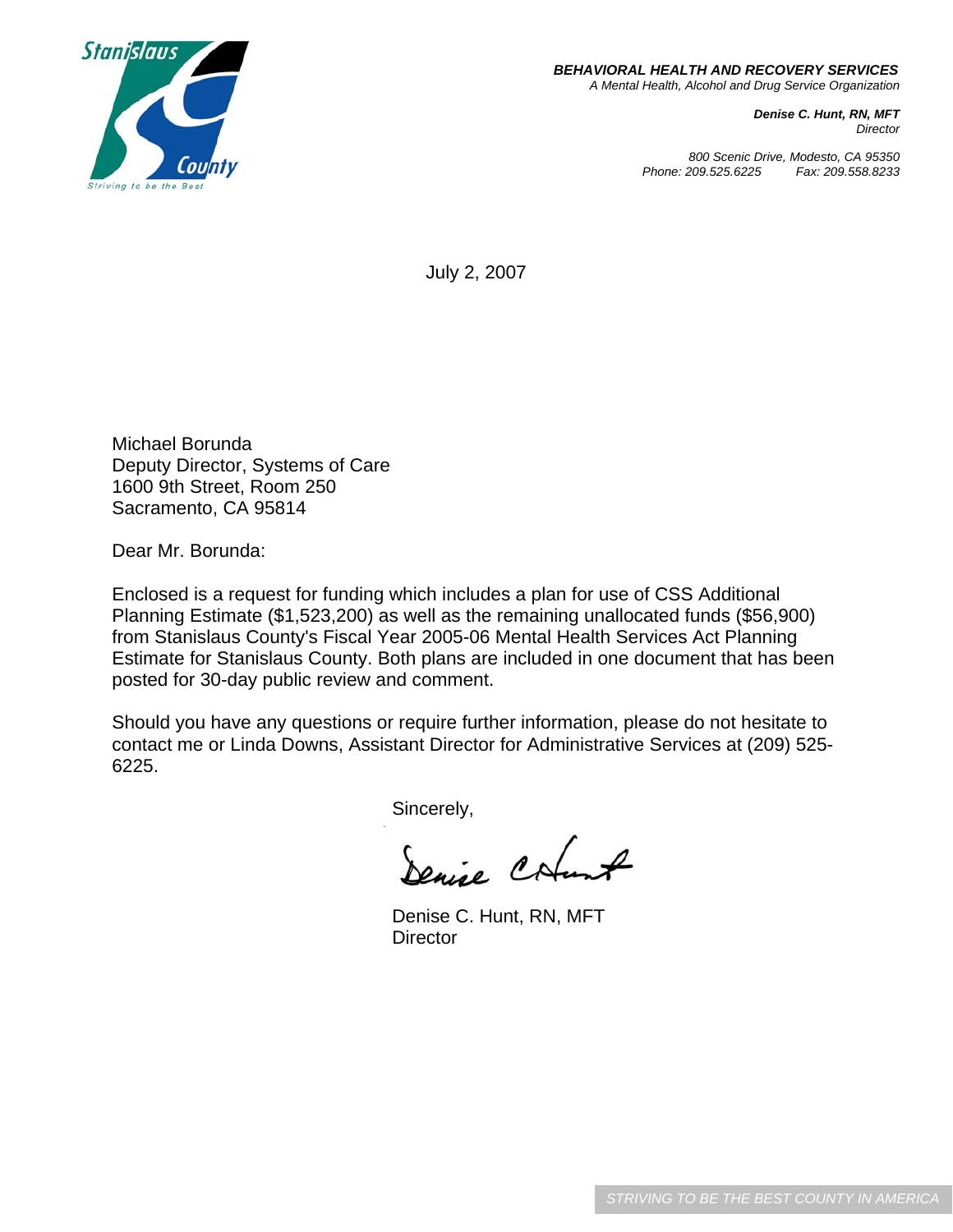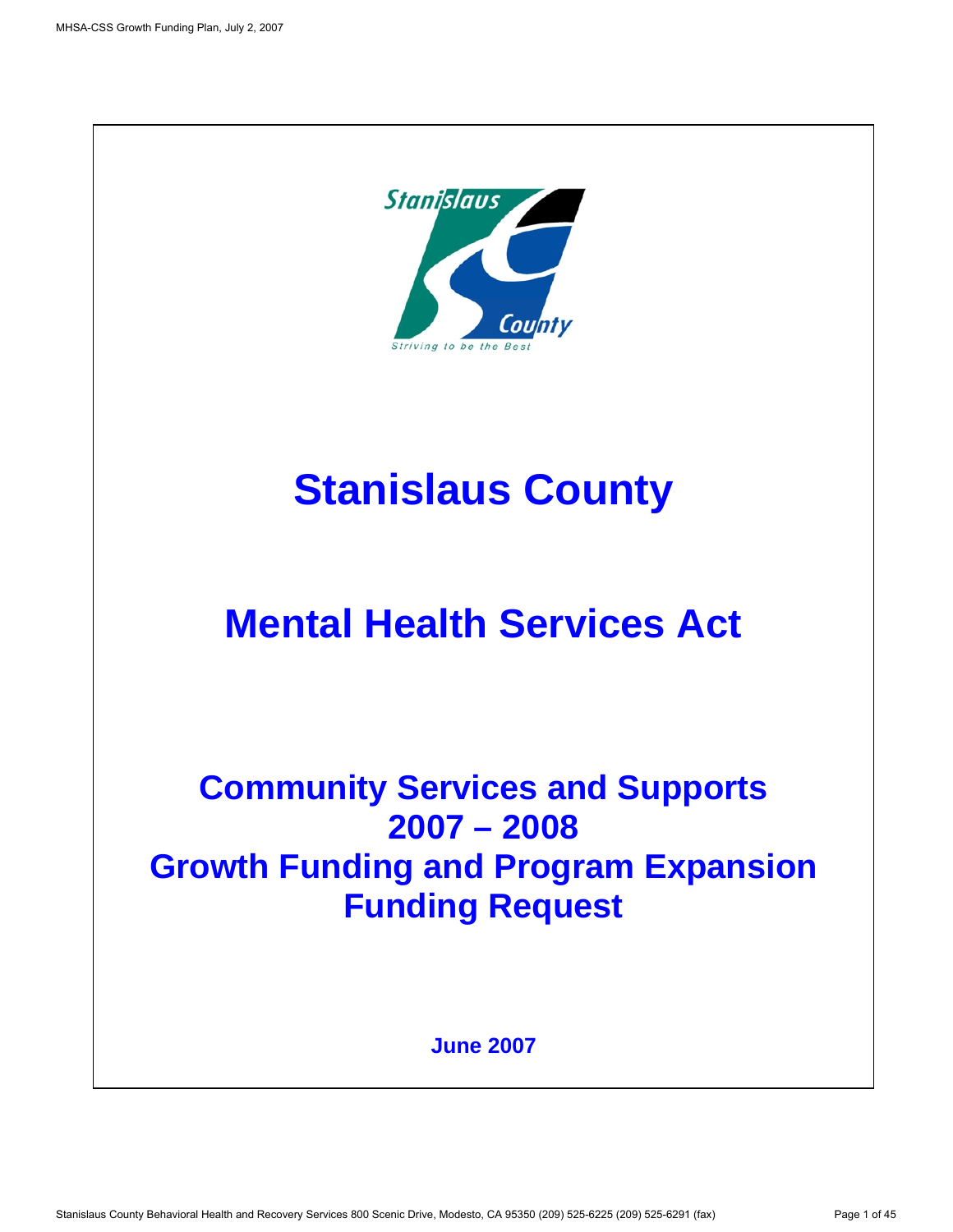#### **INTRODUCTION AND OVERVIEW OF PLANNING PROCESS:**

Effective January 24, 2006, the California Department of Mental Health (DMH) approved Stanislaus County's Community Services and Supports (CSS) Plan. Subsequently, Behavioral Health and Recovery Services (BHRS) was awarded approximately \$4.2 million in Mental Health Services Act Community Services and Supports funding for each of three fiscal years (2005-06, 2006-07, and 2007-08)

In the fall of 2006, DMH notified counties that, due to higher than anticipated tax revenues, additional CSS funding was available (Growth Funding). Stanislaus County began a planning process to determine the most appropriate way to use these additional funds. DMH issued Information Notice 06-15, which provided guidance on the application procedure.

Stanislaus County conducted an open stakeholder process with the support and partnership of the Stanislaus County Mental Health Board. Two meetings of the BHRS Representative Stakeholder Steering Committee were convened on March 1 and March 13, 2007. The Steering Committee is comprised of 43 individuals who represent various key stakeholder groups in Stanislaus County, including consumers of various ages, family members, representatives from diverse ethnic and racial groups, law enforcement, Courts, District Attorney, schools, health care, faith-based community groups, Disability Resource Agency for Independent Living (DRAIL), labor organizations, BHRS staff, and contract organizations. During initial planning in 2005, this group had the core responsibility of providing guidance to Behavioral Health and Recovery Services in establishing initial priorities for the first three years of implementation of the Mental Health Services Act.

The Behavioral Health Director and MHSA Coordinator facilitated the two meetings, using the overall approach of "Completing the Matrix". Page 23 of Stanislaus County's MHSA-CSS three-year Expenditure Plan (Part II, Sec. I, #1) which shows major issues, by age group, identified during initial community planning was used as the starting point in introducing the concept of "Completing the Matrix".

At the first meeting on March 1, 2007, an overview was presented about what had happened during initial planning in 2005. A pre-meeting was convened for new members to the Steering Committee and consumers and family members who requested more preparation prior to the Committee meeting. Further information about what happened, during early implementation in 2006, was described, including challenges to implementation and "lessons learned". (This included information that a small portion of the Growth Money would be used to fill gaps in original CSS budgets.) An overarching theme of continuing to address disparities in services to cultural/ethnic/racial groups was described and three key ways were proposed to strengthen MHSA services and supports.

Three aspects of CSS services were identified as "needing strengthening":

**Community's capacity to provide service and support**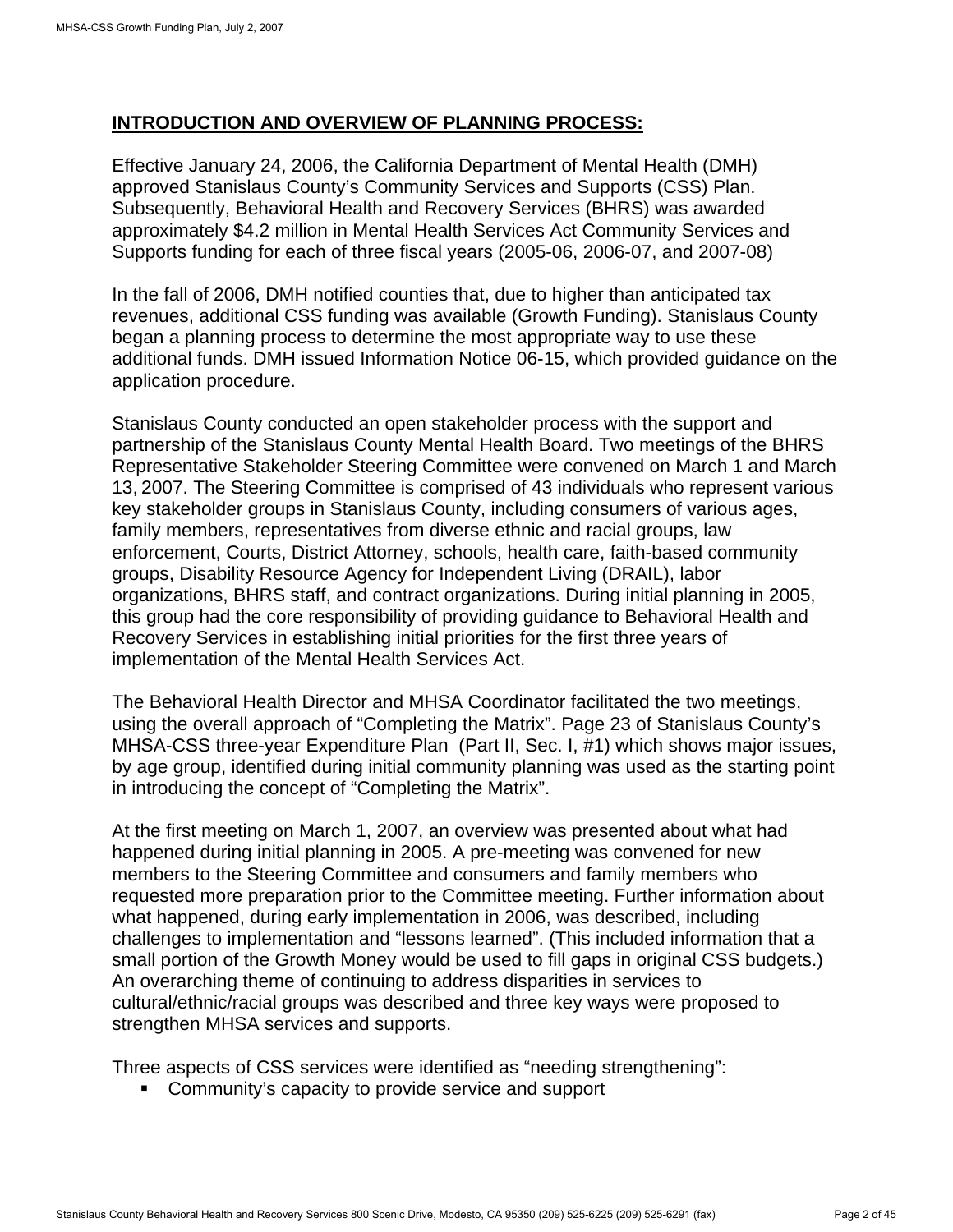- Peer and family support
- Services to individuals without Medi-Cal or other insurance who are high users of crisis-based services and at risk of hospitalization or incarceration and who tend to "fall through the cracks" of traditional services.

Committee members participated in a structured small group process. They were asked to brainstorm, discuss and come to consensus on strategies to address the three areas that need strengthening. There were lively discussions facilitated by BHRS staff and Mental Health Board members. Many common themes and strategies were identified. At the end of the first meeting each small group reported out to all. The group was thanked and agreed that all the information would be taken back to BHRS Senior Leadership for the development of more specific proposals of new or expanded services and supports.

On March 13, a second session of the Representative Stakeholder Steering Committee was convened and information from the previous meeting was discussed. The following table summarizes how the information was presented to the committee:

| <b>Needs</b><br>Strengthening | <b>Community</b><br><b>Capacity</b>                                                                                        | Peer & Family<br>Support                                                                                                        | Service to high use,<br>at risk individuals                                                                                                                              |
|-------------------------------|----------------------------------------------------------------------------------------------------------------------------|---------------------------------------------------------------------------------------------------------------------------------|--------------------------------------------------------------------------------------------------------------------------------------------------------------------------|
| Theme of<br>stakeholder input | Build on what's<br>already there                                                                                           | Do more/ get the<br>word out/across<br>lifespan                                                                                 | Do something!                                                                                                                                                            |
| Challenge for<br><b>BHRS</b>  | No business as usual                                                                                                       | Consistency and<br>alignment with<br>everything we do                                                                           | How to do business<br>in a transformed way                                                                                                                               |
| Service strategy<br>ideas     | Provide services and<br>supports in the<br>community - using<br>expansion of<br>Outreach and<br><b>Engagement services</b> | Develop Peer and<br><b>Family Support Plan</b><br>using expansion to<br><b>General System</b><br>Development<br><b>Services</b> | <b>Community Access</b><br>and Support Team<br>through expansion of<br><b>Full Service</b><br>Partnership and<br><b>General System</b><br>Development<br><b>Services</b> |

The above table represents the most effective way to illustrate and summarize a complex set of ideas. The recommendations included strategies and sentiments expressed, as well as complex themes related to systems transformation. Stakeholders liked the presentation of the concepts and came to consensus quickly that BHRS could proceed with the development of a Growth Plan. Stakeholders were initially informed that the Growth proposal would be posted for public comment on April 24 along with the 2006 Implementation Progress Report. However, due to issues related to workload and other BHRS system changes, the posting date was delayed until June 1, 2007. Stakeholders were informed of this delay in a letter from the Behavioral Health and Recovery Services Director.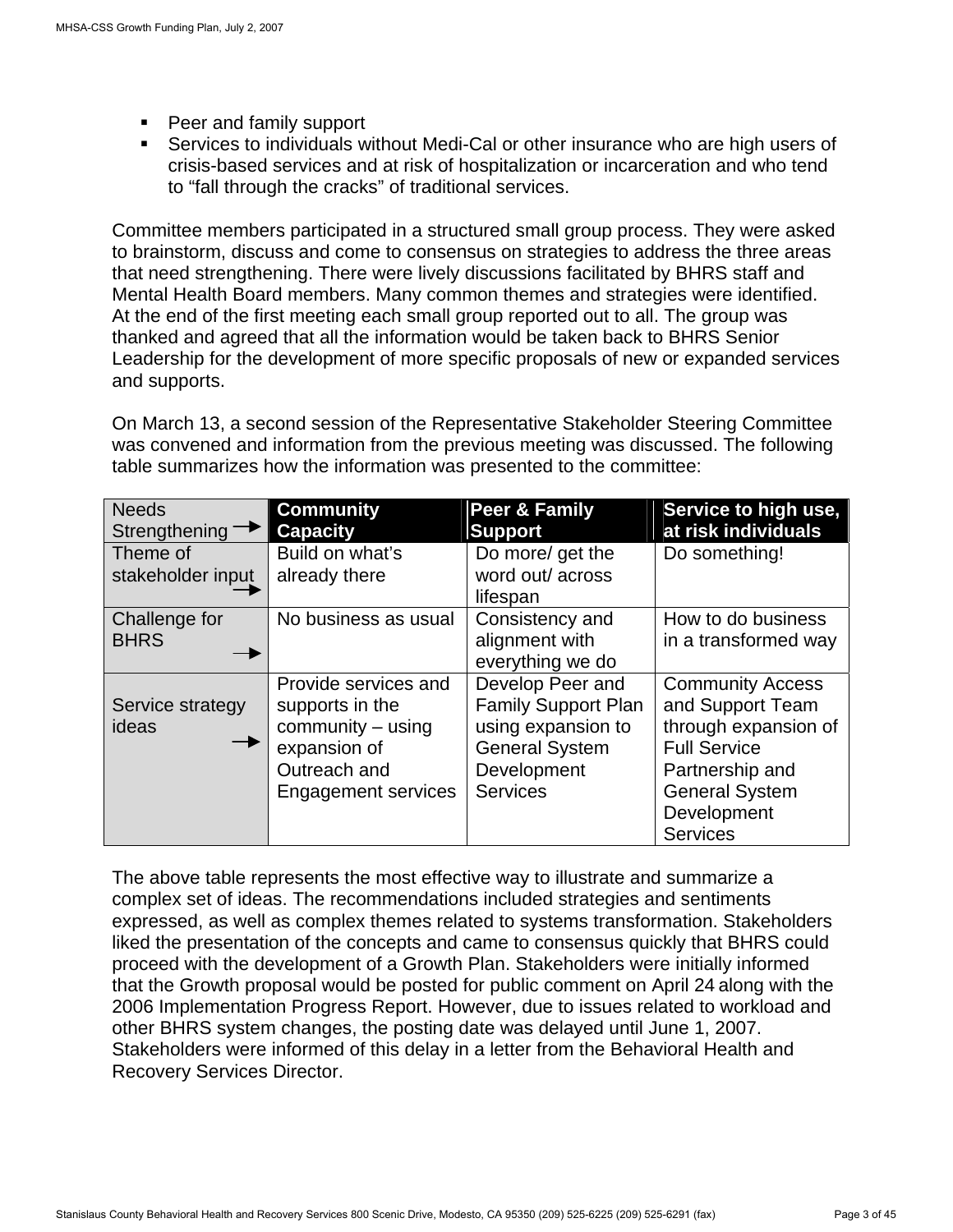The next step in the process was for BHRS staff to develop the written proposal and begin the 30-day public review and comment period (June 1 – June 30, 2007). Once the document was developed and "vetted" through established internal review processes, the Growth Proposal was circulated using the following methods:

- $\checkmark$  A copy was posted on the County's MHSA website: www.stanislausmhsa.com
- $\checkmark$  Copies were sent to Stanislaus County Public Library resource desks
- $\checkmark$  Electronic notification was sent to all BHRS service sites with a link to www.stanislausmhsa.com and announcing the posting of this report
- $\sqrt{ }$  Representative Stakeholder Steering Committee members were sent notice informing them of the start of the 30-day review and how to obtain a copy of the proposal.

The public was notified by:

 $\checkmark$  Public notice posted in seven newspapers throughout Stanislaus County; including a newspaper serving the Latino community. The notice included reference to www.stanislausmhsa.com and a phone number for requesting a copy of the proposal.

For ease of public review, a summary table illustrating our Services and Supports Expansion Proposal process description are contained on page six. The last page of this document is a feedback form. No public hearing is required or planned.

The only public comment received was a very favorable letter from Golden Valley Health Clinic, a Federally Qualified Health Clinic in Stanislaus County.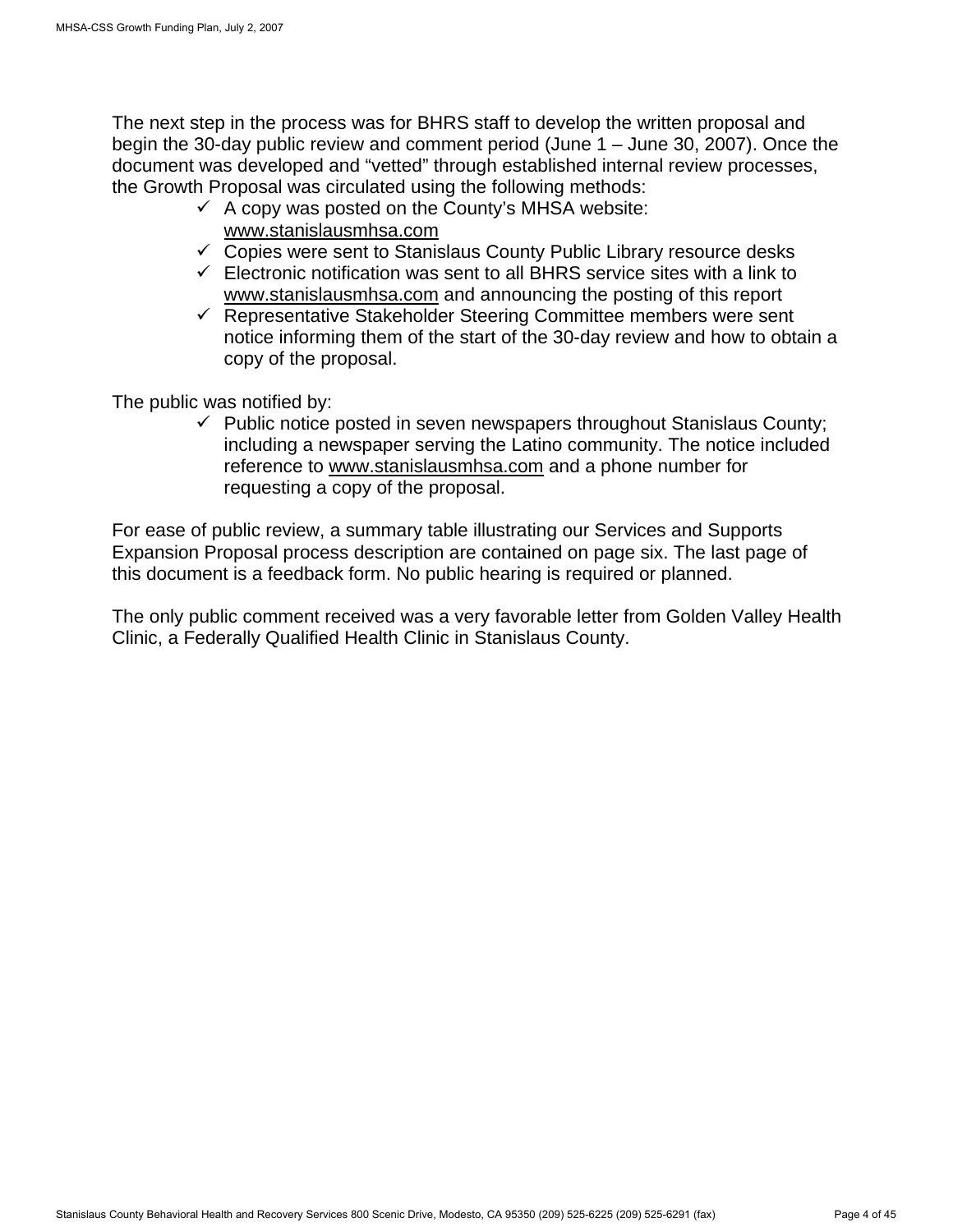### **COMMENTS FROM BEHAVIORAL HEALTH DIRECTOR:**

I was appointed Behavioral Health Director in August 2005. At that time, BHRS was working very hard to complete the first MHSA-CSS Plan. From that time, (through approval of the Plan in January 2006) to today there have been more significant changes in public mental health than in the past two decades. These are exciting and demanding times.

As an organization, Behavioral Health and Recovery Services is working diligently to articulate how we will operationalize transformation in Stanislaus County. There are many questions to be considered, perhaps most importantly, "How will we engage our community in this transformational process?" I firmly believe that it is only through deliberate and thoughtful planning that we will move in the right direction. This year, I convened a department-wide planning process. The Community Integration and Change Team is comprised of BHRS staff, consumers and family members. The purpose of the Change Team is to actively move BHRS to be an organization oriented toward recovery in our community. A workable strategic plan will be developed with action steps, timelines and an evaluation process. This plan will be compatible with all other planning documents required of BHRS, especially MHSA, and will speak to the need for an aligned service vision for all department activities, regardless of funding source.

BHRS enjoys many partnerships in the communities we serve. We are pleased to report that diverse community partners have come together with enthusiasm and dedication to participate in the development of this Growth Plan. This ongoing effort to effectively utilize the unique CSS funding was guided by the essential elements of MHSA: community collaboration, cultural competence, client and family member driven system, wellness, recovery and resilience oriented, and integrated service experience. Working from the BHRS Vision and Mission with input from community partners and guidance from DMH regulations, this Growth Plan was developed. Comment on the proposal is invited.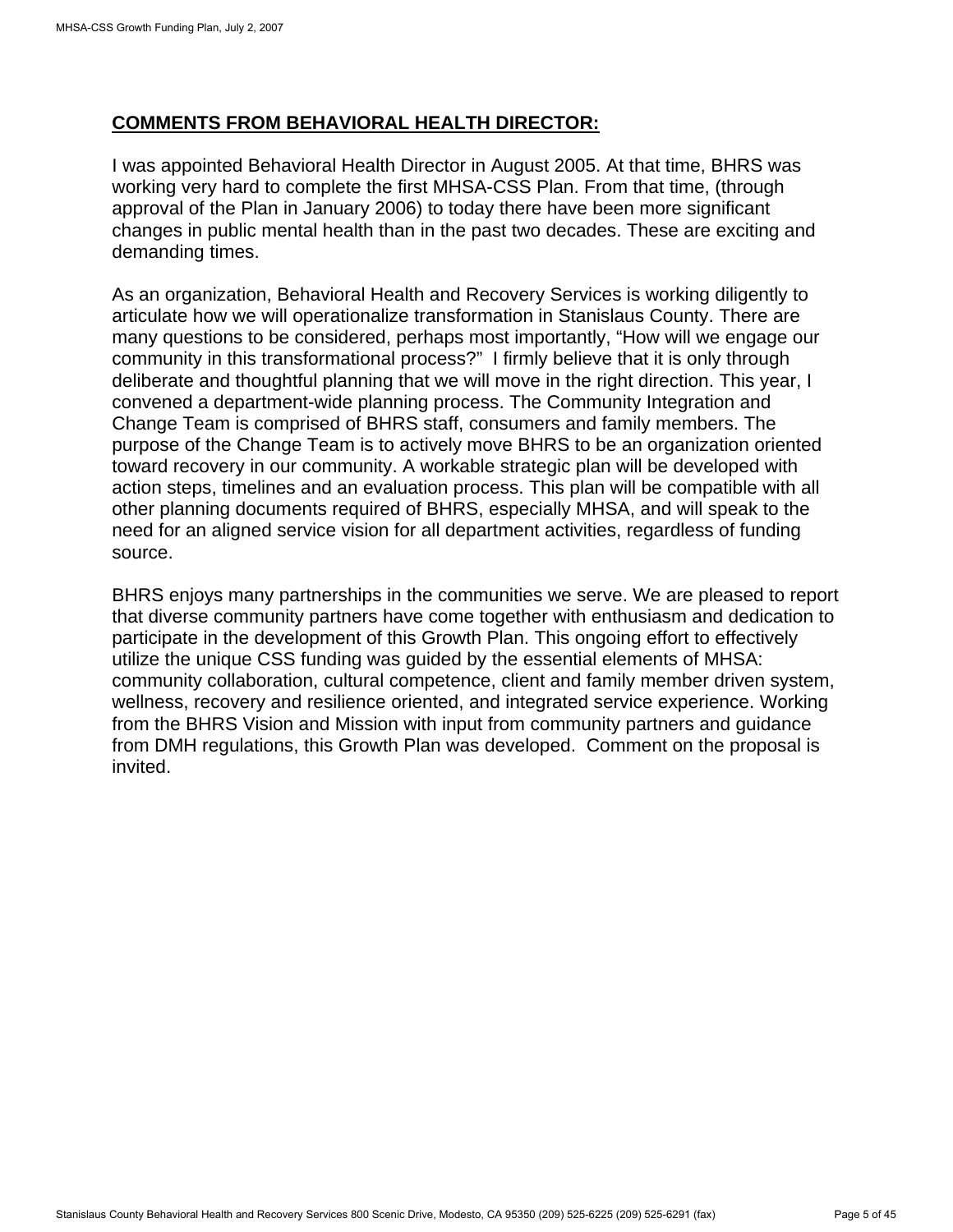## **Services and Supports Expansion Proposal:**

The table below summarizes the proposed expansions that will strengthen Stanislaus County's Services and Supports funded by MHSA-CSS:

| <b>Previously Approved CSS Budget:</b>      | \$3,845,154 |
|---------------------------------------------|-------------|
| <b>Growth Funding Requested for 2007-08</b> | \$1,523,231 |
| Total FY 2007-08 Program Request            | \$5,368,385 |

| Workplan#                   | <b>Ages</b>     | <b>Description of</b>                       | <b>Amount</b>   | <b>Proposed</b>  | <b>Need for</b>                 |
|-----------------------------|-----------------|---------------------------------------------|-----------------|------------------|---------------------------------|
| and Funding                 | <b>Served</b>   | <b>Expansion/Increase</b>                   | of              | <b>Effective</b> | <b>Strengthening</b>            |
| <b>Type</b>                 |                 |                                             | <b>Increase</b> | <b>Date</b>      | <b>Addressed</b>                |
| <b>FSP-01</b>               | TAYA,           | Expanded service to                         |                 |                  | Service to high                 |
| Westside                    | Adult,          | 124 additional                              | \$894,500       | 10/1/07          | use, at risk                    |
| <b>Stanislaus</b>           | Older           | individuals who are at-                     |                 |                  | individuals                     |
| <b>Homeless</b><br>Outreach | Adult           | risk and a portion of<br>Peer Advocacy Team |                 |                  |                                 |
| Program                     |                 |                                             |                 |                  |                                 |
| <b>FSP-03</b>               | Older           | Rental of space and a                       |                 |                  | Peer & Family                   |
| <b>Senior Access</b>        | Adult           | portion of Peer                             | \$107,426       | 10/1/07          | Support                         |
| & Resource                  |                 | <b>Advocacy Team</b>                        |                 |                  |                                 |
| Team                        |                 |                                             |                 |                  |                                 |
| <b>FSP-04</b>               | TAYA,           | Rental of space and a                       |                 |                  | Peer & Family                   |
| <b>Health Mental</b>        | Adult,          | portion of Peer                             | \$137,426       | 10/1/07          | Support                         |
| <b>Health Team</b>          | Older           | <b>Advocacy Team</b>                        |                 |                  |                                 |
| <b>FSP-05</b>               | Adult           |                                             |                 |                  |                                 |
| Integrated                  | TAYA,<br>Adult, | Expanded service to<br>additional 40        | \$247,473       | 10/1/07          | Service to high<br>use, at risk |
| Forensic                    | Older           | individuals, rental of                      |                 |                  | individuals                     |
| Team                        | Adult           | space and a portion of                      |                 |                  |                                 |
|                             |                 | Peer Advocacy Team                          |                 |                  | Peer & Family                   |
|                             |                 |                                             |                 |                  | Support                         |
| <b>GSD-05</b>               |                 | Expanded                                    |                 |                  | Peer & Family                   |
| Consumer &                  | TAYA,           | transportation service                      |                 |                  | Support                         |
| Family                      | Adult,          | and employment                              | \$43,386        | 10/1/07          |                                 |
| Member                      | Older           | training for consumers                      |                 |                  | Community                       |
| Employment &                | Adult           | and family members                          |                 |                  | Capacity                        |
| Empowerment<br>Center       |                 |                                             |                 |                  |                                 |
|                             |                 | Expanded to address                         |                 |                  | Peer & Family                   |
| O & E-01                    |                 | service disparities.                        | \$93,020        | 10/1/07          | Support                         |
| Outreach and                | All ages        | Includes service                            |                 |                  |                                 |
| Engagement                  |                 | strategies in diverse                       |                 |                  | Community                       |
| Contractors                 |                 | communities and                             |                 |                  | Capacity                        |
|                             |                 | primary care interface                      |                 |                  |                                 |
|                             |                 |                                             |                 |                  |                                 |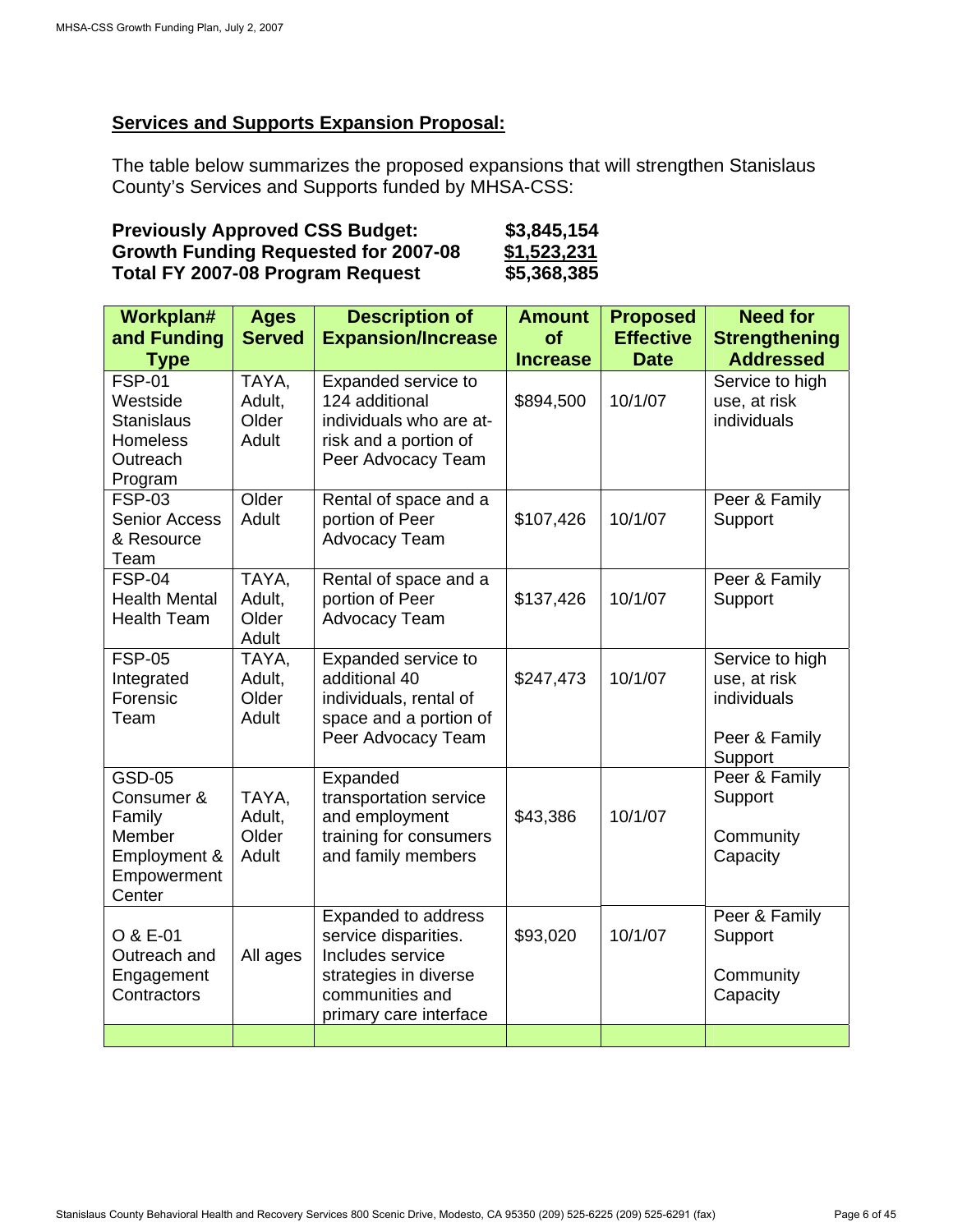#### **Expansion Proposal for Services and Supports Narrative:**

**1. Provide a brief description of the proposed program expansion, expanded number of individuals to be served, a description of new services added as a result of this expansion, the amount of expanded funding being requested for this program, whether the net cost per client is increased and the proposed effective date for program expansion. (DMH Information Notice 06-15, page 3 Sec. II, B)** 

**It is anticipated that all program expansions will be submitted to DMH by July 6, 2007. Following a 30-day review and approval process by DMH, implementation will begin by October 1, 2007.** 

## **FSP-01 Westside Stanislaus Homeless Outreach Program (SHOP) \$894,500**

Successfully operated as a contract program by Telecare Corporation for a number of years, SHOP was started with AB2034 funding and expanded in 2006 with MHSA-CSS funding. SHOP currently serves 180 individuals at a time, (40 served with MHSA funds). By adding growth funds to this program's budget, services will expand to include an additional 124 individuals with serious mental illness who are homeless or at risk for homelessness and/or have historically been high users of crisis-based services including hospital, mobile crisis, emergency rooms and incarceration, and who have been un-served or underserved by other mental health programs.

This expansion will utilize combined Full Service Partnership (FSP) and General System Development (GSD) funding (Exhibit 2 of this document). FSP funding will be used for 24 individuals at a comprehensive FSP level of care and GSD funding will be used for 100 individuals at two lower levels of care.

Expansion of this BHRS-operated FSP includes the addition of a Peer Advocacy Team that will be shared with three other BHRS-operated FSP teams (FSP-03, 04 and 05). This newly developed team of four staff will create and develop services to support individuals to develop and maintain sustained resources thus increasing independence, recovery, and wellness. This new support team is central to transformation to a culture of resiliency and recovery, as well as to peer and family support. This new support team will include a Peer Recovery Specialist, a Benefits Advocacy Specialist, a Housing Specialist and an Administrative Clerk.

The Level of Care Utilization System for Psychiatric and Addiction Services (LOCUS), an assessment tool developed by community psychiatrists for determining appropriate level of care in outpatient services, will be utilized in helping to determine the level of care needed. Three levels of care will be available for individuals who are at-risk for hospitalization, re- hospitalization and incarceration. The three levels of outpatient care include: Full Service Partnership; Intensive Support Services (ISS); and a Wellness/Recovery (WR) level of care. This creates a model that allows for entry to a level of service appropriate for the individual. FSP designation as a level of care ensures that the integrity of the MHSA model for full service partnerships is maintained, measurable and accountable. The Wellness Recovery level of care is designed for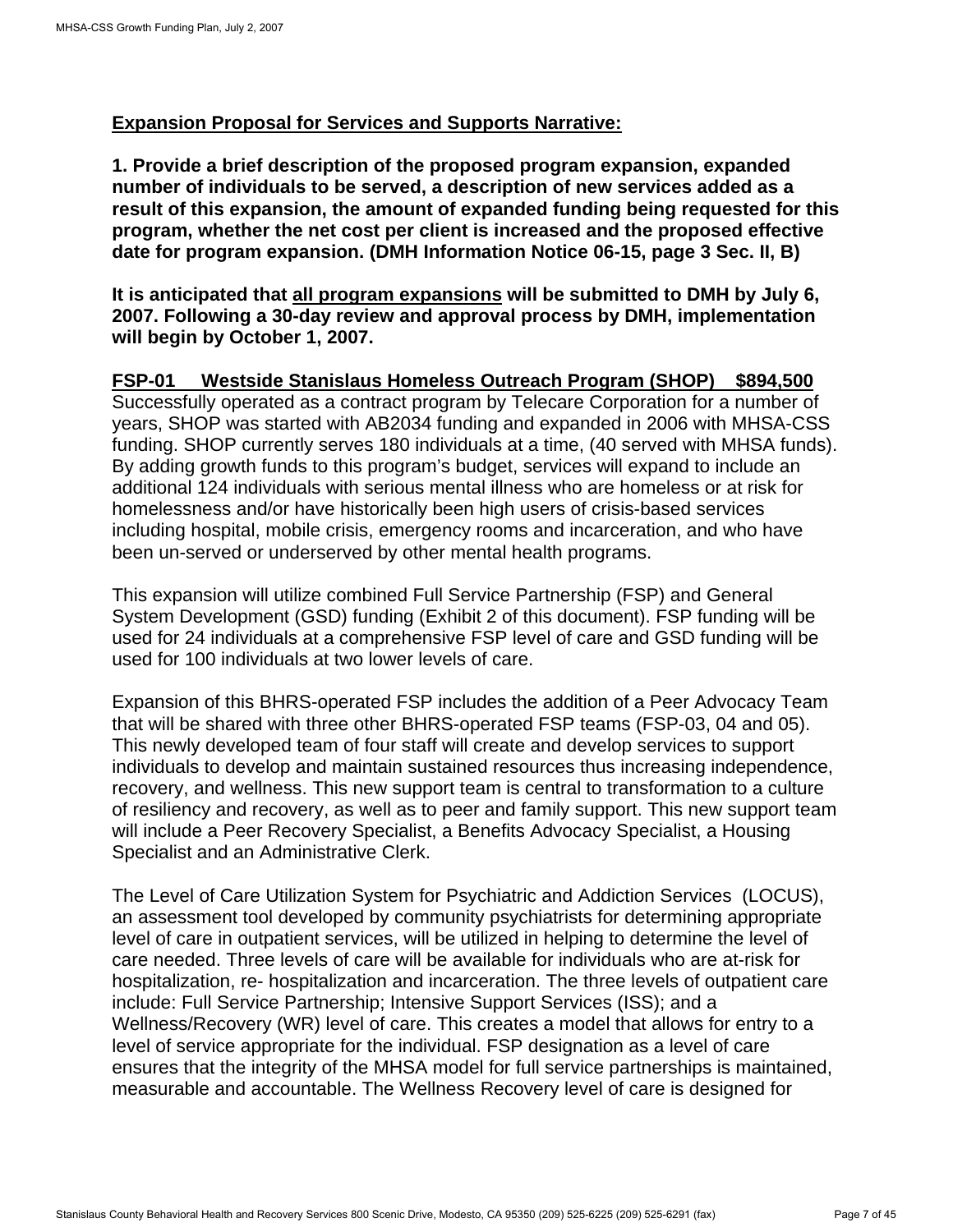those individuals who have made substantial progress in their recovery (measured by our Milestones In Recovery survey) and treatment (measured by our Stages Of Treatment instrument) and are ready for a higher level of recovery service that is less intensive yet maintains the important relationship with treatment providers and allows for easy re-access to the FSP level of care if needed. The ISS level of care is designed for individuals who may not require an FSP level of care, yet, are in need of time-limited intensive services. In order to develop a full continuum and include two non-FSP levels of care, GSD funds are being utilized.

As importantly, this level of care model develops a system that will allow movement through service, graduation into wellness and intensive supports all within the SHOP program. Strongly gearing this expansion toward high use, at risk individuals will strengthen CSS services and address stakeholder sentiment.

Revised Exhibit 6 is included for this proposed expansion. Net cost per client is increased to \$12,034.

#### **FSP-03 Senior Access and Resource Team \$107,426**

Expansion of this BHRS-operated FSP includes the addition of a Peer Advocacy Team that will be shared with three other BHRS-operated FSP teams (FSP-01, 04 and 05). This newly developed team of four staff will create and develop services to support individuals to develop and maintain sustained resources thus increasing independence, recovery, and wellness. This new support team is central to transformation to a culture of resiliency and recovery, as well as to peer and family support. This new support team will include a Peer Recovery Specialist, a Benefits Advocacy Specialist, a Housing Specialist and an Administrative Clerk.

Additional funding to this program's budget is necessary for space rental, which was not an anticipated expense during initial development of the CSS Plan. Due to organizational changes, programs had to be relocated and additional rental expense incurred.

The originally submitted Exhibit 6 service targets remain the same. Net cost per client increased to \$10,688.

#### **FSP-04 Health Mental Health Team \$137,426**

Expansion of this BHRS-operated FSP includes the addition of a Peer Advocacy Team that will be shared with three other BHRS-operated FSP teams (FSP-01, 03 and 05). This newly developed team of four staff will create and develop services to support individuals to develop and maintain sustained resources thus increasing independence, recovery, and wellness. This new support team is central to transformation to a culture of resiliency and recovery, as well as to peer and family support. This new support team will include a Peer Recovery Specialist, a Benefits Advocacy Specialist, a Housing Specialist and an Administrative Clerk.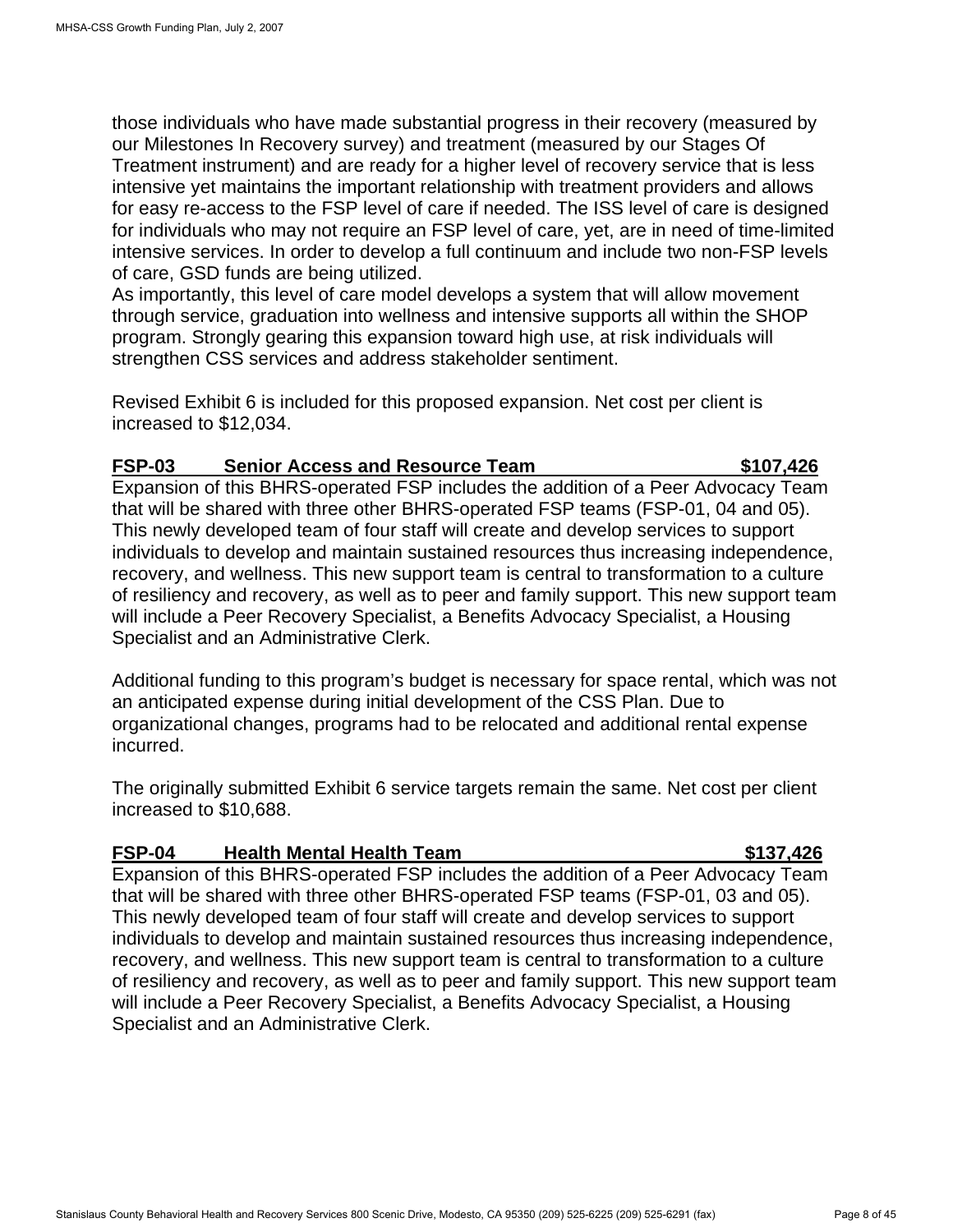Additional funding to this program's budget is necessary for space rental, which was not an anticipated expense during initial development of the CSS Plan. This program will be relocated to a more accessible and user-friendly location.

The originally submitted Exhibit 6 service targets remain the same. Net cost per client is increased to \$13,574.

#### **FSP-05 Integrated Forensic Team \$247,473**

Additional funding to this program's budget will expand services to 40 individuals, (expanding total capacity to 80) with serious mental illness who are homeless or at risk for homelessness and/or who have historically been high users of crisis-based services including hospital, mobile crisis, emergency rooms, probation and incarceration. GSD funding will be used for 40 individuals at two lower levels of care.

The Level of Care Utilization System for Psychiatric and Addiction Services (LOCUS), an assessment tool developed by community psychiatrists for determining appropriate level of care in outpatient services, will be utilized in helping to determine the level of care needed. Three levels of care will be available for individuals who are at-risk for hospitalization, re- hospitalization and incarceration. The three levels of outpatient care include: Full Service Partnership; Intensive Support Services (ISS); and a Wellness/Recovery (WR) level of care. This creates a model that allows for entry to a level of service appropriate for the individual. FSP designation as a level of care ensures that the integrity of the MHSA model for full service partnerships is maintained, measurable and accountable. The Wellness Recovery level of care is designed for those individuals who have made substantial progress in their recovery (measured by our Milestones In Recovery survey) and treatment (measured by our Stages Of Treatment instrument) and are ready for a higher level of recovery service that is less intensive yet maintains the important relationship with treatment providers and allows for easy re-access to the FSP level of care if needed. The ISS level of care is designed for individuals who may not require an FSP level of care, yet, are in need of time-limited intensive services. In order to develop a full continuum and include two non-FSP levels of care, GSD funds are being utilized. As importantly, this level of care model develops a system that will allow movement through service, graduation into wellness and intensive supports all within the IFT program. Strongly gearing this expansion toward high use, at risk individuals will strengthen CSS services and address stakeholder sentiment.

This FSP has been successful in serving consumers who were not previously succeeding in Drug Court due to co-occurring mental health issues that significantly interfere with substance abuse treatment. As a result of this success, ten of these new service slots will be reserved for consumers who have co-occurring disorders. Strongly gearing this expansion toward high use, at risk individuals will strengthen CSS services and address stakeholders' sentiment of "do something" as well as the organizational challenge of "how to do business in a transformed way".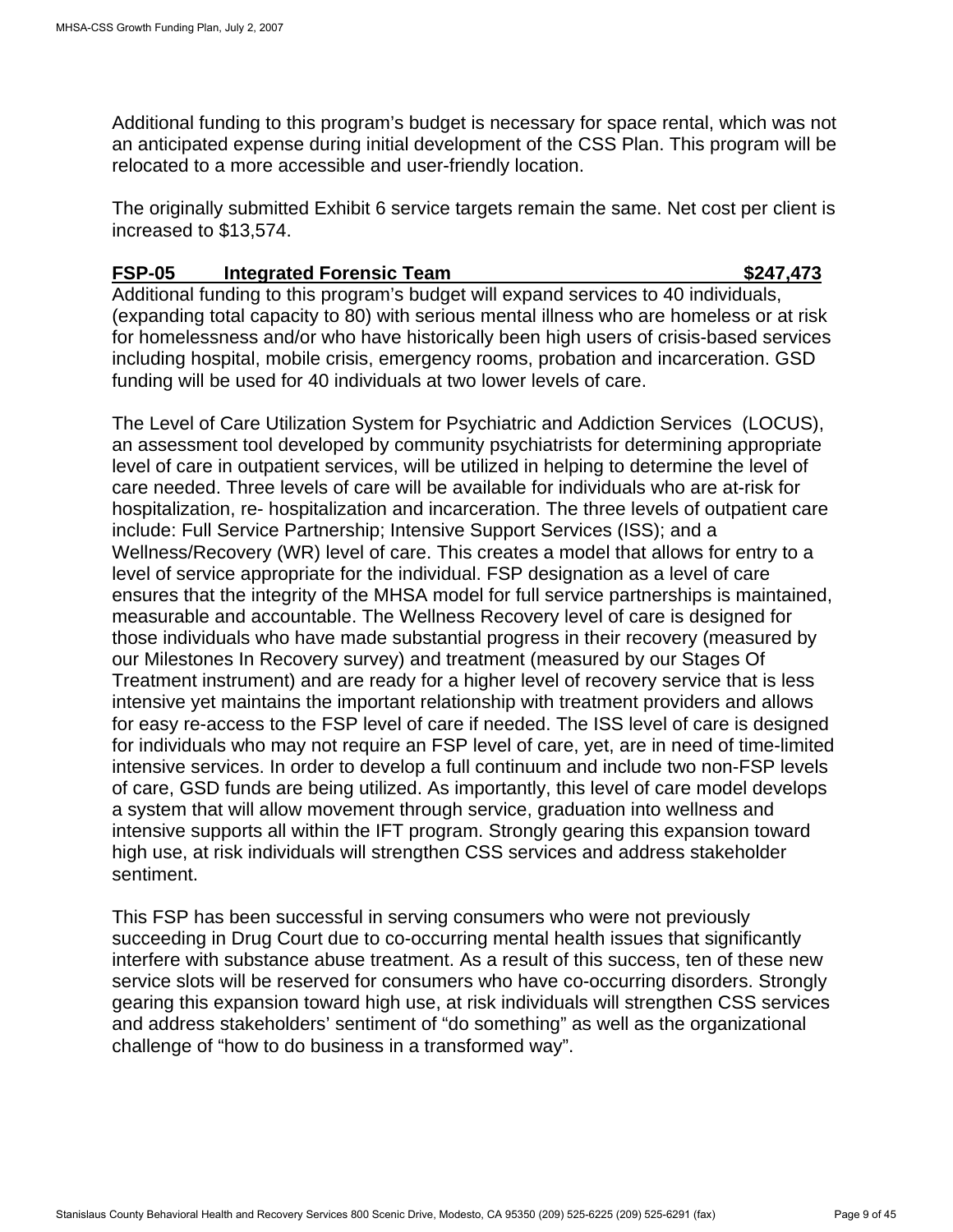Expansion of this BHRS-operated FSP includes the addition of a Peer Advocacy Team that will be shared with three other BHRS-operated FSP teams (FSP-01, 03 and 04). This newly developed team of four staff will create and develop services to support individuals to develop and maintain sustained resources thus increasing independence, recovery, and wellness. This new support team is central to transformation to a culture of resiliency and recovery, as well as to peer and family support. This new support team will include a Peer Recovery Specialist, a Benefits Advocacy Specialist, a Housing Specialist and an Administrative Clerk.

Additional funding to this program's budget is necessary for space rental. This was not an anticipated expense during initial development of CSS plan. Due to organizational changes, programs have been relocated and rent expense incurred.

Revised Exhibit 6 is included for this proposed expansion. Net cost per client is increased to \$13,753

#### **GSD-05 Consumer & Family Employment & Empowerment Center \$43,386**  Turning Point Community Programs (TPCP) is successfully developing the Consumer & Family Employment & Empowerment Center (CFEEC) and will partner with BHRS in this program enhancement.

Additional funding to this program's budget will significantly augment transportation as well as employment and pre-employment opportunities for consumers and family members. TPCP is very experienced in the development of employment opportunities for consumers and family members using innovative methods. At CFEEC, the Career Exploration program offers a variety of part-time, entry level employment and volunteer opportunities that includes needs assessment and ongoing life skills counselors who provide job coaching to Career Exploration participants.

Augmentation of transportation will support all aspects of consumer and family member participation in community and organizational activities. Additionally, it is expected that expanding transportation will provide employment opportunities through the Career Exploration Program.

BHRS is committed to establishing more opportunities for consumers and family to participate in organizational activities in meaningful ways and in ways that make a difference. Through the Career Exploration program, an innovative plan is proposed to establish teams to assist BHRS in gathering performance outcomes data. Working titles of these teams are: Fidelity Review Team and MHSIP Distribution Team. By partnering with CFEEC, consumer and family member teams can be developed to work in partnership with BHRS in obtaining information about how evidence based practices are being used throughout BHRS and its contractors and how well the practices are working. A second important benefit to this strategy is that consumers and family members will have a significant and meaningful opportunity to participate in employment that is a valued organizational activity. The work of the Fidelity Review Team and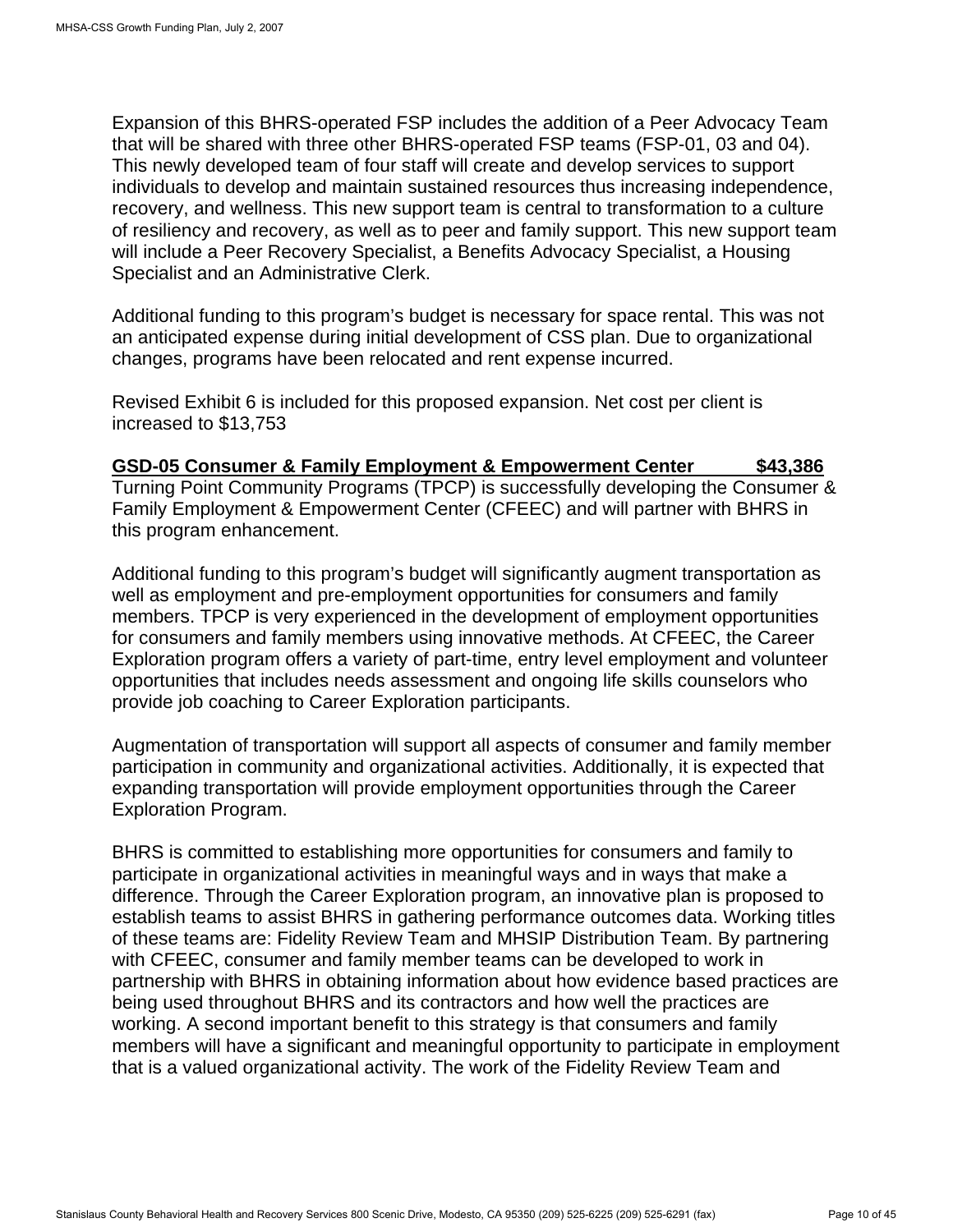MHSIP Distribution Team will promote understanding of the importance of outcome information and how future funding is connected to successful, sustained outcomes.

Strengthening peer and family support through this enhancement as well as through the expansion of peer and family support proposed in FSP services will address stakeholder sentiment of "do more and get the word out across lifespan" as well as the challenge that it be done "in a way that promotes consistency and alignment with everything we do". The originally submitted Exhibit 6 service targets remain the same. These efforts are central to transforming the organization to be more peer and family member driven.

#### **O & E-01 Outreach and Engagement \$93,020**

Originally, three community-based organizations were proposed, however, during Request for Proposal process it became clear that there were two organizations that were in a position to respond and fulfill on the vision and intent of this MHSA funding. As a result, a permanent revision of that workplan is proposed, eliminating the proposal to fund three and focusing on utilizing the two community-based organizations identified for this workplan.

Growth funding added to this work plan's budget will be shared between two community-based organizations, El Concilio and West Modesto King Kennedy Neighborhood Collaborative. Since approval of the CSS plan, these contractors have brought considerable expertise and begun to work closely with BHRS staff to outreach into underserved diverse communities and bridge gaps in service for individuals in need. First year activity was focused on an initial needs assessment of areas of Stanislaus County with individuals who are underserved and unserved. Having completed this, the two contractors have clearly demonstrated the needs and key barriers to service access.

This expansion will augment the development of the contractors' capacity to offer service strategies in those communities that build on strengths, natural supports and leaders within the communities. A variety of service strategies will be used, including educational presentations in non-traditional locations, peer support groups, transportation, networking, the development of a Promotores Program and continuing needs assessment. Areas of information and support will reflect the needs identified in community needs assessment surveys. Focus of service will be on education, support, stigma reduction and decreasing service disparities. Continued and expanded needs assessment will broaden information about underserved and unserved Southeast Asian, Native American and Lesbian, Gay, Bisexual and Transgender (LGBT) individuals in all cultures. The originally submitted Exhibit 6 service targets remain the same.

Strengthening outreach and engagement services to provide more service and support in the community addresses the stakeholder sentiment of "build on what's already there" and the organizational challenge of doing it in a way that is not "business as usual".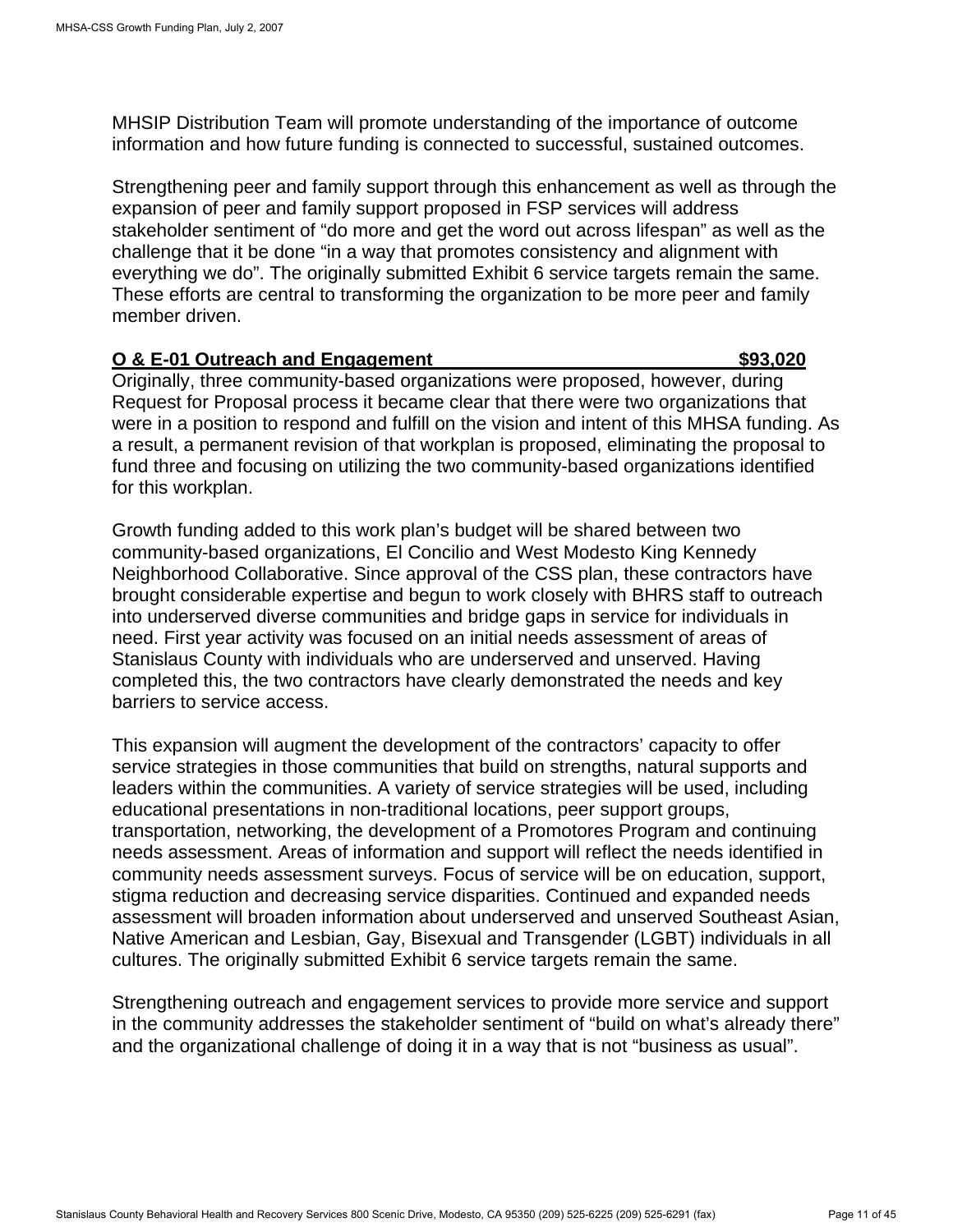# **Exhibit 2 Attachment:**

Includes all proposed expansions using growth funding.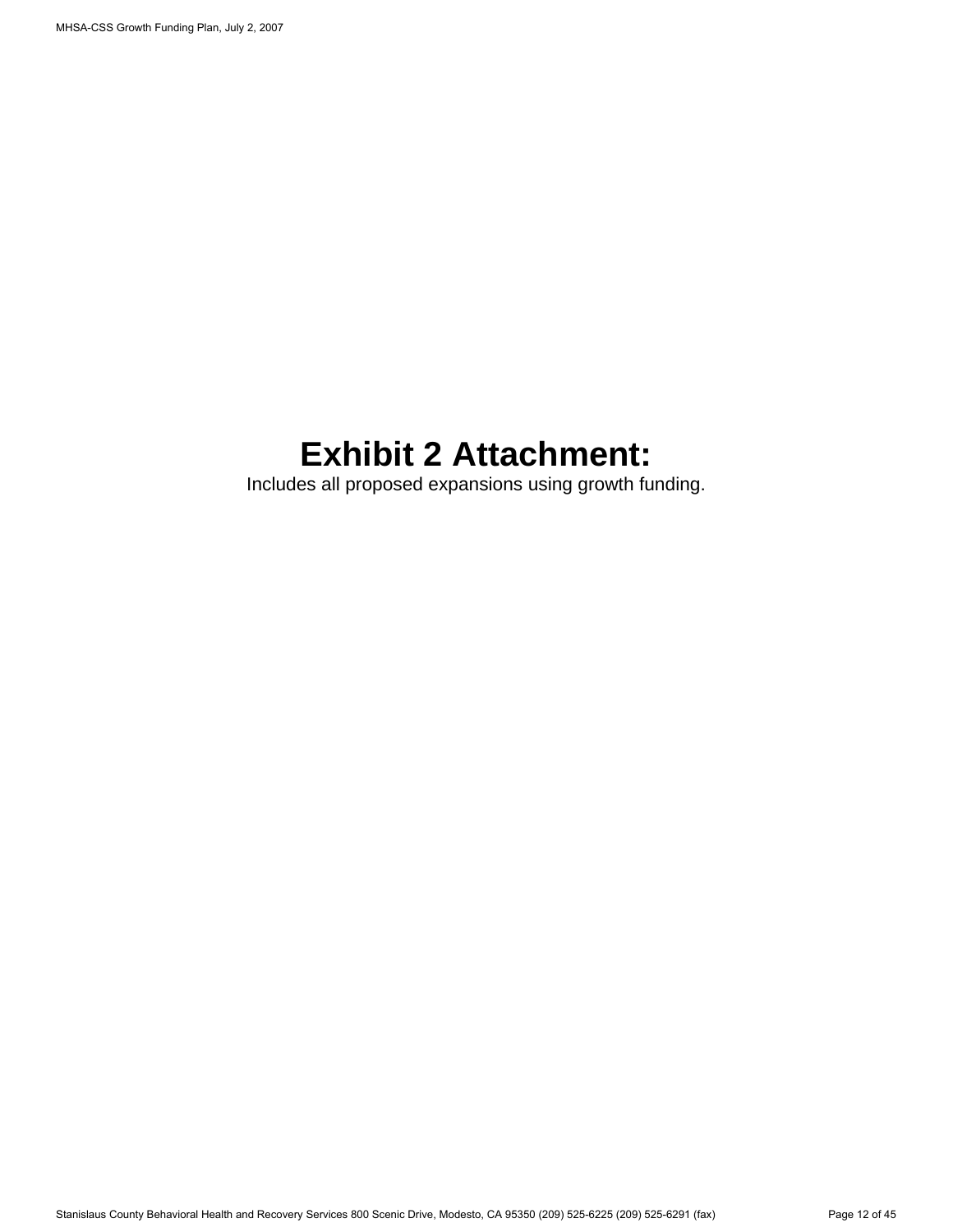Exhibit 2: COMMUNITY SERVICES AND SUPPORTS PROGRAM WORKPLAN LISTING **Exhibit 2: COMMUNITY SERVICES AND SUPPORTS PROGRAM WORKPLAN LISTING**

revised 5/14/07 *Fiscal Year :* 2007-08 *revised 5/14/07* Fiscal Year: 2007-08

|              | County: Stanislaus                             |                     |                    | TOTAL FUNDS REQUESTED |                      |                     |                     | <b>FUNDS REQUESTED</b> |                |
|--------------|------------------------------------------------|---------------------|--------------------|-----------------------|----------------------|---------------------|---------------------|------------------------|----------------|
|              |                                                | Full Service        | System             | Outreach &            |                      | Children,<br>Youth, | Transition          |                        |                |
| #            | Program Work Plan Name                         | erships<br>Partn    | <b>Development</b> | Engagement            | <b>Total Request</b> | Families            | Age Youth           | <b>Adult</b>           | Older Adult    |
| FSP-01       | Westside Homeless Outreach Program             | 770,169<br>↮        | 589,323<br>↮       | ↮                     | 1,359,492<br>↮       | ↮                   | 271,899<br>↮        | 951,644<br>↮           | 135,949<br>↮   |
| FSP-02       | Juvenile Justice Full Service<br>Partnership   | 260,748<br>↮        |                    |                       | 260,748<br>↮         | 130,374<br>↮        | 130,374<br>↮        |                        |                |
| FSP-03       | Senior Access & Resource Team                  | 534,423<br>↮        | 62,426<br>↮        |                       | 596,849<br>↮         |                     |                     | 59,685<br>↮            | 537,164<br>↮   |
| FSP-04       | Health/Mental Health High Risk Team            | 678,682<br>↮        | 62,426<br>↮        |                       | 741,108<br>↮         |                     |                     | 629,942<br>↮           | 111,166<br>↮   |
| FSP-05       | Integrated Forensic Team                       | 550,122<br>₩        | 241,473<br>↮       |                       | 791,595<br>↮         |                     | 158,319<br>↮        | 633,276<br>↮           |                |
| GSD-01       | Transitional Age Young Adult Drop-In<br>Center | ↮                   | 225,433<br>↮       |                       | 225,433<br>↮         |                     | 225,433<br>↮        |                        |                |
| GSD-02       | Community Response Team                        | $\blacksquare$<br>↮ | 396,585<br>မာ      |                       | 396,585<br>↮         | 103,112<br>↮        | 59,488<br>↮         | 174,497<br>↮           | 59,488<br>↮    |
|              | GSD-03 Deleted                                 |                     |                    |                       |                      |                     |                     |                        |                |
|              | GSD-04 Families Together                       | ٠<br>↮              | 158,074<br>↮       |                       | 158,074<br>↮         | 142,267<br>↮        | 15,807<br>↮         | ↮                      | ↮              |
| GSD-05       | Consumer Employment &                          | ↮                   | 307,744<br>↮       |                       | 307,744<br>↮         |                     | 61,549<br>↮         | 153,872<br>↮           | 92,323<br>↮    |
|              | Empowerment Center                             |                     |                    |                       |                      |                     |                     |                        |                |
| OE-01        | Community Outreach & Engagement<br>Services    | p<br>↮              |                    | 326,603<br>↮          | 326,603<br>↮         | 130,641<br>↮        | 65,321<br>↮         | 81,651<br>↮            | 48,990<br>↮    |
| <b>OE-02</b> | Garden Gate Crisis Outreach                    | ٠<br>↮              |                    | 204,155<br>မာ         | 204,155<br>↮         |                     | 40,831<br><b>SA</b> | 122,493<br>↮           | 40,831<br>↮    |
|              |                                                |                     |                    |                       | ↮                    |                     |                     |                        |                |
|              |                                                |                     |                    |                       | ↮                    |                     |                     |                        |                |
|              |                                                |                     |                    |                       | ↮                    |                     |                     |                        |                |
|              |                                                |                     |                    |                       | ٠<br>↮               |                     |                     |                        |                |
|              |                                                |                     |                    |                       | ↮                    |                     |                     |                        |                |
|              |                                                |                     |                    |                       | ₩                    |                     |                     |                        |                |
|              |                                                |                     |                    |                       | ↮                    |                     |                     |                        |                |
|              |                                                |                     |                    |                       | ↮                    |                     |                     |                        |                |
|              |                                                | 2,794,144<br>↮      | 2,043,484<br>↮     | 530,758<br>₩          | 5,368,386<br>₩       | 506,394<br>↮        | 1,029,021<br>↮      | 2,807,060<br>↮         | 1,025,911<br>↮ |
|              |                                                |                     |                    |                       | ക                    |                     |                     |                        |                |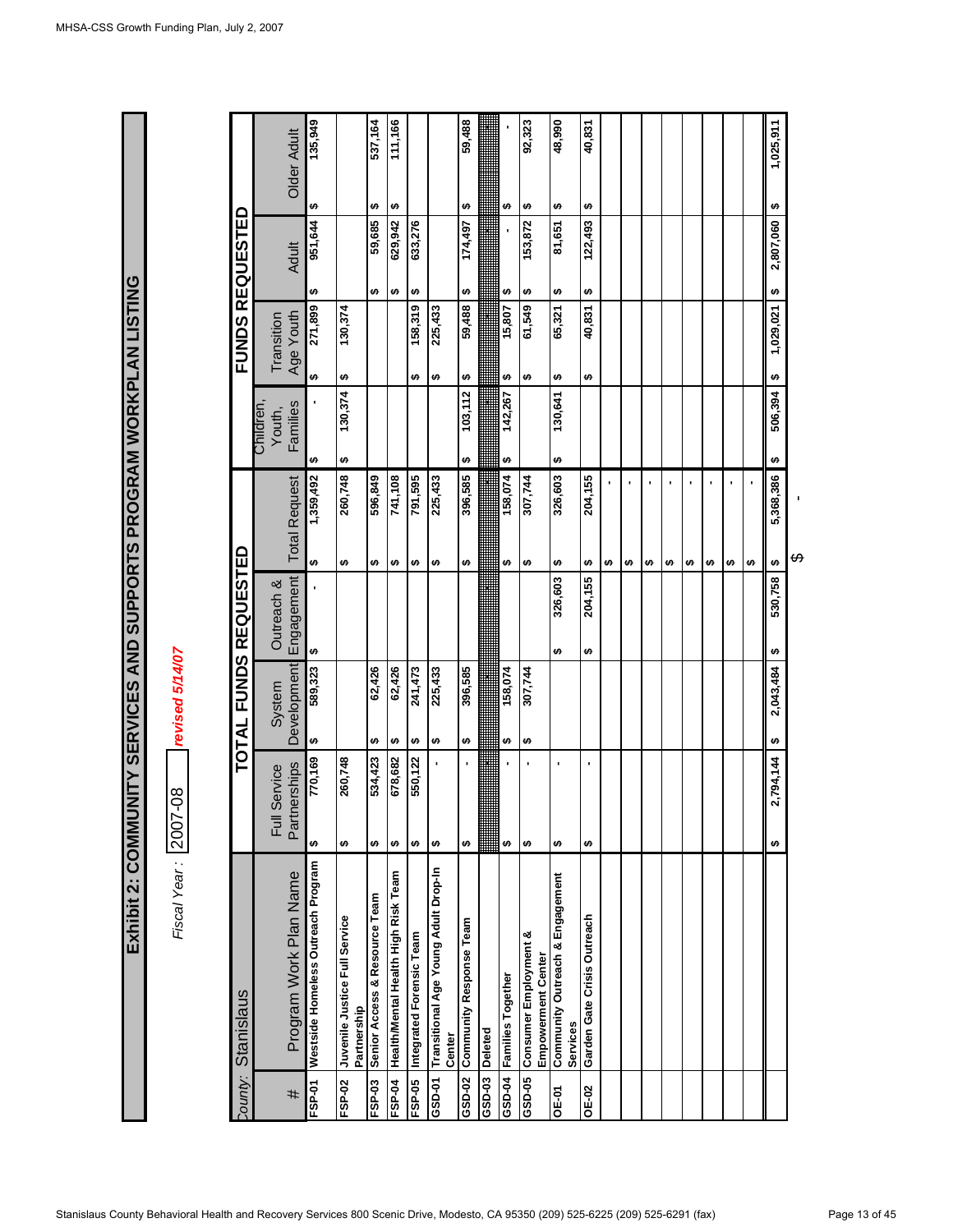# **Budget Section Exhibit 5 Attachments**

Revised budgets for the following workplans: FSP-01, FSP-03, FSP-04, FSP-05, GSD-05, O&E-01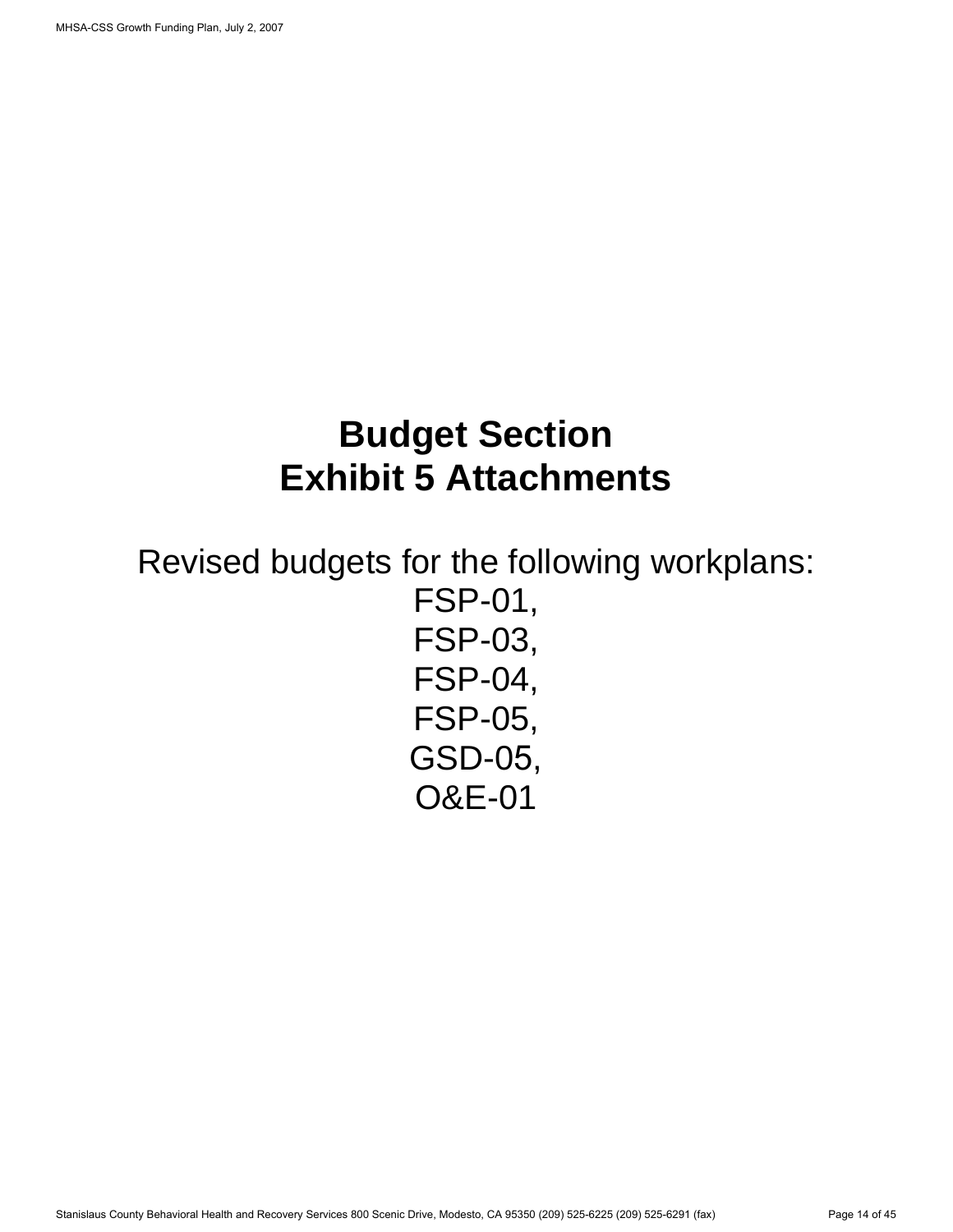#### MHSA-CSS Growth Funding Plan, July 2, 2007

 $\Gamma$ 

**EXHIBIT 5a--Mental Health Services Act Community Services and Supports Budget Worksheet**

| County(ies):          | <b>Stanislaus</b>                                         |     | Fiscal Year:                     | 2007-08             |
|-----------------------|-----------------------------------------------------------|-----|----------------------------------|---------------------|
| Program Workplan #    | <b>FSP-01</b>                                             |     | Date:                            | 9/1/05              |
| Program Workplan Name | Westside Stanislaus Homeless Outreach<br>Program          |     |                                  | Page $\_1$ of $\_1$ |
| Type of Funding       | 1. Full Service Partnership                               |     | Months of Operation              | 12                  |
|                       | Proposed Total Client Capacity of Program/Service:        | 180 | New Program/Service or Expansion | Expansion           |
|                       | Existing Client Capacity of Program/Service:              | 140 | Prepared by:                     | Laurie Lusk         |
|                       | Client Capacity of Program/Service Expanded through MHSA: | 40  | Telephone Number:                | (209)525-6096       |

|                                                                         | Original<br>Approved<br><b>Budget</b> | <b>Previous</b><br><b>Adjustments</b> | Expansion<br><b>Budget</b> | <b>Total FSP</b><br><b>Budget</b> |
|-------------------------------------------------------------------------|---------------------------------------|---------------------------------------|----------------------------|-----------------------------------|
| A. Expenditures                                                         |                                       |                                       |                            |                                   |
| 1. Client, Family Member and Caregiver Support Expenditures             |                                       |                                       |                            |                                   |
| a. Clothing, Food and Hygiene                                           | \$32,200                              | \$0                                   | \$0                        | \$32,200                          |
| b. Travel and Transportation                                            | \$16,500                              | \$0                                   | \$0                        | \$16,500                          |
| c. Housing                                                              | \$109,313                             | \$0                                   | \$0                        | \$109,313                         |
| i. Master Leases                                                        |                                       |                                       |                            |                                   |
| ii. Subsidies                                                           |                                       |                                       |                            |                                   |
| iii. Vouchers                                                           |                                       |                                       |                            |                                   |
| iv. Other Housing                                                       |                                       |                                       |                            |                                   |
| d. Employment and Education Supports                                    | \$1,800                               | \$0                                   | \$0                        | \$1,800                           |
| e. Other Support Expenditures (provide description in budget narrative) | \$49,480                              | \$0                                   | \$0                        | \$49,480                          |
| f. Total Support Expenditures                                           | \$209,293                             | \$0                                   | \$0                        | \$209,293                         |
| 2. Personnel Expenditures                                               |                                       |                                       |                            |                                   |
| a. Current Existing Personnel Expenditures (from Staffing Detail)       | \$787,869                             | \$0                                   | \$0                        | \$787,869                         |
| b. New Additional Personnel Expenditures (from Staffing Detail)         | \$218,339                             | \$0                                   | \$0                        | \$218,339                         |
| c. Employee Benefits                                                    | \$310,184                             | \$0                                   | \$0                        | \$310,184                         |
| d. Total Personnel Expenditures                                         | \$1,316,392                           | \$0                                   | \$0                        | \$1,316,392                       |
| 3. Operating Expenditures                                               |                                       |                                       |                            |                                   |
| a. Professional Services                                                | \$161,271                             | \$0                                   | \$0                        | \$161,271                         |
| b. Adjustment for allocation difference                                 | \$<br>(12, 488)                       | \$0                                   | \$0                        | \$<br>(12, 488)                   |
| c. Travel and Transportation                                            | \$4,000                               | \$0                                   | \$0                        | \$4,000                           |
| d. General Office Expenditures                                          | \$81,414                              | \$0                                   | \$0                        | \$81,414                          |
| e. Rent, Utilities and Equipment                                        | \$95,347                              | \$0                                   | \$0                        | \$95,347                          |
| f. Medication and Medical Supports                                      | \$40,750                              | \$0                                   | \$0                        | \$40,750                          |
| g. Other Operating Expenses (provide description in budget narrative)   | \$19,853                              | \$0                                   | \$0                        | \$19,853                          |
| h. Total Operating Expenditures                                         | \$390,147                             | \$0                                   | \$0                        | \$390,147                         |
| 4. Program Management                                                   |                                       |                                       |                            |                                   |
| a. Existing Program Management                                          | \$236,600                             | \$0                                   | \$0                        | \$236,600                         |
| b. New Program Management                                               | \$49,392                              | \$0                                   | \$0                        | \$49,392                          |
| c. Total Program Management                                             | \$285,992                             | \$0                                   | \$0                        | \$285,992                         |
| 5. Estimated Total Expenditures when service provider is not known      |                                       |                                       | \$894,500                  | \$894,500                         |
| 6. Total Proposed Program Budget                                        | \$2,201,824                           | \$0                                   | \$894,500                  | \$3,096,324                       |
| <b>B.</b> Revenues                                                      |                                       |                                       |                            |                                   |
| 1. Existing Revenues                                                    |                                       |                                       |                            |                                   |
| a. Medi-Cal (FFP only)                                                  | \$444,239                             | \$0                                   | \$0                        | \$444,239                         |
| b. Medicare/Patient Fees/Patient Insurance                              | \$0                                   | \$0                                   | \$0                        | \$0                               |
| c. Realignment                                                          | \$0                                   | \$0                                   | \$0                        | \$0                               |
| d. State General Funds                                                  | \$1,292,593                           | \$0                                   | \$0                        | \$1,292,593                       |
| e. County Funds                                                         | \$0                                   | \$0                                   | \$0                        | \$0                               |
| f. Grants                                                               | \$0                                   | \$0                                   | \$0                        | \$0                               |
| g. Other Revenue                                                        | \$0                                   | \$0                                   | \$0                        | \$0                               |
| h. Total Existing Revenues                                              | \$1,736,832                           | \$0                                   | \$0                        | \$1,736,832                       |
| 2. New Revenues                                                         |                                       |                                       |                            |                                   |
|                                                                         |                                       |                                       |                            |                                   |
| a. Medi-Cal (FFP only)<br>b. Medicare/Patient Fees/Patient Insurance    | \$0<br>\$0                            | \$0<br>\$0                            | \$0<br>\$0                 | \$0<br>\$0                        |
|                                                                         |                                       |                                       |                            |                                   |
| c. State General Funds<br>d. Other Revenue                              | \$0                                   | \$0                                   | \$0                        | \$0                               |
| e. Total New Revenue                                                    | \$0                                   | \$0                                   | \$0                        | \$0                               |
| 3. Total Revenues                                                       | \$0<br>\$1,736,832                    | \$0<br>\$0                            | \$0<br>\$0                 | \$0<br>\$1,736,832                |
| C. One-Time CSS Funding Expenditures                                    | \$0                                   |                                       |                            |                                   |
|                                                                         |                                       |                                       |                            | \$0                               |
| D. Total Funding Requirements                                           | \$464,992                             | \$0                                   | \$894,500                  | \$1,359,492                       |
| E. Percent of Total Funding Requirements for Full Service Partnerships  |                                       |                                       |                            |                                   |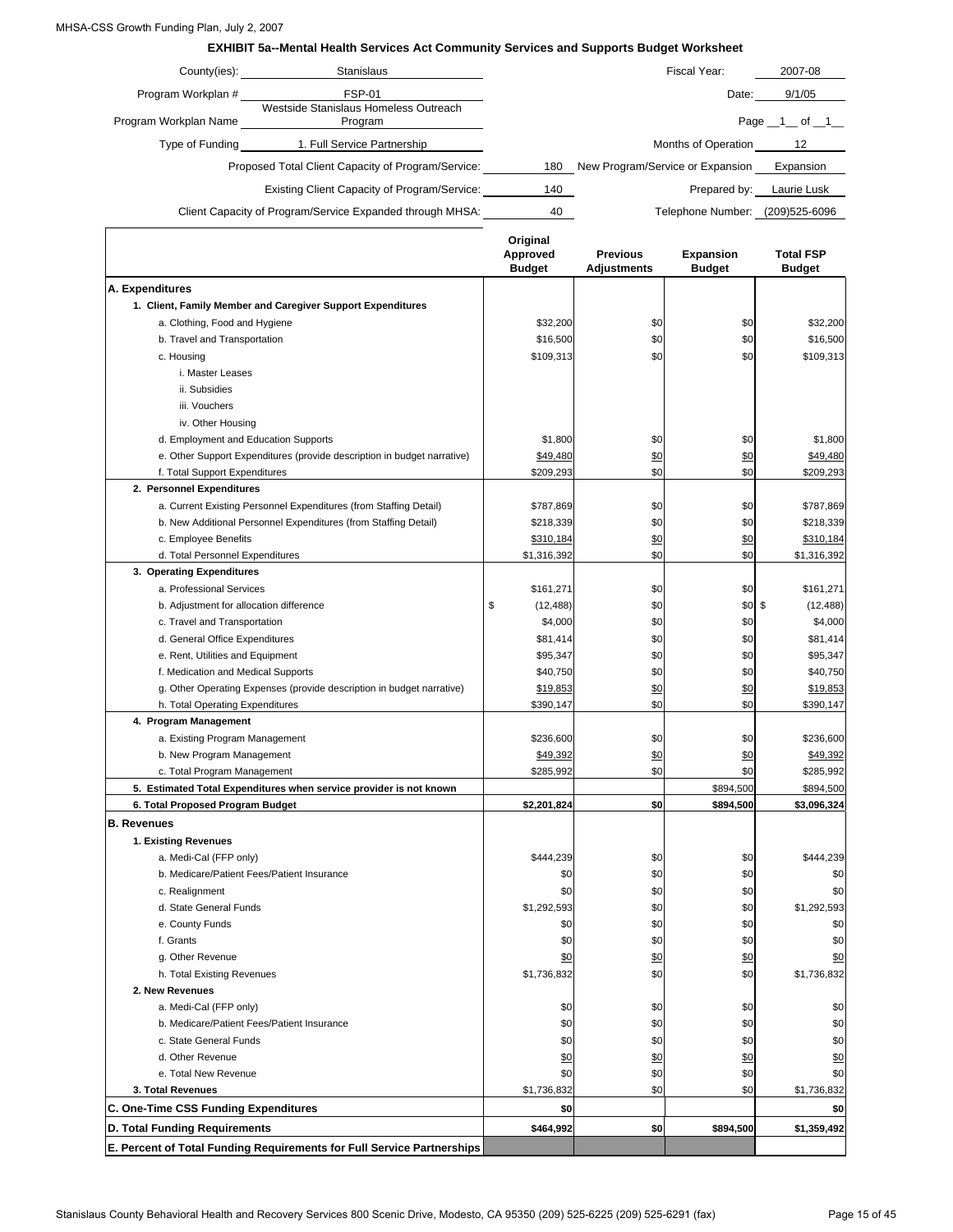#### **EXHIBIT 5a--Mental Health Services Act Community Services and Supports REVISED Budget Narrative**

**Westside Stanislaus Homeless Ourtreach Program - #FSP-01**

County(ies): Stanislaus

Fiscal Year: 2007-2008

|    |                                                                       |               | Date:                |    |             |                  |               | 5/31/07          |
|----|-----------------------------------------------------------------------|---------------|----------------------|----|-------------|------------------|---------------|------------------|
|    |                                                                       |               | Original<br>Approved |    | Previous    | Expansion        |               | <b>Total FSP</b> |
|    |                                                                       |               | <b>Budget</b>        |    | Adjustments | <b>Budget</b>    |               | <b>Budget</b>    |
|    | A. Expenditures                                                       |               |                      |    |             |                  |               |                  |
|    | 1. Client, Family Member and Caregiver Support Expenditures           |               |                      |    |             |                  |               |                  |
|    | a. Clothing, Food and Hygiene                                         | \$            | 32,200               |    |             |                  | \$            | 32,200           |
|    | b. Travel and Transportation                                          | \$            | 16,500               |    |             |                  | \$            | 16,500           |
|    | c. Housing                                                            | \$            | 109,313              |    |             |                  | \$            | 109,313          |
|    | d. Employment and Education Supports                                  | \$            | 1,800                |    |             |                  | \$            | 1,800            |
|    | e. Other Support Expenditures                                         |               |                      |    |             |                  | \$            |                  |
|    | Peer Advocacy and Support Services                                    |               |                      |    |             | \$               | \$            |                  |
|    | Dual Disorder services provided at SRC                                | $\frac{1}{2}$ | 49,480               | \$ |             | \$               | \$            | 49,480           |
|    | f. Total Support Expenditures                                         | \$            | 209,293              | \$ |             | \$               | \$            | 209,293          |
|    | 2. Personnel Expenditures                                             |               |                      |    |             |                  |               |                  |
| а. | <b>Current Existing Positions</b>                                     |               |                      |    |             |                  |               |                  |
|    | a. Administrator and Team Leaders                                     |               |                      |    |             |                  |               |                  |
|    | Program Admin (Bilingual MFT 48.34 x 2080 x 1 FTE)                    | \$            | 102,544              |    |             |                  | \$            | 102,544          |
|    | SW/Clin Spec/Lead (Licensed MFT 29.88 x 2080 x 2 FTE)                 | \$            | 126,775              |    |             |                  | \$            | 126,775          |
|    | b. Support Staff                                                      |               |                      |    |             |                  |               |                  |
|    | Technician                                                            |               |                      |    |             |                  |               |                  |
|    | Receptionist Typist (13.96 x 2080 x 1FTE)                             | \$            | 29,617               |    |             |                  | \$            | 29,617           |
|    | Bilingual Admin Asst/Med Recep. (13.96 x 2080 x 1FTE)                 | \$            | 29,617               |    |             |                  | \$            | 29,617           |
|    | Other Technician                                                      |               |                      |    |             |                  | \$            |                  |
|    | Business Office Manager (20.62 x 2080 x .45 FTE)                      | \$            | 19,690               |    |             |                  | \$            | 19,690           |
|    | Bilingual Receptionist (20.47 x 2080 x .25 FTE)                       | \$            | 11,075               |    |             |                  | \$            | 11,075           |
|    | c. Program Staff                                                      |               |                      |    |             |                  | \$            |                  |
|    | Registered Nurse (27.14 x 2080 x .6 FTE)                              | \$            | 34,554               |    |             |                  | \$            | 34,554           |
|    | Bilingual Rehab Therapist (17.05 x 2080 x 2 FTE)                      | \$            | 72,333               |    |             |                  | \$            | 72,333           |
|    | Rehab Therapist (17.05 x 2080 x 10FTE)                                | $\frac{1}{2}$ | 361,664              |    |             |                  | $\frac{1}{2}$ | 361,664          |
|    | d. Total Current Existing FTEs/Salaries                               | \$            | 787,869              | S  |             |                  | \$            | 787,869          |
| b. | <b>New Additional Positions</b>                                       |               |                      |    |             |                  |               |                  |
|    | a. Program Staff                                                      |               |                      |    |             |                  |               |                  |
|    | SW/Clin Spec/Lead (Licensed MFT-29.88 x 2080 x 1 FTE)                 | \$            | 63,387               |    |             |                  | \$            | 63,387           |
|    | Rehab Therapist (16.99 x 2080 x 2FTE)                                 | \$            | 72,089               |    |             |                  | \$            | 72,089           |
|    | Drug/Alcohol Specialist (16.99 x 2080 x 1 FTE)                        | \$            | 36,045               |    |             |                  | \$            | 36,045           |
|    | Occupational Therapist (22.07 x 2080 x 1 FTE)                         | \$            | 46,818               |    |             |                  | $\frac{1}{2}$ | 46,818           |
|    | e. Total New Additional FTE/Salaries                                  | \$            | 218,339              | \$ |             | \$               | \$            | 218,339          |
| C. | <b>Benefits</b>                                                       | \$            | 310,184              |    |             |                  | \$            | 310,184          |
|    | f. Total Personnel Expenditures                                       |               | $$1,316,392$ \$      |    |             | \$               | \$            | 1,316,392        |
|    | 3. Operating Expenditures                                             |               |                      |    |             |                  |               |                  |
|    | a. Professional Services                                              | \$            | 161,271              |    |             |                  | \$            | 161,271          |
|    | b. Adjustment for allocation difference                               | \$            | (12, 488)            |    |             |                  | \$            | (12, 488)        |
|    | c. Travel and Transportation                                          | \$            | 4,000                |    |             |                  | \$            | 4,000            |
|    | d. General Office Expenditures                                        | \$            | 81,414               |    |             |                  | \$            | 81,414           |
|    | e. Rent, Utilities and Equipment                                      | \$            | 95,347               |    |             |                  | \$            | 95,347           |
|    | f. Medication and Medical Supports                                    | \$            | 40,750               |    |             |                  | \$            | 40,750           |
|    | g. Other Operating Expenses (provide description in budget narrative) | \$            | 9,926                |    |             |                  | \$            | 19,853           |
|    | i. Depreciation                                                       | \$            | 9,342                |    |             |                  | \$            |                  |
|    | i. Property Tax                                                       | \$            | 357                  |    |             |                  | \$            |                  |
|    | i. Property Insurance                                                 | $\frac{1}{2}$ | 229                  | \$ |             | \$               | $\frac{1}{2}$ |                  |
|    | h. Total Operating Expenditures                                       | \$            | 390,147              | \$ |             | \$               | \$            | 390,147          |
|    | 4. Program Management                                                 |               |                      |    |             |                  |               |                  |
|    | a. Existing Program Management                                        | \$            | 236,600              | \$ |             |                  | \$            | 236,600          |
|    | b. New Program Management                                             | \$            | 49,392               | \$ |             | \$               | \$            | 49,392           |
|    | c. Total Program Management                                           | \$            | 285,992 \$           |    |             | \$               | \$            | 285,992          |
|    | 5. Estimated Total Expenditures when service provider is not known    | \$            |                      |    |             | \$<br>894,500    | \$            | 894,500          |
|    | 6. Total Proposed Program Budget                                      |               | $$2,201,824$ \$      |    |             | \$<br>894,500 \$ |               | 3,096,324        |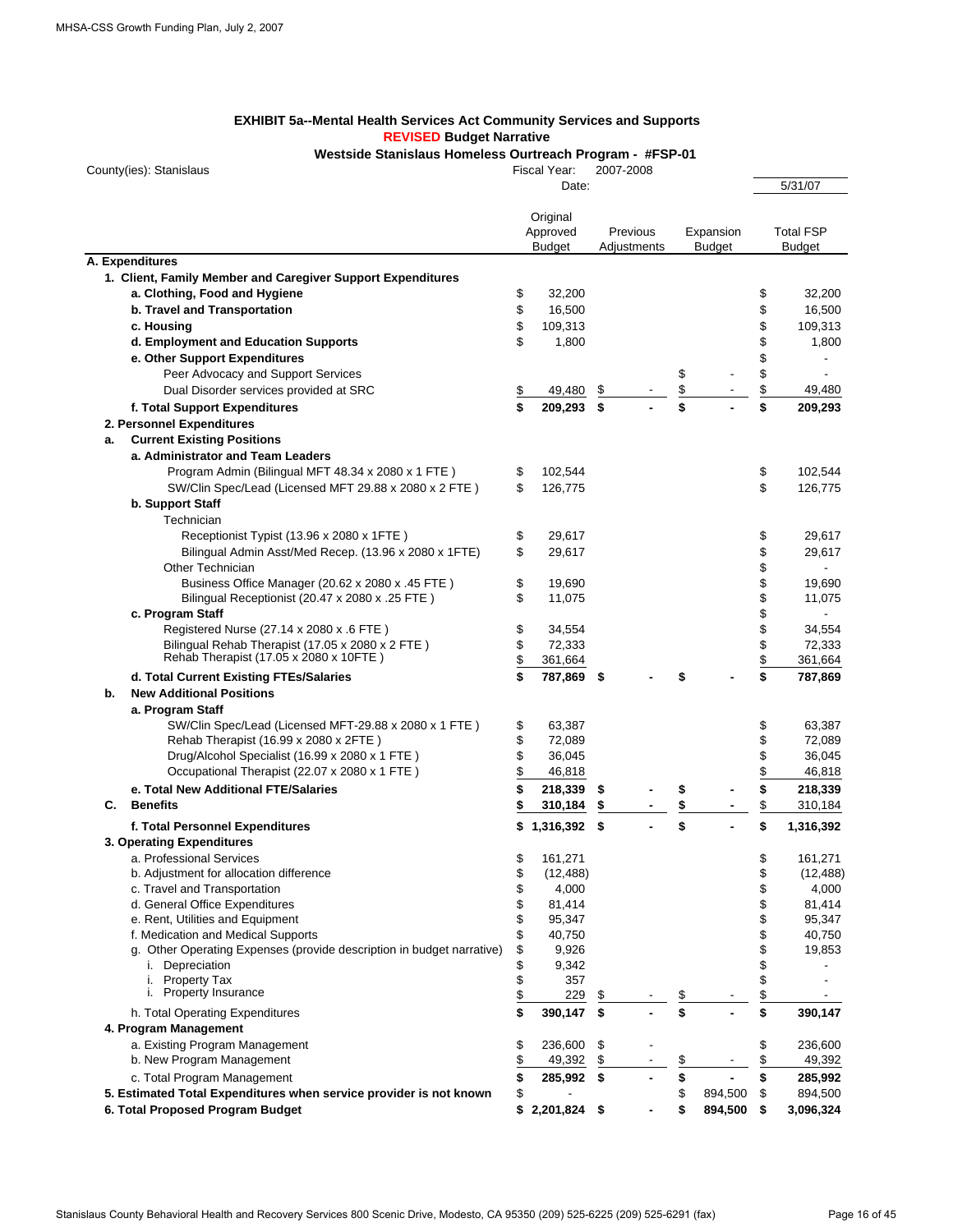#### **EXHIBIT 5a--Mental Health Services Act Community Services and Supports REVISED Budget Narrative**

**Westside Stanislaus Homeless Ourtreach Program - #FSP-01**

| County(ies): Stanislaus                             | Fiscal Year:    | 2007-2008            |               |    |           |
|-----------------------------------------------------|-----------------|----------------------|---------------|----|-----------|
|                                                     | Date:           |                      |               |    | 5/31/07   |
| <b>B.</b> Revenues                                  |                 |                      |               |    |           |
| 1. Existing Revenues                                |                 |                      |               |    |           |
| a. Medi-Cal (FFP only)                              | \$<br>444,239   |                      |               | \$ | 444,239   |
| b. Medicare/Patient Fees/Patient Insurance          |                 |                      |               |    |           |
| c. Realignment                                      |                 |                      |               |    |           |
| d. State General Funds (AB2034 Funds)               | 1,292,593<br>S  |                      |               | \$ | 1,292,593 |
| e. County Funds                                     |                 |                      |               |    |           |
| f. Grants                                           |                 |                      |               |    |           |
| g. Other Revenue                                    |                 |                      |               |    |           |
| h. Total Existing Revenues                          | \$1,736,832     | \$<br>$\blacksquare$ | \$            | \$ | 1,736,832 |
| 2. New Revenues                                     |                 |                      |               |    |           |
| a. Medi-Cal (FFP only)                              |                 |                      |               |    |           |
| b. Medicare/Patient Fees/Patient Insurance          |                 |                      |               |    |           |
| c. State General Funds                              |                 |                      |               |    |           |
| d. Other Revenue                                    |                 |                      |               |    |           |
| e. Total New Revenue                                | \$              |                      |               |    |           |
| 3. Total Revenues                                   | 1,736,832<br>\$ |                      |               |    | 1,736,832 |
| C. One-Time CSS Funding Expenditures                | S               |                      |               |    |           |
| D. Total County Administration Funding Requirements | \$<br>464,992   | \$                   | \$<br>894,500 | S  | 1,359,492 |
|                                                     |                 |                      |               |    |           |

\$ 12,488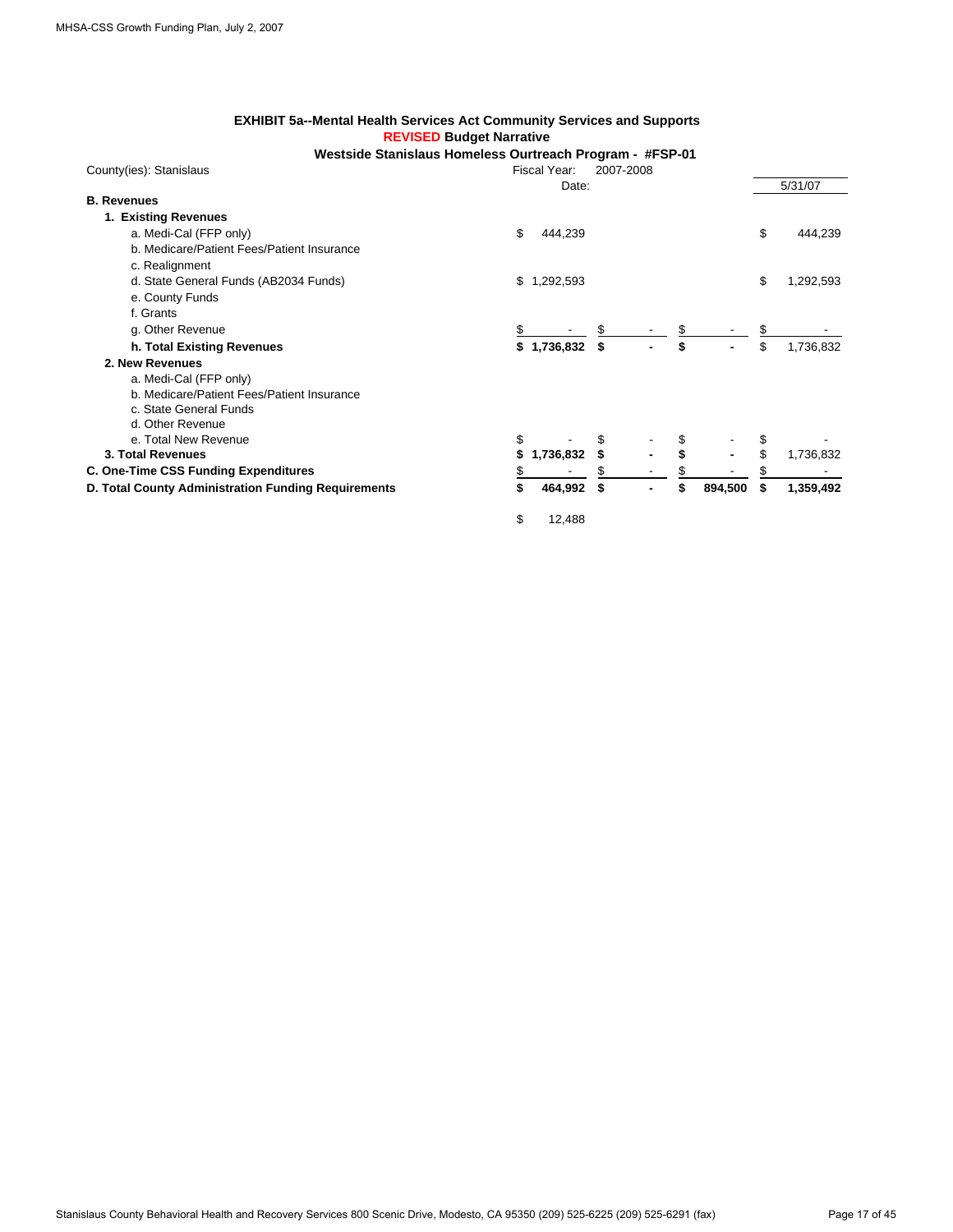#### MHSA-CSS Growth Funding Plan, July 2, 2007

#### **EXHIBIT 5 b--Mental Health Services Act Community Services and Supports Staffing Detail Worksheet**

|                                      | County(ies): <u>county</u><br>Stanislaus                  |                    |                                                | Fiscal Year:                                        | 2007-08                                             |
|--------------------------------------|-----------------------------------------------------------|--------------------|------------------------------------------------|-----------------------------------------------------|-----------------------------------------------------|
| Program Workplan #                   | <b>FSP-01</b>                                             |                    |                                                | Date:                                               | 9/1/05                                              |
| Program Workplan Name                | Westside Stanislaus Homeless Outreach<br>Program          |                    |                                                |                                                     | Page $\_1$ of $\_1$                                 |
|                                      | Type of Funding 1. Full Service Partnership               |                    |                                                | Months of Operation                                 | 12                                                  |
|                                      | Proposed Total Client Capacity of Program/Service:        | 180                |                                                | New Program/Service or Expansion                    | Expansion                                           |
|                                      | <b>Existing Client Capacity of Program/Service:</b>       | 140                |                                                |                                                     | Prepared by: Laurie Lusk                            |
|                                      | Client Capacity of Program/Service Expanded through MHSA: | 40                 |                                                | Telephone Number:                                   | (209)525-6096                                       |
| <b>Classification</b>                | <b>Function</b>                                           | FTEs <sup>al</sup> | Client, FM & CG Total Number of<br><b>FTEs</b> | Salary, Wages and<br>Overtime per FTE <sup>b/</sup> | <b>Total Salaries.</b><br><b>Wages and Overtime</b> |
| <b>A. Current Existing Positions</b> |                                                           |                    |                                                |                                                     |                                                     |
| Program Administrator                | Full-time                                                 |                    | 1.00                                           | \$102,544                                           | \$102,544                                           |
| <b>Rehab Therapist</b>               | Full-time                                                 |                    | 12.00                                          | \$36,166                                            | \$433,997                                           |
| SW/Clin Spec/Lead                    | Full-time                                                 |                    | 2.00                                           | \$63,387                                            | \$126,775                                           |
| <b>Registered Nurse</b>              | Part-time                                                 |                    | 0.60                                           | \$57,589                                            | \$34,554                                            |
| Technician                           | Part-time                                                 |                    | 0.70                                           | \$43,950                                            | \$30,765                                            |
| Other Technician                     | Full-time                                                 |                    | 2.00                                           | \$29,617                                            | \$59,234                                            |
|                                      |                                                           |                    |                                                |                                                     | \$0                                                 |
|                                      |                                                           |                    |                                                |                                                     | \$0                                                 |
|                                      |                                                           |                    |                                                |                                                     | \$0                                                 |
|                                      |                                                           |                    |                                                |                                                     | \$0                                                 |
|                                      |                                                           |                    |                                                |                                                     | \$0                                                 |
|                                      |                                                           |                    |                                                |                                                     | \$0                                                 |

|                                    |                                         |      |       |          | \$0         |
|------------------------------------|-----------------------------------------|------|-------|----------|-------------|
|                                    |                                         |      |       |          | \$0         |
|                                    |                                         |      |       |          | \$0         |
|                                    |                                         |      |       |          | \$0         |
|                                    | <b>Total Current Existing Positions</b> | 0.00 | 18.30 |          | \$787,869   |
| <b>B. New Additional Positions</b> |                                         |      |       |          |             |
| SW/Clin Spec/Lead                  | Full-time                               |      | 1.00  | \$63,387 | \$63,387    |
| Rehab Therapist                    | Full-time                               |      | 2.00  | \$36,045 | \$72,089    |
| Drug/Alcohal Specialist            | Full-time                               |      | 1.00  | \$36,045 | \$36,045    |
| Occupational Therapist             | Full-time                               |      | 1.00  | \$46,818 | \$46,818    |
|                                    |                                         |      |       |          | \$0         |
|                                    |                                         |      |       |          | \$0         |
|                                    |                                         |      |       |          | \$0         |
|                                    |                                         |      |       |          | \$0         |
|                                    |                                         |      |       |          | \$0         |
|                                    |                                         |      |       |          | \$0         |
|                                    |                                         |      |       |          | \$0         |
|                                    |                                         |      |       |          | \$0         |
|                                    |                                         |      |       |          | \$0         |
|                                    |                                         |      |       |          | \$0         |
|                                    |                                         |      |       |          | \$0         |
|                                    |                                         |      |       |          | \$0         |
|                                    | <b>Total New Additional Positions</b>   | 0.00 | 5.00  |          | \$218,339   |
| <b>C. Total Program Positions</b>  |                                         | 0.00 | 23.30 |          | \$1,006,208 |

a/ Enter the number of FTE positions that will be staffed with clients, family members or caregivers.

b/ Include any bi-lingual pay supplements (if applicable). Round each amount to the nearest whole dollar.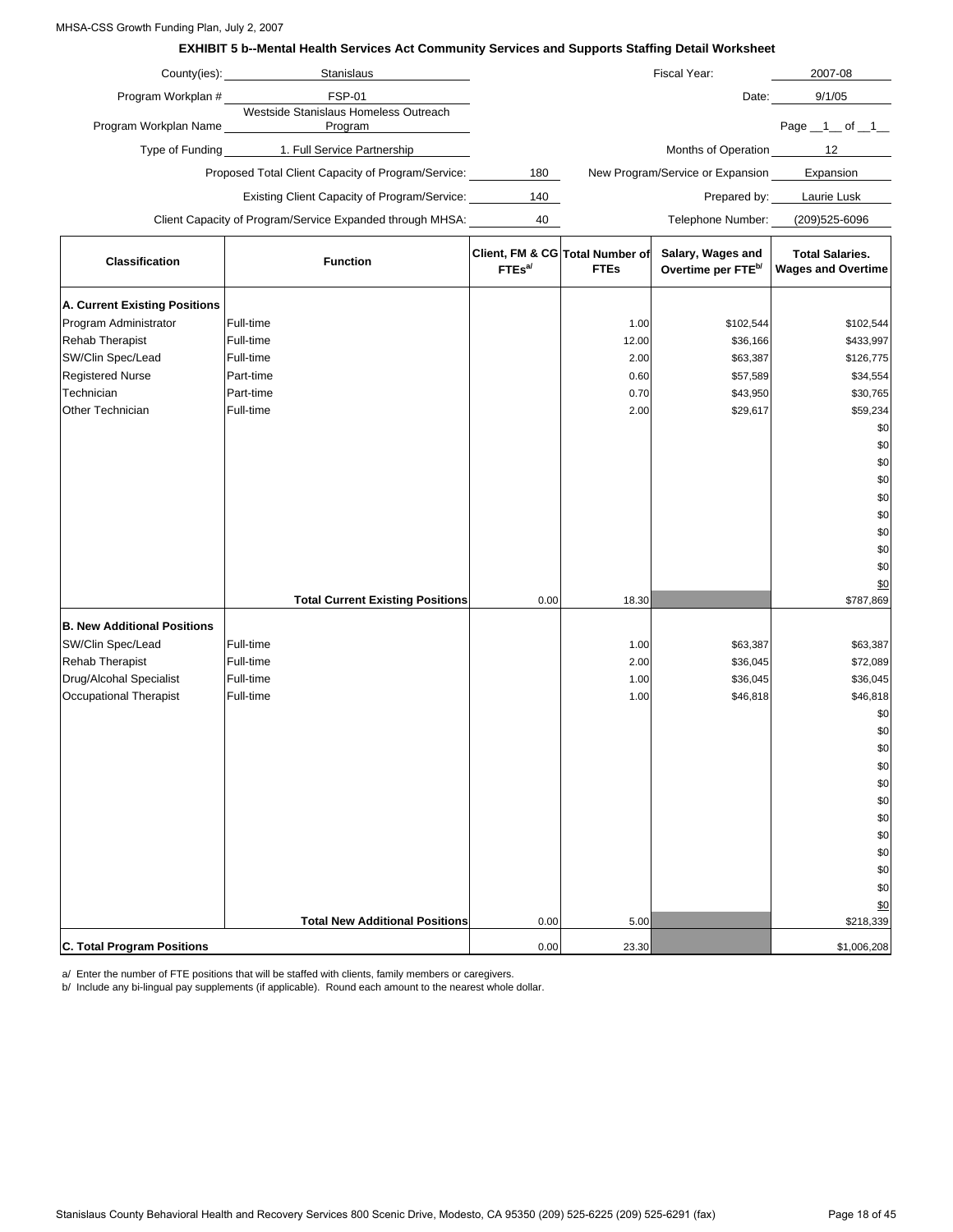| 2007-08             |
|---------------------|
| 9/1/05              |
| Page $\_1$ of $\_1$ |
| 12                  |
| Expansion           |
| Laurie Lusk         |
| (209)525-6096       |
|                     |

**EXHIBIT 5a--Mental Health Services Act Community Services and Supports Budget Worksheet**

|                                                                         | Original<br>Approved<br><b>Budget</b> | <b>Previous</b><br><b>Adjustments</b> | Expansion<br><b>Budget</b> | <b>Total FSP</b><br><b>Budget</b> |
|-------------------------------------------------------------------------|---------------------------------------|---------------------------------------|----------------------------|-----------------------------------|
| A. Expenditures                                                         |                                       |                                       |                            |                                   |
| 1. Client, Family Member and Caregiver Support Expenditures             |                                       |                                       |                            |                                   |
| a. Clothing, Food and Hygiene                                           | \$2,562                               | \$0                                   | \$0                        | \$2,562                           |
| b. Travel and Transportation                                            | \$1,538                               | \$0                                   | \$0                        | \$1,538                           |
| c. Housing                                                              | \$25,000                              | \$0                                   | \$0                        | \$25,000                          |
| i. Master Leases                                                        |                                       |                                       |                            |                                   |
| ii. Subsidies                                                           |                                       |                                       |                            |                                   |
| iii. Vouchers                                                           |                                       |                                       |                            |                                   |
| iv. Other Housing                                                       |                                       |                                       |                            |                                   |
| d. Employment and Education Supports                                    | \$4,152                               | \$0                                   | \$0                        | \$4,152                           |
| e. Other Support Expenditures (provide description in budget narrative) | \$50,612                              | \$0                                   | \$62,426                   | \$113,038                         |
| f. Total Support Expenditures                                           | \$83,865                              | \$0                                   | \$62,426                   | \$146,291                         |
| 2. Personnel Expenditures                                               |                                       |                                       |                            |                                   |
| a. Current Existing Personnel Expenditures (from Staffing Detail)       | \$566,977                             | \$                                    | \$0                        | \$566,977                         |
| b. New Additional Personnel Expenditures (from Staffing Detail)         | \$376,475                             | (61, 721)<br>\$                       | \$0                        | \$314,754                         |
| c. Employee Benefits                                                    | \$294,174                             | \$<br>(19, 134)                       | \$0                        | \$275,040                         |
| d. Total Personnel Expenditures                                         | \$1,237,626                           | \$<br>(80, 855)                       | \$0                        | \$1,156,771                       |
| 3. Operating Expenditures                                               |                                       |                                       |                            |                                   |
| a. Professional Services                                                | \$0                                   | \$                                    | \$0                        | \$0                               |
| b. Translation and Interpreter Services                                 | $-$13,144$                            | \$                                    | \$0                        | $-$13,144$                        |
| c. Travel and Transportation                                            | \$3,060                               | \$                                    | \$0                        | \$3,060                           |
| d. General Office Expenditures                                          | \$7,840                               | \$                                    | \$0                        | \$7,840                           |
| e. Rent, Utilities and Equipment                                        | \$15,053                              | \$<br>(15,053)                        | \$45,000                   | \$45,000                          |
| f. Medication and Medical Supports                                      | \$6,896                               | $\mathsf{\$}$                         | \$0                        | \$6,896                           |
| g. Other Operating Expenses (provide description in budget narrative)   | \$9,744                               | \$                                    | \$0                        | \$9,744                           |
| h. Total Operating Expenditures                                         | \$29,449                              | \$<br>(15,053)                        | \$45,000                   | \$59,396                          |
| 4. Program Management                                                   |                                       |                                       |                            |                                   |
| a. Existing Program Management                                          | \$0                                   | \$0                                   | \$0                        | \$0                               |
| b. New Program Management                                               | \$0                                   | \$0                                   | \$0                        | \$0                               |
| c. Total Program Management                                             | \$0                                   | \$0                                   | \$0                        | \$0                               |
| 5. Estimated Total Expenditures when service provider is not known      |                                       |                                       |                            | \$0                               |
| 6. Total Proposed Program Budget                                        | \$1,350,939                           | (95, 908)<br>\$                       | \$107,426                  | \$1,362,457                       |
| <b>B. Revenues</b>                                                      |                                       |                                       |                            |                                   |
| 1. Existing Revenues                                                    |                                       |                                       |                            |                                   |
| a. Medi-Cal (FFP only)                                                  | \$14,009                              | \$0                                   | \$0                        | \$14,009                          |
| b. Medicare/Patient Fees/Patient Insurance                              | \$0                                   | \$0                                   | \$0                        | \$0                               |
| c. Realignment                                                          | \$556,155                             | \$0                                   | \$0                        | \$556,155                         |
| d. State General Funds                                                  | \$0                                   | \$0                                   | \$0                        | \$0                               |
| e. County Funds                                                         | \$0                                   | \$0                                   | \$0                        | \$0                               |
| f. Grants                                                               | \$181,368                             | \$0                                   | \$0                        | \$181,368                         |
| g. Other Revenue                                                        | \$0                                   | \$0                                   | \$0                        | \$0                               |
| h. Total Existing Revenues                                              | \$751.533                             | \$0                                   | \$0                        | \$751.533                         |
| 2. New Revenues                                                         |                                       |                                       |                            |                                   |
| a. Medi-Cal (FFP only)                                                  | \$14,075                              | \$0                                   | \$0                        | \$14,075                          |
| b. Medicare/Patient Fees/Patient Insurance                              | \$0                                   | \$0                                   | \$0                        | \$0                               |
| c. State General Funds                                                  | \$0                                   | \$0                                   | \$0                        | \$0                               |
| d. Other Revenue                                                        | \$0                                   | \$0                                   | \$0                        | \$0                               |
| e. Total New Revenue                                                    | \$14,075                              | \$0                                   | \$0                        | \$14,075                          |
| 3. Total Revenues                                                       | \$765,608                             | \$0                                   | \$0                        | \$765,608                         |
| C. One-Time CSS Funding Expenditures                                    |                                       |                                       |                            | \$0                               |
| D. Total Funding Requirements                                           | \$585,332 \$                          | (95, 908)                             | \$107,426                  | \$596,850                         |
|                                                                         |                                       |                                       |                            |                                   |
| E. Percent of Total Funding Requirements for Full Service Partnerships  |                                       |                                       |                            |                                   |

\$0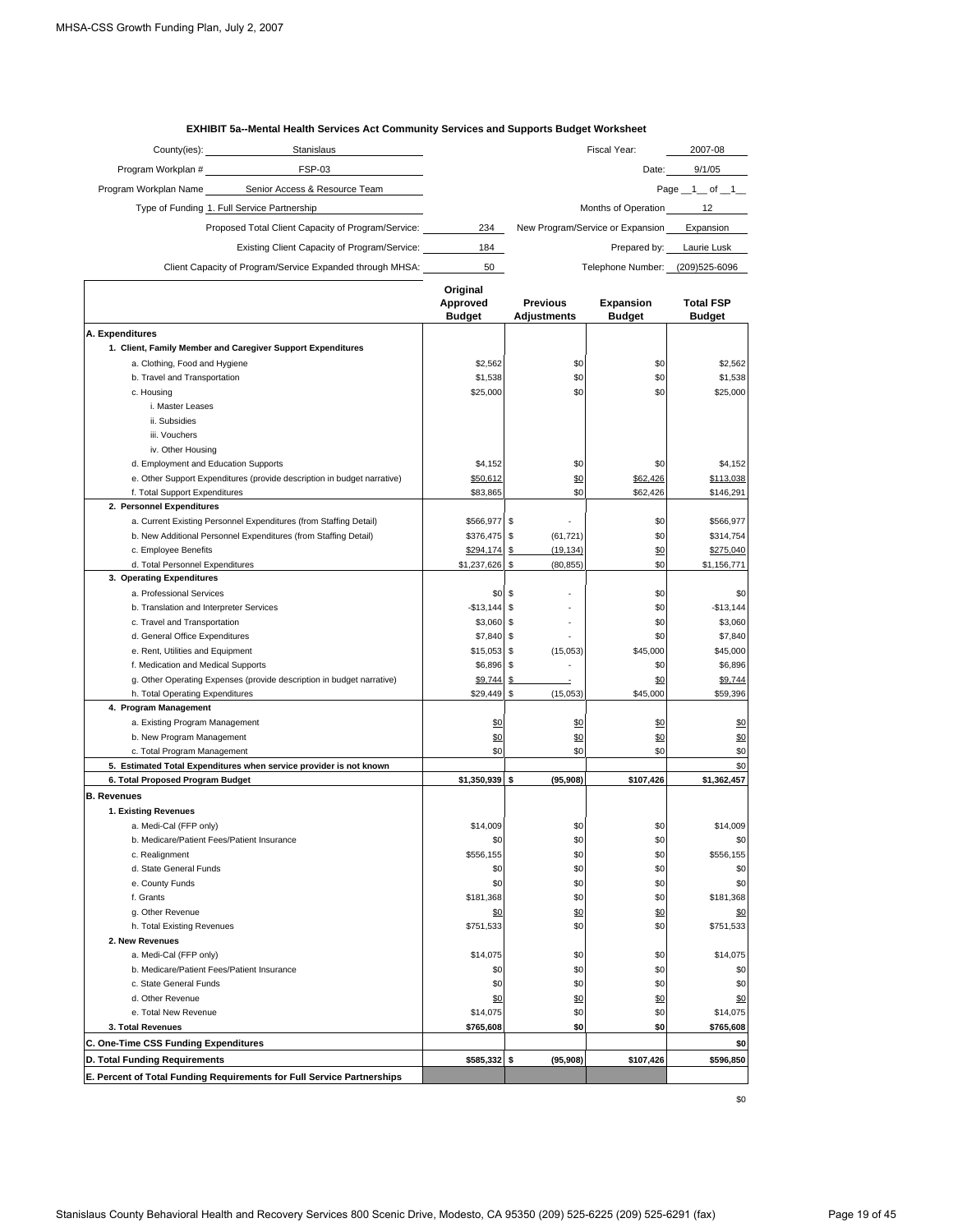#### **EXHIBIT 5a--Mental Health Services Act Community Services and Supports Administration Budget Worksheet REVISED Budget Narrative Senior Access and Resource Team Workplan # FSP-03**

| County(ies): Stanislaus                                               |               | Fiscal Year:<br>Date:                 |      |                         |                         |                            |          | 2007-08<br>5/31/07                |
|-----------------------------------------------------------------------|---------------|---------------------------------------|------|-------------------------|-------------------------|----------------------------|----------|-----------------------------------|
|                                                                       |               | Original<br>Approved<br><b>Budget</b> |      | Previous<br>Adjustments |                         | Expansion<br><b>Budget</b> |          | <b>Total FSP</b><br><b>Budget</b> |
| A. Expenditures                                                       |               |                                       |      |                         |                         |                            |          |                                   |
| 1. Client, Family Member and Caregiver Support Expenditures           |               |                                       |      |                         |                         |                            |          |                                   |
| a. Clothing, Food and Hygiene                                         | \$            | 2,562                                 |      |                         |                         |                            | \$       | 2,562                             |
| b. Travel and Transportation                                          | \$            | 1,538                                 |      |                         |                         |                            | \$       | 1,538                             |
| c. Housing                                                            | \$            | 25,000                                |      |                         |                         |                            | \$       | 25,000                            |
| d. Employment and Education Supports                                  | \$            |                                       |      |                         |                         |                            | \$       |                                   |
|                                                                       |               | 4,152                                 |      |                         |                         |                            | \$       | 4,152                             |
| e. Other Support Expenditures                                         |               |                                       |      |                         |                         |                            |          |                                   |
| Support Service Funds - Wraparound                                    | \$            | 5,835                                 |      |                         |                         |                            | \$       | 5,835                             |
| Peer Support and Advocacy Services                                    | \$            |                                       | \$   |                         | \$                      | 62,426                     | \$       | 62,426                            |
| Dual Diagnosis services provided at SRC                               | \$            | 44,777                                | \$   |                         | \$                      |                            | \$       | 44,777                            |
| f. Total Support Expenditures                                         | \$            | 83,865                                | \$   |                         | \$                      | 62,426                     | \$       | 146,291                           |
| 2. Personnel Expenditures                                             |               |                                       |      |                         |                         |                            |          |                                   |
| <b>Current Existing Positions</b><br>a.                               |               |                                       |      |                         |                         |                            |          |                                   |
| a. Manager                                                            |               |                                       |      |                         |                         |                            |          |                                   |
| Manager II-37.87x 2080 x 1 FTE                                        | \$            | 78,778                                |      |                         |                         |                            | \$       | 78,778                            |
| b. Support Staff                                                      |               |                                       |      |                         |                         |                            |          |                                   |
| Admin Clerk II - 17.36 x 2080 x 1 FTE                                 | \$            | 36,116                                |      |                         |                         |                            | \$       | 36,116                            |
| Admin Clerk II - 18.92 x 2080 x 1 FTE                                 | \$            | 39,349                                | - \$ | (16, 981)               |                         |                            | \$       | 22,368                            |
| c. Program Staff                                                      |               |                                       |      |                         |                         |                            |          |                                   |
| Psych Nurse - 41.06 x 2080 x 1 FTE                                    | \$            | 85,398                                |      |                         |                         |                            | \$       | 85,398                            |
| MH Clinician I - 30.14 x 2080 x 1FTE                                  | \$            | 62,685                                |      |                         |                         |                            | \$       | 62,685                            |
| BHS II - 31.81 x 2080 x 1 FTE                                         | \$            | 66,154                                |      |                         |                         |                            | \$       | 66,154                            |
| BHS II - 25.57 x 2080 x 1 FTE                                         | \$            | 53,188                                |      |                         |                         |                            | \$       | 53,188                            |
| Psychiatrist - PSC - 127.51 x 2080 x .5 FTE                           | \$            | 132,613                               | \$   | 16,981                  |                         |                            | \$       | 149,594                           |
| Senior Peer Counselor - PSC - 6.10 x 2080 x 1FTE                      | \$            | 12,696                                | \$   |                         | <u>\$</u>               |                            | \$       | 12,696                            |
| d. Total Current Existing FTEs/Salaries                               | \$            | 566,977                               | - \$ |                         | $\overline{\mathbf{s}}$ |                            | \$       | 566,977                           |
| <b>New Additional Positions</b><br>b.                                 |               |                                       |      |                         |                         |                            |          |                                   |
| a. Manager                                                            |               |                                       |      |                         |                         |                            |          |                                   |
|                                                                       | \$            | 66,658                                |      |                         |                         |                            |          | 66,658                            |
| MHC II (Coordinator) x 29.67 x 2080 x 1FTE plus 8% Differential       |               |                                       |      |                         |                         |                            | \$<br>\$ |                                   |
| <b>b. Support Staff</b>                                               |               |                                       |      |                         |                         |                            |          |                                   |
| Admin Clerk III - 16.33 x 2080 x 1FTE                                 | \$            | 33,961                                |      |                         |                         |                            | \$       | 33,961                            |
| c. Program Staff                                                      |               |                                       |      |                         |                         |                            | \$       |                                   |
| MHC II - 29.67 x 2080 x 1 FTE                                         | \$            | 61,721                                | -\$  | (61, 721)               |                         |                            | \$       |                                   |
| Psych Nurse II - 28.83 x 2080 x 2 FTE                                 | \$            | 119,911                               |      |                         |                         |                            | \$       | 119,911                           |
| Consumer/Family (BHSII) - 22.65 x 2080 x 2 FTE                        | \$            | 94,224                                |      |                         | \$                      |                            | \$       | 94,224                            |
| e. Total New Additional FTE/Salaries                                  | \$            | 376,475                               | \$   | $(61, 721)$ \$          |                         |                            | \$       | 314,754                           |
| <b>Benefits</b><br>C.                                                 | \$            | 294,174                               | \$   | (19, 134)               | \$                      |                            | \$       | 275,040                           |
| f. Total Personnel Expenditures                                       | \$            | 1,237,626                             | \$   | $(80, 855)$ \$          |                         |                            | \$       | 1,156,771                         |
| 3. Operating Expenditures                                             |               |                                       |      |                         |                         |                            |          |                                   |
| a. Professional Services                                              | \$            |                                       |      |                         |                         |                            | \$       |                                   |
| b. Adjustment for allocation difference                               | \$            | (13, 144)                             |      |                         |                         |                            | \$       | (13, 144)                         |
| c. Travel and Transportation                                          | \$            | 3,060                                 |      |                         |                         |                            | \$       | 3,060                             |
| d. General Office Expenditures                                        | \$            | 7,840                                 |      |                         |                         |                            | \$       | 7,840                             |
| e. Rent, Utilities and Equipment (3200 sq ft x \$1.09 X 12 mos)       | \$            | 15,053                                | \$   | $(15,053)$ \$           |                         | 45,000                     | \$       | 45,000                            |
| f. Medication and Medical Supports                                    | \$            | 6,896                                 |      |                         |                         |                            | \$       | 6,896                             |
| g. Other Operating Expenses (provide description in budget narrative) |               |                                       |      |                         |                         |                            | \$       |                                   |
| i. Education & Training                                               | \$            | 7,183                                 |      |                         |                         |                            | \$       | 7,183                             |
| Ι.<br>Conference & Seminars                                           | $\frac{1}{2}$ | 2,561                                 | \$   |                         | \$                      |                            | \$       | 2,561                             |
| h. Total Operating Expenditures                                       | \$            | 29,449                                | \$   | $(15,053)$ \$           |                         | 45,000                     | \$       | 59,396                            |
| 4. Program Management                                                 |               |                                       |      |                         |                         |                            |          |                                   |
| a. Existing Program Management                                        |               |                                       |      |                         |                         |                            |          |                                   |
| b. New Program Management                                             |               |                                       |      |                         |                         |                            |          |                                   |
| c. Total Program Management                                           |               |                                       |      |                         |                         |                            | \$       |                                   |
| 5. Estimated Total Expenditures when service provider is not known    |               |                                       |      |                         |                         |                            | \$       |                                   |
|                                                                       |               |                                       |      |                         |                         |                            |          |                                   |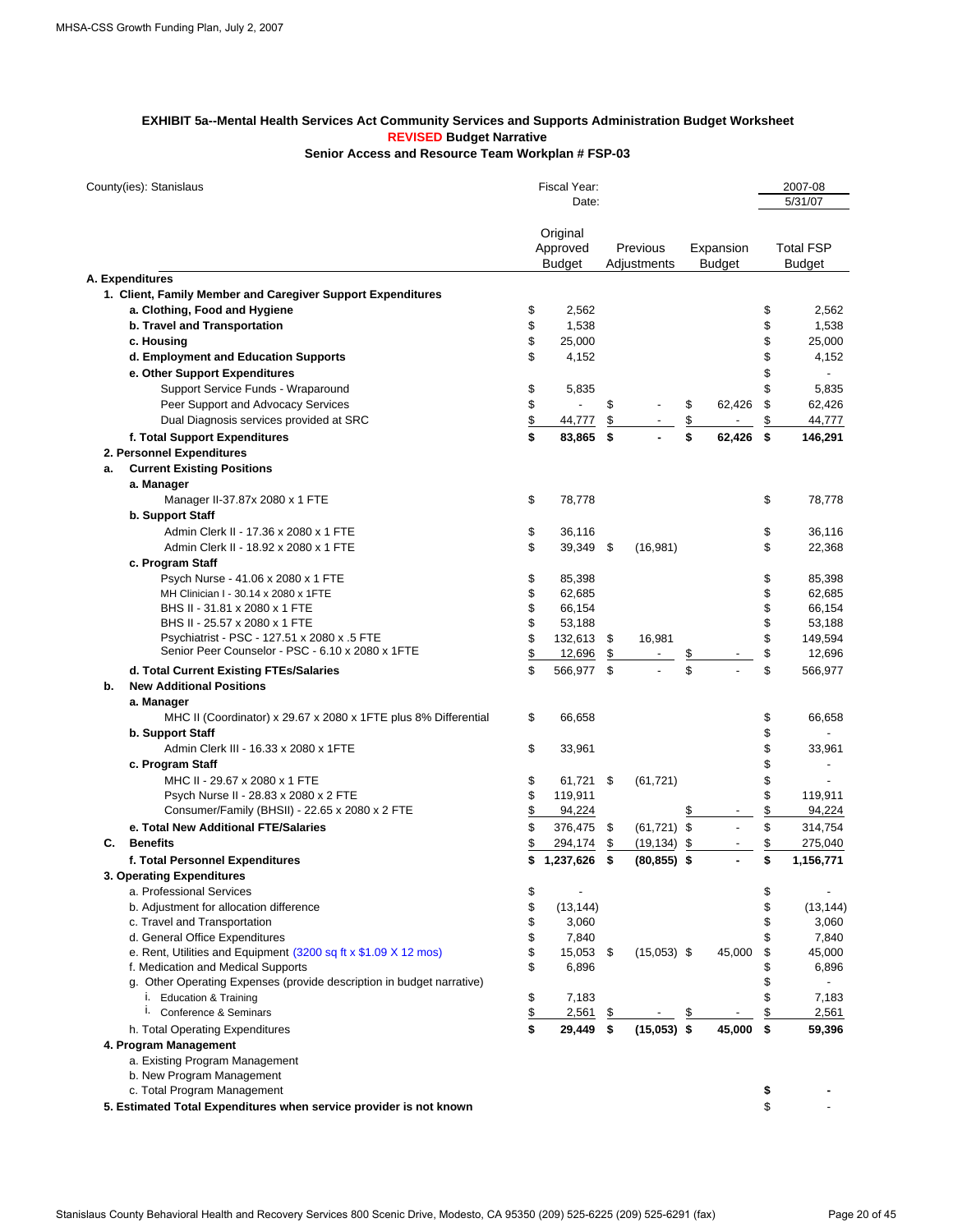#### **EXHIBIT 5a--Mental Health Services Act Community Services and Supports Administration Budget Worksheet REVISED Budget Narrative Senior Access and Resource Team Workplan # FSP-03**

| County(ies): Stanislaus                             | Fiscal Year:         |    |               |     |               | 2007-08          |
|-----------------------------------------------------|----------------------|----|---------------|-----|---------------|------------------|
|                                                     | Date:                |    |               |     |               | 5/31/07          |
|                                                     | Original<br>Approved |    | Previous      |     | Expansion     | <b>Total FSP</b> |
|                                                     | <b>Budget</b>        |    | Adjustments   |     | <b>Budget</b> | Budget           |
| 6. Total Proposed Program Budget                    | \$<br>1,350,939      | \$ | $(95,908)$ \$ |     | 107,426 \$    | 1,362,457        |
| <b>B.</b> Revenues                                  |                      |    |               |     |               |                  |
| 1. Existing Revenues                                |                      |    |               |     |               |                  |
| a. Medi-Cal (FFP only)                              | \$<br>14,009         |    |               |     |               | \$<br>14,009     |
| b. Medicare/Patient Fees/Patient Insurance          | \$                   |    |               |     |               | \$               |
| c. Realignment                                      | 556,155              |    |               |     |               | 556,155          |
| d. State General Funds (AB2034 Funds)               |                      |    |               |     |               |                  |
| e. County Funds                                     |                      |    |               |     |               |                  |
| f. Grants                                           | 181,368              |    |               |     |               | 181,368          |
| g. Other Revenue                                    |                      |    |               |     |               |                  |
| h. Total Existing Revenues                          | 751,533              | \$ |               | \$  |               | \$<br>751,533    |
| 2. New Revenues                                     |                      |    |               |     |               |                  |
| a. Medi-Cal (FFP only)                              | \$<br>14,075         |    |               |     |               | 14,075           |
| b. Medicare/Patient Fees/Patient Insurance          |                      |    |               |     |               |                  |
| c. State General Funds                              |                      |    |               |     |               |                  |
| d. Other Revenue                                    | 0                    |    |               |     |               | $\Omega$         |
| e. Total New Revenue                                | 14,075               | \$ |               |     |               | 14,075           |
| 3. Total Revenues                                   | 765,608              | S  |               |     |               | 765,608          |
| C. One-Time CSS Funding Expenditures                |                      | \$ |               |     |               |                  |
| D. Total County Administration Funding Requirements | 585,332              | S  | (95,908)      | -\$ | 107,426       | \$<br>596,850    |

\$ 489,423.6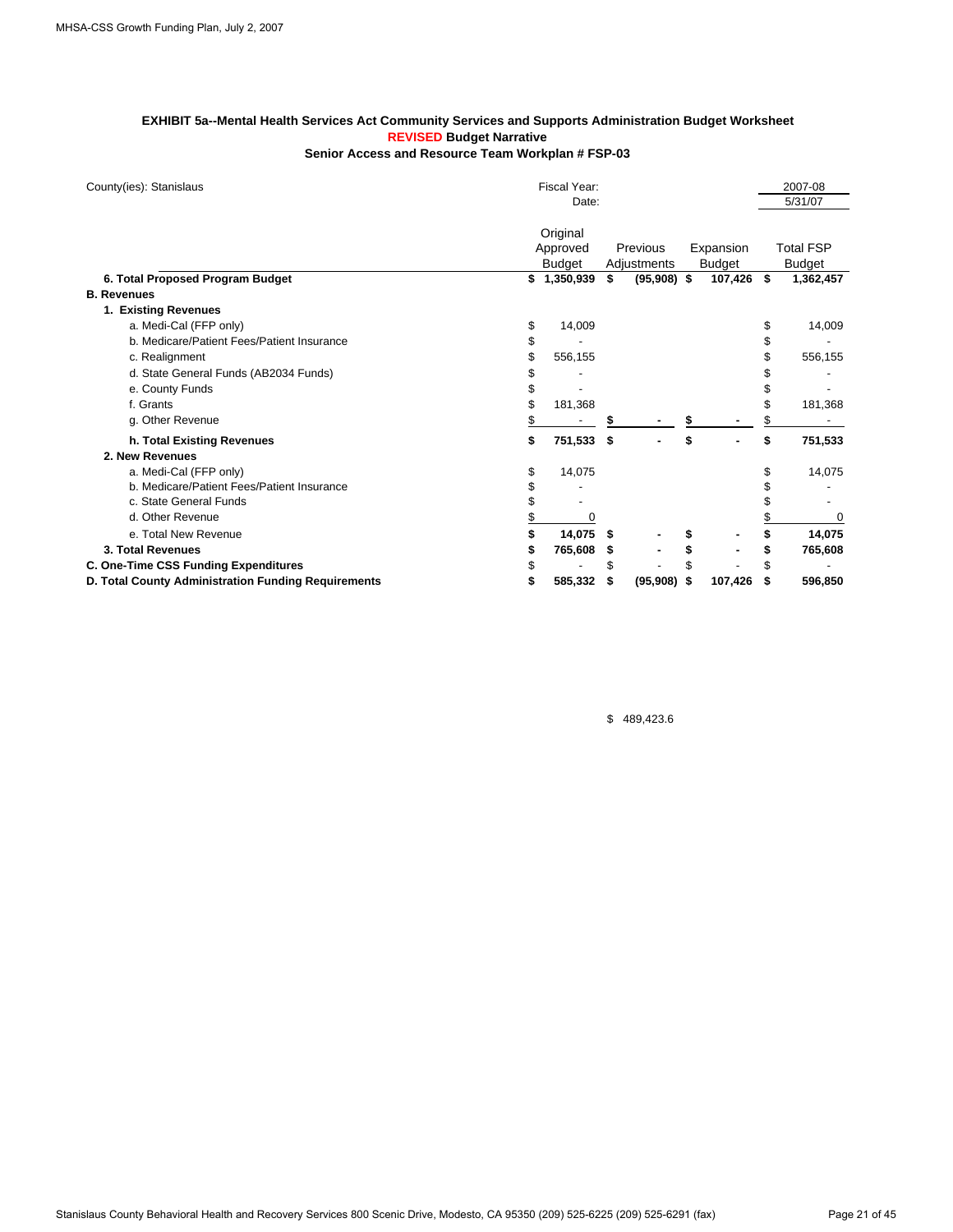|                                                                                                                                                                                      | County(ies):<br>Stanislaus                                                                                                                                                                                         |                                       |                                                                      | Fiscal Year:                                                                                              | 2007-08                                                                                                                                                                 |
|--------------------------------------------------------------------------------------------------------------------------------------------------------------------------------------|--------------------------------------------------------------------------------------------------------------------------------------------------------------------------------------------------------------------|---------------------------------------|----------------------------------------------------------------------|-----------------------------------------------------------------------------------------------------------|-------------------------------------------------------------------------------------------------------------------------------------------------------------------------|
| Program Workplan #                                                                                                                                                                   | <b>FSP-03</b>                                                                                                                                                                                                      |                                       |                                                                      | Date:                                                                                                     | 9/1/05                                                                                                                                                                  |
| Program Workplan Name                                                                                                                                                                | Senior Access & Resource Team                                                                                                                                                                                      |                                       |                                                                      |                                                                                                           | Page $\_1$ of $\_1$                                                                                                                                                     |
| Type of Funding                                                                                                                                                                      | 1. Full Service Partnership                                                                                                                                                                                        |                                       |                                                                      | Months of Operation                                                                                       | 12                                                                                                                                                                      |
|                                                                                                                                                                                      | Proposed Total Client Capacity of Program/Service:                                                                                                                                                                 | 234                                   |                                                                      | New Program/Service or Expansion                                                                          | Expansion                                                                                                                                                               |
|                                                                                                                                                                                      | Existing Client Capacity of Program/Service:                                                                                                                                                                       | 184                                   |                                                                      | Prepared by:                                                                                              | Laurie Lusk                                                                                                                                                             |
|                                                                                                                                                                                      | Client Capacity of Program/Service Expanded through MHSA:                                                                                                                                                          | 50                                    |                                                                      | Telephone Number:                                                                                         | (209) 525-6096                                                                                                                                                          |
| <b>Classification</b>                                                                                                                                                                | <b>Function</b>                                                                                                                                                                                                    | Client, FM & CG<br>FTEs <sup>al</sup> | <b>Total Number</b><br>of FTEs                                       | Salary, Wages and<br>Overtime per FTE <sup>b/</sup>                                                       | <b>Total Salaries.</b><br><b>Wages and Overtime</b>                                                                                                                     |
| A. Current Existing Positions                                                                                                                                                        |                                                                                                                                                                                                                    |                                       |                                                                      |                                                                                                           | \$0                                                                                                                                                                     |
| MH Clinician I<br>Admin Clerk III<br>Manager II<br>BHS II<br>BHS II<br>Admin Clerk III<br>Psychiatrist<br>Senior Peer Counselor<br>Psych Nurse<br><b>B. New Additional Positions</b> | Full-time<br>Full-time<br>Full-time<br>Full-time<br>Full-time<br>Full-time<br>Personal Service Contractor<br>Personal Service Contractor<br>Personal Service Contractor<br><b>Total Current Existing Positions</b> | 1.00<br>1.00                          | 1.00<br>1.00<br>1.00<br>1.00<br>1.00<br>1.00<br>0.50<br>1.00<br>7.50 | \$62,685<br>\$36,116<br>\$78,778<br>\$66,154<br>\$53,188<br>\$39,349<br>\$265,225<br>\$12,696<br>\$85,398 | \$62,685<br>\$36,116<br>\$78,778<br>\$66,154<br>\$53,188<br>\$39,349<br>\$132,613<br>\$12,696<br>\$85,398<br>\$0<br>\$0<br>\$0<br>\$0<br>\$0<br>\$0<br>\$566,977<br>\$0 |
| MHC II (Coordinator)<br>PyschNurse II<br>MHC II<br>Admin Clerk III<br>Consumer/Family (BHSII)<br><b>Psychiatrist</b>                                                                 | Full-time<br>Full-time<br>Full-time<br>Full-time<br>Full-time<br>Part-Time<br><b>Total New Additional Positions</b>                                                                                                | 0.00                                  | 1<br>2<br>0<br>0.5<br>2<br>0.50<br>7.00                              | \$66,658<br>\$59,955<br>\$61,721<br>\$33,961<br>\$47,112                                                  | \$66,658<br>\$119,911<br>\$0<br>\$16,980<br>\$94,224<br>\$16,981<br>\$0<br>\$0<br>\$0<br>\$0<br>\$0<br>\$0<br>\$0<br>\$0<br>\$0<br>\$314,754                            |
| <b>C. Total Program Positions</b>                                                                                                                                                    |                                                                                                                                                                                                                    | 1.00                                  | 14.50                                                                |                                                                                                           | \$881,731                                                                                                                                                               |

#### **EXHIBIT 5 b--Mental Health Services Act Community Services and Supports Staffing Detail Worksheet**

a/ Enter the number of FTE positions that will be staffed with clients, family members or caregivers.

b/ Include any bi-lingual pay supplements (if applicable). Round each amount to the nearest whole dollar.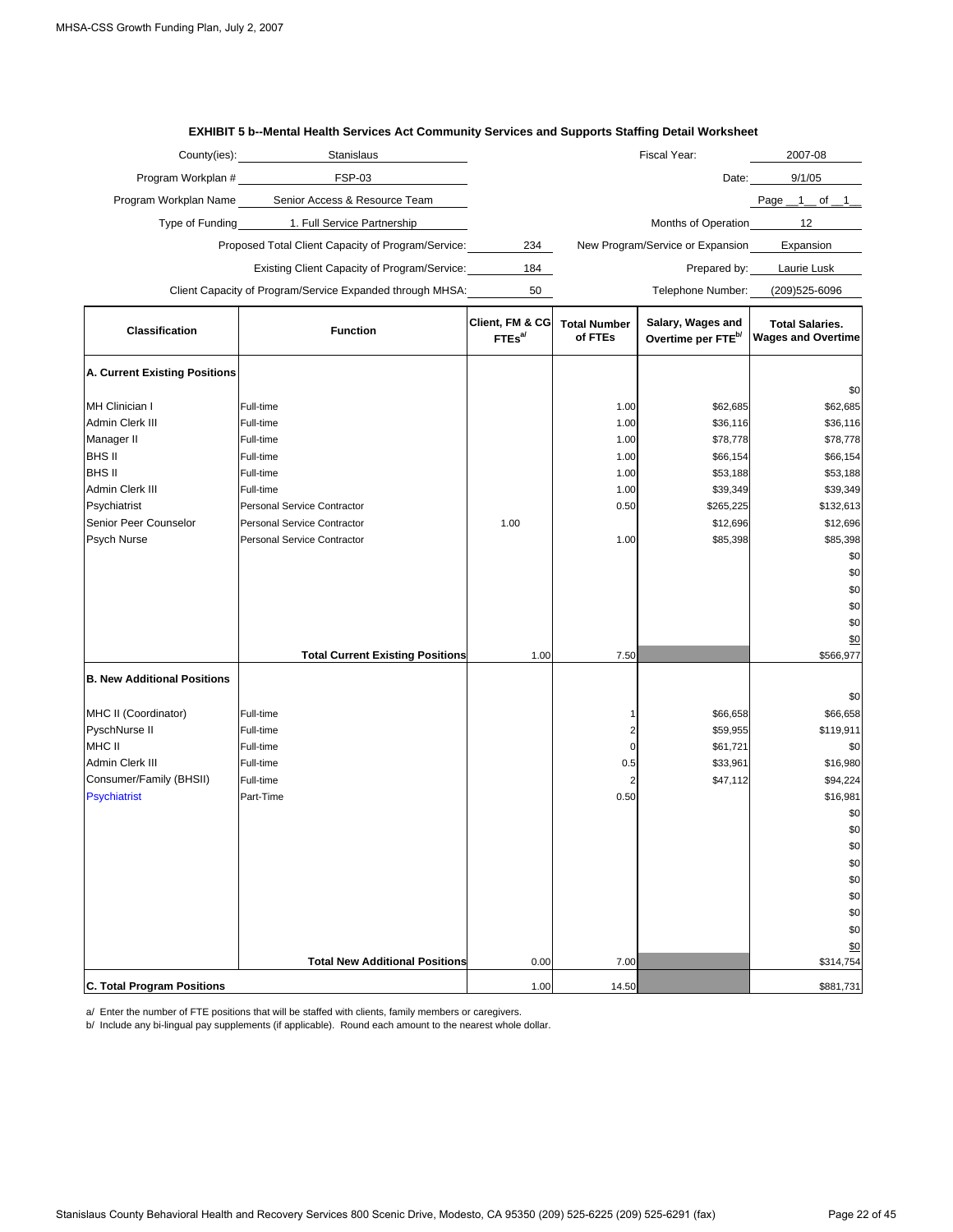#### MHSA-CSS Growth Funding Plan, July 2, 2007

#### **EXHIBIT 5a--Mental Health Services Act Community Services and Supports Budget Worksheet**

| County(ies):          | Stanislaus                                                |    | Fiscal Year:                     | 2007-08           |
|-----------------------|-----------------------------------------------------------|----|----------------------------------|-------------------|
| Program Workplan #    | FSP-04                                                    |    | Date:                            | 9/1/05            |
| Program Workplan Name | Health/Mental Health High Risk Team                       |    |                                  | Page $-1$ of $-1$ |
|                       | Type of Funding 1. Full Service Partnership               |    | Months of Operation              | 12                |
|                       | Proposed Total Client Capacity of Program/Service:        | 50 | New Program/Service or Expansion | <b>New</b>        |
|                       | Existing Client Capacity of Program/Service:              |    | Prepared by:                     | Bob Backlund      |
|                       | Client Capacity of Program/Service Expanded through MHSA: | 50 | Telephone Number:                | 209-525-7496      |
|                       |                                                           |    |                                  |                   |

|                                                                         | Original<br>Approved<br><b>Budget</b> | <b>Previous</b><br>Adjustments | Expansion<br><b>Budget</b> | <b>Total FSP</b><br><b>Budget</b> |
|-------------------------------------------------------------------------|---------------------------------------|--------------------------------|----------------------------|-----------------------------------|
| A. Expenditures                                                         |                                       |                                |                            |                                   |
| 1. Client, Family Member and Caregiver Support Expenditures             |                                       |                                |                            |                                   |
| a. Clothing, Food and Hygiene                                           | \$0                                   | \$0                            | \$0                        | \$0                               |
| b. Travel and Transportation                                            | \$0                                   | \$0                            | \$0                        | \$0                               |
| c. Housing                                                              | \$0                                   | \$0                            | \$0                        | \$0                               |
| i. Master Leases                                                        |                                       |                                |                            |                                   |
| ii. Subsidies                                                           |                                       |                                |                            |                                   |
| iii. Vouchers                                                           |                                       |                                |                            |                                   |
| iv. Other Housing                                                       |                                       |                                |                            |                                   |
| d. Employment and Education Supports                                    | \$0                                   | \$0                            | \$0                        | \$0                               |
| e. Other Support Expenditures (provide description in budget narrative) | \$62,975                              | \$0                            | \$62,426                   | \$125,401                         |
| f. Total Support Expenditures                                           | \$62,975                              | \$0                            | \$62,426                   | \$125,401                         |
| 2. Personnel Expenditures                                               |                                       |                                |                            |                                   |
| a. Current Existing Personnel Expenditures (from Staffing Detail)       |                                       |                                |                            |                                   |
| b. New Additional Personnel Expenditures (from Staffing Detail)         | \$345,259                             | \$0                            | \$0                        | \$345,259                         |
| c. Employee Benefits                                                    | \$126,783                             | \$0                            | \$0                        | \$126,783                         |
| d. Total Personnel Expenditures                                         | \$472,042                             | \$0                            | \$0                        | \$472,042                         |
| 3. Operating Expenditures                                               |                                       |                                |                            |                                   |
| a. Professional Services                                                |                                       |                                |                            |                                   |
|                                                                         | \$0                                   | \$0                            | \$0<br>\$0                 | \$0                               |
| b. Translation and Interpreter Services                                 | $-$16,213$                            | \$0                            | \$0                        | $-$16,213$                        |
| c. Travel and Transportation                                            | \$4,050                               | \$0                            |                            | \$4,050                           |
| d. General Office Expenditures                                          | \$1,910                               | \$0                            | \$0                        | \$1,910                           |
| e. Rent, Utilities and Equipment                                        | \$40,351                              | \$0                            | \$75,000                   | \$115,351                         |
| f. Medication and Medical Supports                                      | \$53,045                              | \$0                            | \$0                        | \$53,045                          |
| g. Other Operating Expenses (provide description in budget narrative)   | \$0                                   | \$0                            | \$0                        | \$0                               |
| h. Total Operating Expenditures                                         | \$83,143                              | \$0                            | \$75,000                   | \$158,143                         |
| 4. Program Management                                                   |                                       |                                |                            |                                   |
| a. Existing Program Management                                          | \$0                                   | \$0                            | \$0                        | \$0                               |
| b. New Program Management                                               | \$0                                   | \$0                            | \$0                        | \$0                               |
| c. Total Program Management                                             | \$0                                   | \$0                            | \$0                        | \$0                               |
| 5. Estimated Total Expenditures when service provider is not known      |                                       |                                |                            |                                   |
| 6. Total Proposed Program Budget                                        | \$618,160                             | \$0                            | \$137,426                  | \$755,586                         |
| <b>B.</b> Revenues                                                      |                                       |                                |                            |                                   |
| 1. Existing Revenues                                                    |                                       |                                |                            |                                   |
| a. Medi-Cal (FFP only)                                                  |                                       |                                |                            |                                   |
| b. Medicare/Patient Fees/Patient Insurance                              |                                       |                                |                            |                                   |
| c. Realignment                                                          |                                       |                                |                            |                                   |
| d. State General Funds                                                  |                                       |                                |                            |                                   |
| e. County Funds                                                         |                                       |                                |                            |                                   |
| f. Grants                                                               |                                       |                                |                            |                                   |
| g. Other Revenue                                                        |                                       |                                |                            |                                   |
| h. Total Existing Revenues                                              | \$0                                   | \$0                            | \$0                        | \$0                               |
| 2. New Revenues                                                         |                                       |                                |                            |                                   |
| a. Medi-Cal (FFP only)                                                  | \$14,477                              | \$0                            | \$0                        | \$14,477                          |
| b. Medicare/Patient Fees/Patient Insurance                              |                                       |                                |                            |                                   |
| c. State General Funds                                                  |                                       |                                |                            |                                   |
| d. Other Revenue                                                        |                                       |                                |                            |                                   |
| e. Total New Revenue                                                    | \$14,477                              | \$0                            | \$0                        | \$14,477                          |
| 3. Total Revenues                                                       | \$14,477                              | \$0                            | \$0                        | \$14,477                          |
| C. One-Time CSS Funding Expenditures                                    |                                       |                                |                            |                                   |
| D. Total Funding Requirements                                           | \$603,683                             | \$0                            | \$137,426                  | \$741,109                         |
| E. Percent of Total Funding Requirements for Full Service Partnerships  |                                       |                                |                            |                                   |

Stanislaus County Behavioral Health and Recovery Services 800 Scenic Drive, Modesto, CA 95350 (209) 525-6225 (209) 525-6291 (fax) Page 23 of 45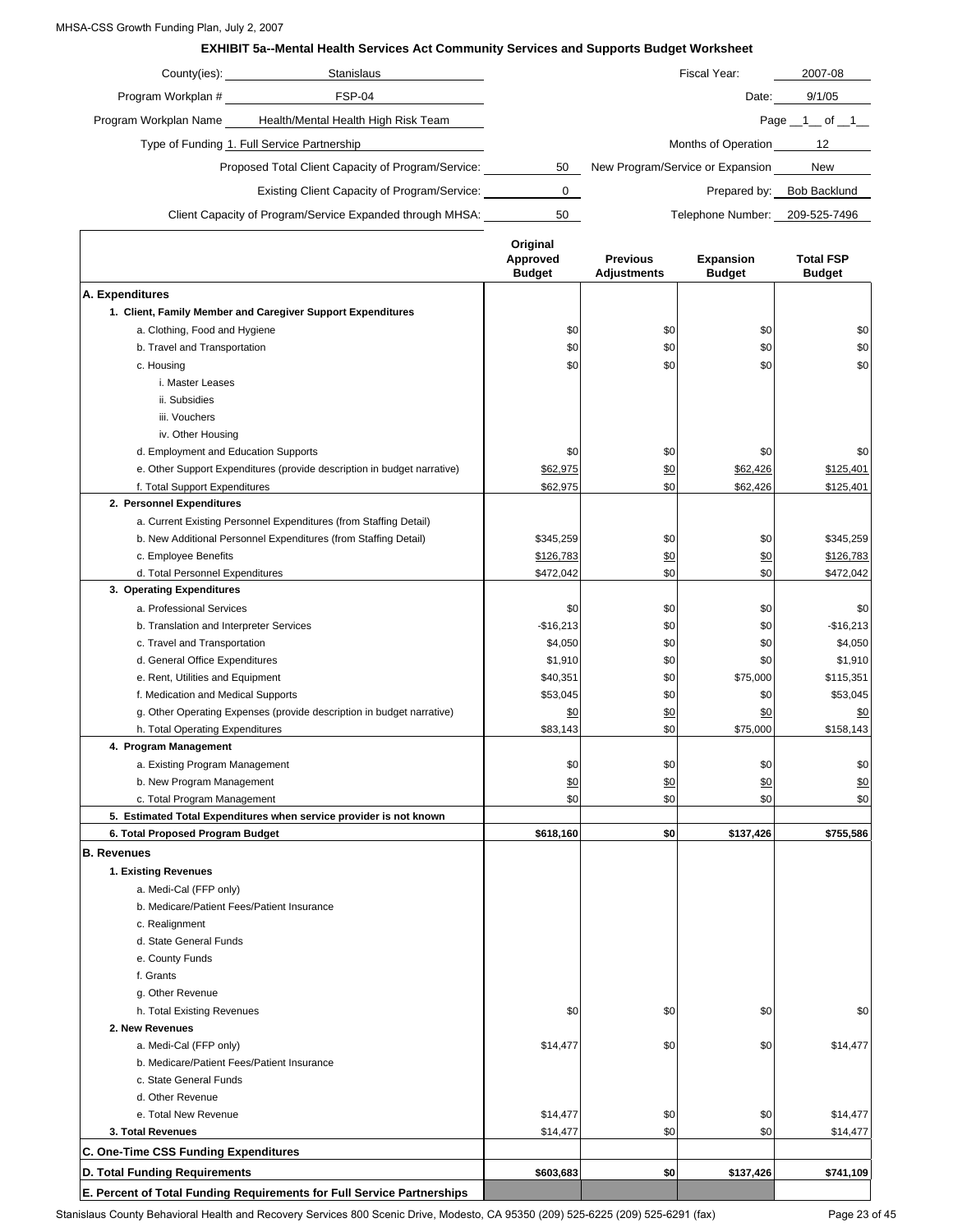#### **REVISED Budget Narrative Health/Mental Health High Risk Team- Workplan # FSP- 04 EXHIBIT 5a--Mental Health Services Act Community Services and Supports**

| County(ies): Stanislaus                                               | Fiscal Year:<br>Date: |     |    |         |      | 2007-08<br>5/31/07 |
|-----------------------------------------------------------------------|-----------------------|-----|----|---------|------|--------------------|
| A. Expenditures                                                       |                       |     |    |         |      |                    |
| 1. Client, Family Member and Caregiver Support Expenditures           |                       |     |    |         |      |                    |
| a. Clothing, Food and Hygiene                                         | \$                    |     |    |         | \$   |                    |
| b. Travel and Transportation                                          |                       |     |    |         | \$   |                    |
| c. Housing                                                            |                       |     |    |         | \$   |                    |
| d. Employment and Education Supports                                  |                       |     |    |         | \$   |                    |
| e. Other Support Expenditures                                         | \$                    |     |    |         | \$   |                    |
| Peer Recovery and Support Services                                    |                       |     | \$ | 62.426  | \$   | 62,426             |
| Dual Disorder services provided at SRC                                | 62,975                |     |    |         | \$   | 62,975             |
|                                                                       | \$                    |     |    |         |      |                    |
| f. Total Support Expenditures                                         | \$<br>62,975 \$       |     | \$ | 62,426  | \$   | 125,401            |
| 2. Personnel Expenditures                                             |                       |     |    |         |      |                    |
| a. Health/Mental Health High Risk Team Coordinator                    |                       |     |    |         |      |                    |
| Mental Health Clinician (32.64 x 1 FTE) includes 3% COLA              | \$<br>67,900          |     |    |         | \$   | 67,900             |
| b. MHSA Support Staff                                                 |                       |     |    |         |      |                    |
| Admin Clerk III (16.33 x 1 FTE) includes 3% COLA                      | \$<br>33,961          |     |    |         | \$   | 33,961             |
| c. Other Personnel (list below)                                       |                       |     |    |         |      |                    |
| i. Program Staff                                                      |                       |     |    |         |      |                    |
| Behavioral Health Specialists (22.65 x 2 FTE) includes 3% COLA        | \$<br>94,224          |     |    |         | \$   | 94,224             |
| <b>Mental Health Clinician</b>                                        |                       | \$  |    |         | \$   |                    |
| Psychiatric Nurse (28.83 x 1 FTE) includes 3% COLA                    | \$<br>59,955          |     |    |         | \$   | 59,955             |
| Psychiatrist (87.28 x .3 FTE) includes 3% COLA                        | \$<br>54,463          |     |    |         | \$   | 54,463             |
| Clinical Service Tech II (16.71 x 1 FTE) includes 3% COLA             | \$<br>34,755          | \$  | \$ |         | \$   | 34,755             |
|                                                                       |                       |     |    |         |      |                    |
| d. Total FTEs/Salaries                                                | \$<br>345,259         | -\$ | \$ |         | \$   | 345,259            |
| e. Employee Benefits                                                  |                       |     |    |         |      |                    |
| Total salaries for MHSA FTEs @ 38% benefits                           |                       |     |    |         |      |                    |
|                                                                       | \$<br>126,783         | \$  |    |         | \$   | 126,783            |
| f. Total Personnel Expenditures                                       | \$<br>472,042 \$      |     | \$ |         | \$   | 472,042            |
| 3. Operating Expenditures                                             |                       |     |    |         |      |                    |
| a. Professional Services                                              | \$                    |     |    |         | \$   |                    |
| b. Adjustment for allocation difference                               | \$<br>(16, 213)       |     |    |         | \$   | (16, 213)          |
| c. Travel and Transportation                                          |                       |     |    |         | \$   |                    |
| estimated 40 miles per day times 250 day = 10,000miles/year @         |                       |     |    |         |      |                    |
| i. \$.405/mile, total similar to Eastside region team                 | \$<br>4,050           |     |    |         | \$   | 4,050              |
| d. General Office Expenditures                                        |                       |     |    |         |      |                    |
| FY06 Budget in acct 1501.6111560.62600 with 3% COLA, similar in       |                       |     |    |         |      |                    |
| i. size                                                               | \$<br>1,910           |     |    |         | \$   | 1,910              |
| e. Rent, Utilities and Equipment \$3,363 per month                    | \$<br>40,351          |     | \$ | 75,000  | \$   | 115,351            |
| f. Medication and Medical Supports                                    | \$<br>53,045          |     |    |         | \$   | 53,045             |
| g. Other Operating Expenses (provide description in budget narrative) | \$                    |     |    |         | \$   |                    |
| h. Total Operating Expenditures                                       | \$<br>83,143          | \$  |    | 75,000  | \$   | 158,143            |
| 4. Program Management                                                 |                       |     |    |         |      |                    |
|                                                                       |                       |     |    |         |      |                    |
| a. Existing Program Management                                        |                       |     |    |         | \$   |                    |
| b. New Program Management                                             |                       |     |    |         | \$   |                    |
| c. Total Program Management                                           |                       |     |    |         |      |                    |
| 5. Estimated Total Expenditures when service provider is not known    |                       |     |    |         | \$   |                    |
| 6. Total Proposed Program Budget                                      | \$<br>618,160 \$      |     |    | 137,426 | - \$ | 755,586            |
| <b>B.</b> Revenues                                                    |                       |     |    |         |      |                    |
| 1. Existing Revenues                                                  |                       |     |    |         |      |                    |
| a. Medi-Cal (FFP only)                                                |                       |     |    |         |      |                    |
| b. Medicare/Patient Fees/Patient Insurance                            |                       |     |    |         |      |                    |
| c. Realignment                                                        |                       |     |    |         |      |                    |
| d. State General Funds                                                |                       |     |    |         |      |                    |
| e. County Funds                                                       |                       |     |    |         |      |                    |
| f. Grants                                                             |                       |     |    |         |      |                    |
| g. Other Revenue                                                      |                       |     |    |         |      |                    |
| h. Total Existing Revenues                                            | \$                    |     |    |         | \$   |                    |
|                                                                       |                       |     |    |         |      |                    |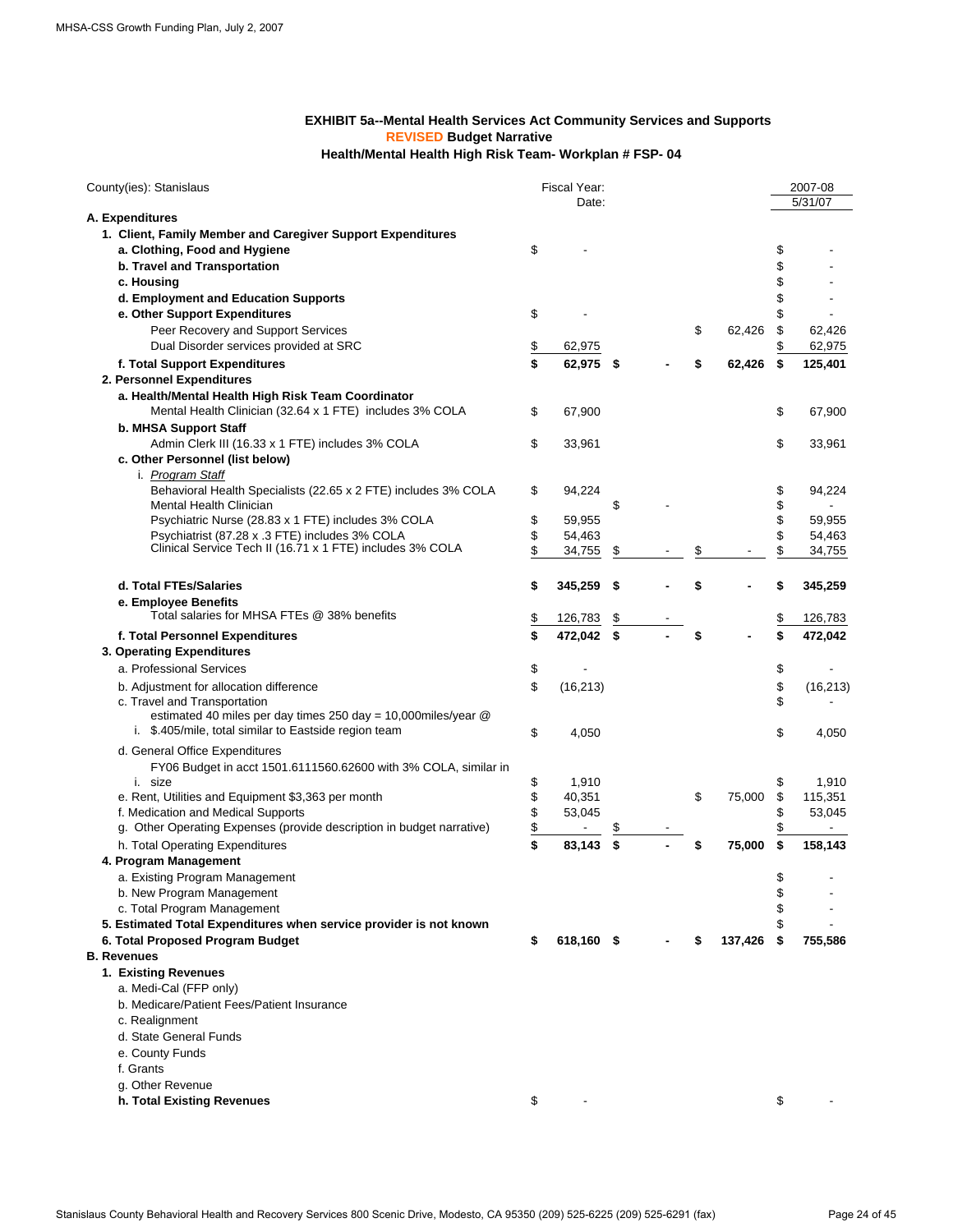#### **REVISED Budget Narrative Health/Mental Health High Risk Team- Workplan # FSP- 04 EXHIBIT 5a--Mental Health Services Act Community Services and Supports**

| County(ies): Stanislaus                             | Fiscal Year: |         |     |                |  |         | 2007-08 |         |  |
|-----------------------------------------------------|--------------|---------|-----|----------------|--|---------|---------|---------|--|
|                                                     |              | Date:   |     |                |  |         |         | 5/31/07 |  |
| 1. New Revenues                                     |              |         |     |                |  |         |         |         |  |
| a. Medi-Cal (FFP only)                              | \$           | 14.477  |     |                |  |         | \$      | 14,477  |  |
| b. Medicare/Patient Fees/Patient Insurance          |              |         |     |                |  |         |         |         |  |
| c. State General Funds                              |              |         |     |                |  |         |         |         |  |
| d. Other Revenue                                    |              |         |     |                |  |         |         |         |  |
| e. Total New Revenue                                |              | 14.477  |     |                |  |         |         | 14,477  |  |
| 3. Total Revenues                                   | S            | 14,477  | - 5 | $\blacksquare$ |  | $\sim$  | S       | 14,477  |  |
| C. One-Time CSS Funding Expenditures                |              |         |     |                |  |         | \$      |         |  |
| D. Total County Administration Funding Requirements |              | 603,683 |     |                |  | 137.426 |         | 741,109 |  |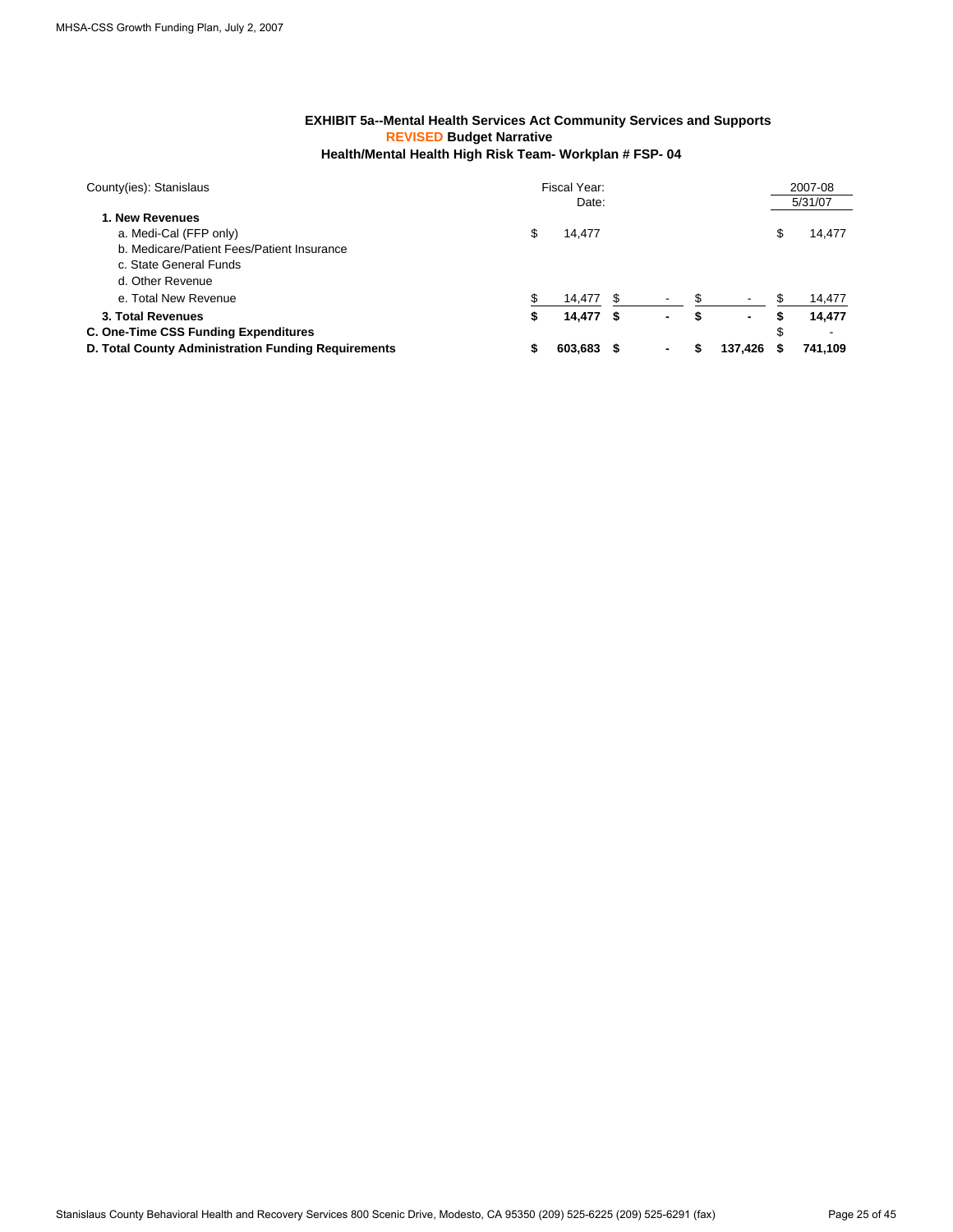#### MHSA-CSS Growth Funding Plan, July 2, 2007

#### **EXHIBIT 5 b--Mental Health Services Act Community Services and Supports Staffing Detail Worksheet**

| 2007-08             | Fiscal Year:                     |    | Stanislaus                                                | County(ies):          |
|---------------------|----------------------------------|----|-----------------------------------------------------------|-----------------------|
| 9/1/05              | Date:                            |    | FSP-04                                                    | Program Workplan #    |
| Page 1<br>of 1      |                                  |    | Health/Mental Health High Risk Team                       | Program Workplan Name |
| 12                  | Months of Operation              |    | 1. Full Service Partnership                               | Type of Funding       |
| <b>New</b>          | New Program/Service or Expansion | 50 | Proposed Total Client Capacity of Program/Service:        |                       |
| <b>Bob Backlund</b> | Prepared by:                     |    | Existing Client Capacity of Program/Service:              |                       |
| 209-525-7496        | Telephone Number:                | 50 | Client Capacity of Program/Service Expanded through MHSA: |                       |
|                     |                                  |    |                                                           |                       |

| Classification                       | <b>Function</b>                         | FTEs <sup>al</sup> | Client, FM & CG Total Number of<br><b>FTEs</b> | Salary, Wages and<br>Overtime per FTE <sup>b/</sup> | <b>Total Salaries.</b><br><b>Wages and Overtime</b> |
|--------------------------------------|-----------------------------------------|--------------------|------------------------------------------------|-----------------------------------------------------|-----------------------------------------------------|
| A. Current Existing Positions        |                                         |                    |                                                |                                                     |                                                     |
|                                      |                                         |                    |                                                |                                                     | \$0                                                 |
|                                      |                                         |                    |                                                |                                                     | \$0                                                 |
|                                      |                                         |                    |                                                |                                                     | \$0                                                 |
|                                      |                                         |                    |                                                |                                                     | \$0                                                 |
|                                      |                                         |                    |                                                |                                                     | \$0                                                 |
|                                      |                                         |                    |                                                |                                                     | \$0                                                 |
|                                      |                                         |                    |                                                |                                                     | \$0                                                 |
|                                      |                                         |                    |                                                |                                                     | \$0                                                 |
|                                      |                                         |                    |                                                |                                                     | $$0$$                                               |
|                                      |                                         |                    |                                                |                                                     | \$0                                                 |
|                                      |                                         |                    |                                                |                                                     | \$0<br>$$0$$                                        |
|                                      |                                         |                    |                                                |                                                     | $$0$$                                               |
|                                      |                                         |                    |                                                |                                                     | \$0                                                 |
|                                      |                                         |                    |                                                |                                                     | \$0                                                 |
|                                      |                                         |                    |                                                |                                                     | \$0                                                 |
|                                      | <b>Total Current Existing Positions</b> | 0.00               | 0.00                                           |                                                     | \$0                                                 |
| <b>B. New Additional Positions</b>   |                                         |                    |                                                |                                                     |                                                     |
| <b>Behavioral Health Specialists</b> | Full Time                               |                    | 2.00                                           | \$47,112                                            | \$94,224                                            |
| <b>Psychiatric Nurse</b>             | Full Time                               |                    | 1.00                                           | \$59,955                                            | \$59,955                                            |
| MHC II - Coordinator                 | Full Time                               |                    | 1.00                                           | \$67,900                                            | \$67,900                                            |
| Psychiatrist                         | Part Time                               |                    | 0.30                                           | \$181,542                                           | \$54,463                                            |
| <b>Clinical Service Tech II</b>      | Full Time                               |                    | 1.00                                           | \$34,755                                            | \$34,755                                            |
| Admin Clerk III                      | Full Time                               |                    | 1.00                                           | \$33,961                                            | \$33,961                                            |
|                                      |                                         |                    |                                                |                                                     | \$0                                                 |
|                                      |                                         |                    |                                                |                                                     | \$0                                                 |
|                                      |                                         |                    |                                                |                                                     | $$0$$                                               |
|                                      |                                         |                    |                                                |                                                     | \$0                                                 |
|                                      |                                         |                    |                                                |                                                     | \$0<br>\$0                                          |
|                                      |                                         |                    |                                                |                                                     | \$0                                                 |
|                                      |                                         |                    |                                                |                                                     | $\$0$                                               |
|                                      |                                         |                    |                                                |                                                     | \$0                                                 |
|                                      |                                         |                    |                                                |                                                     | \$0                                                 |
|                                      | <b>Total New Additional Positions</b>   | 0.00               | 6.30                                           |                                                     | \$345,258                                           |
| C. Total Program Positions           |                                         | 0.00               | 6.30                                           |                                                     | \$345,258                                           |

a/ Enter the number of FTE positions that will be staffed with clients, family members or caregivers.

b/ Include any bi-lingual pay supplements (if applicable). Round each amount to the nearest whole dollar.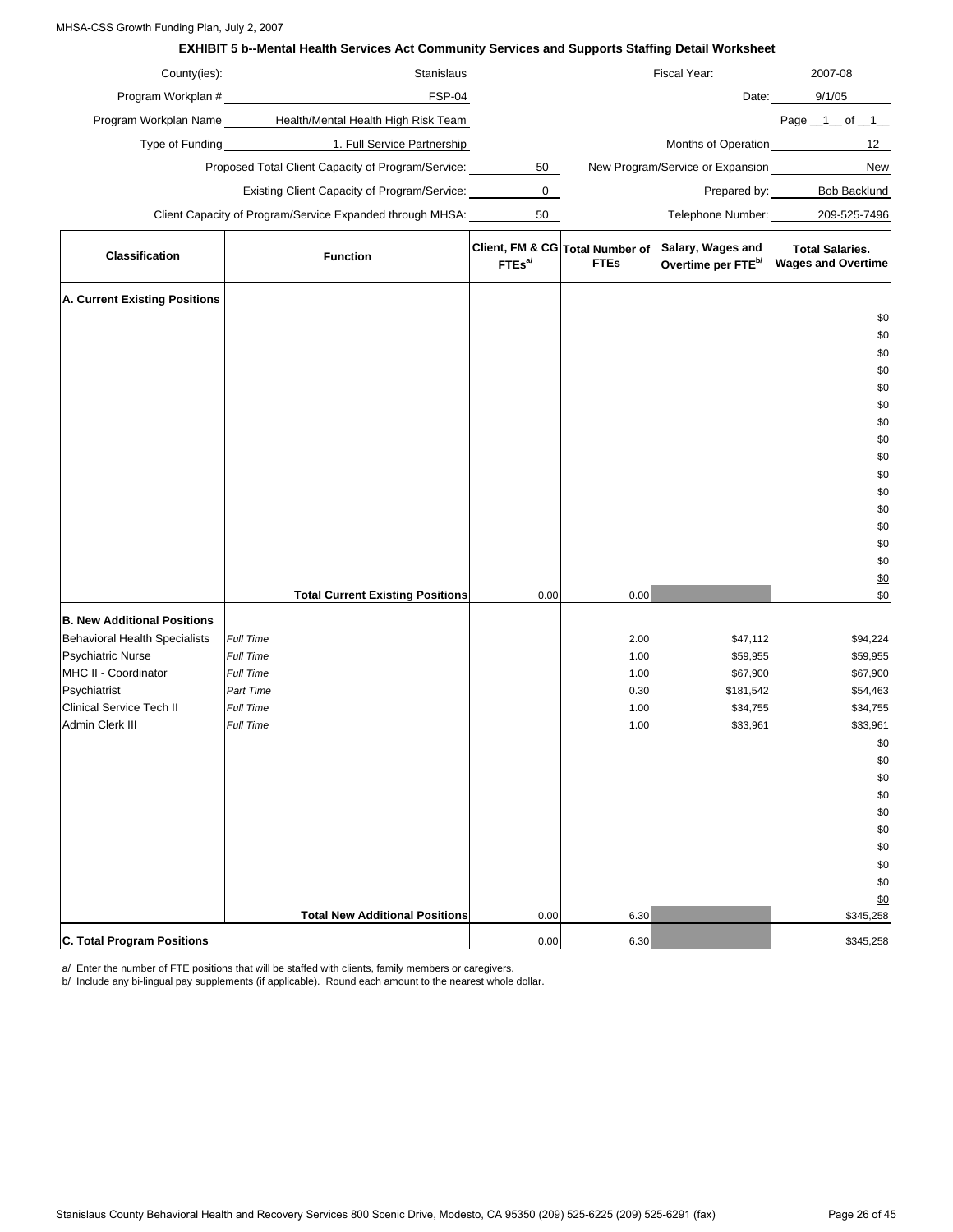#### **EXHIBIT 5a--Mental Health Services Act Community Services and Supports Budget Worksheet**

| County(ies):                                       | <b>Stanislaus</b>                                         |    | <b>REVISED</b>                   | Fiscal Year:                    | 2007-08             |
|----------------------------------------------------|-----------------------------------------------------------|----|----------------------------------|---------------------------------|---------------------|
| Program Workplan #                                 | <b>FSP-05</b>                                             |    |                                  | Date:                           | 5/30/07             |
| Program Workplan Name                              | Integrated Forensic Team                                  |    |                                  |                                 | Page $\_1$ of $\_1$ |
| Type of Funding 1. Full Service Partnership        |                                                           |    | Months of Operation              | 12                              |                     |
| Proposed Total Client Capacity of Program/Service: | 40                                                        |    | New Program/Service or Expansion | Expansion                       |                     |
|                                                    | Existing Client Capacity of Program/Service:              | 40 |                                  | Prepared by:                    | Linda Downs         |
|                                                    | Client Capacity of Program/Service Expanded through MHSA: | 80 |                                  | Telephone Number: (209)525-6225 |                     |

|                                                                         |                                           |                                          |                         | <b>Total</b>    |
|-------------------------------------------------------------------------|-------------------------------------------|------------------------------------------|-------------------------|-----------------|
|                                                                         | <b>Original Approved</b><br><b>Budget</b> | <b>Previous Adjs</b><br>between Programs | <b>Expansion Budget</b> |                 |
| A. Expenditures                                                         |                                           |                                          |                         |                 |
| 1. Client, Family Member and Caregiver Support Expenditures             |                                           |                                          |                         |                 |
| a. Clothing, Food and Hygiene                                           | \$1,061                                   | \$0                                      | \$0                     | \$1,061         |
| b. Travel and Transportation                                            | \$10,609                                  | \$0                                      | \$0                     | \$10,609        |
| c. Housing                                                              | \$61,231                                  | \$0                                      | \$0                     | \$61,231        |
| i. Master Leases                                                        |                                           |                                          |                         | \$0             |
| ii. Subsidies                                                           |                                           |                                          |                         | \$0             |
| iii. Vouchers                                                           |                                           |                                          |                         | \$0             |
| iv. Other Housing                                                       |                                           |                                          |                         | \$0             |
| d. Employment and Education Supports                                    | \$4,244                                   | \$0                                      | \$0                     | \$4,244         |
| e. Other Support Expenditures (provide description in budget narrative) | \$76,003                                  | \$0                                      | \$68,426                | \$144,429       |
| f. Total Support Expenditures                                           | \$153,148                                 | \$0                                      | \$68,426                | \$153,148       |
| 2. Personnel Expenditures                                               |                                           |                                          |                         | \$0             |
| a. Current Existing Personnel Expenditures (from Staffing Detail)       |                                           |                                          |                         | \$0             |
| b. New Additional Personnel Expenditures (from Staffing Detail)         | \$285,452                                 | \$70,208                                 | \$76,506                | \$432,166       |
| c. Employee Benefits                                                    | \$99,908                                  | \$19,134                                 | \$27,542                | \$146,584       |
| d. Total Personnel Expenditures                                         | \$385.360                                 | \$89,342                                 | \$104,048               | \$578,750       |
| 3. Operating Expenditures                                               |                                           |                                          |                         |                 |
| a. Professional Services                                                |                                           |                                          |                         |                 |
| b. Translation and Interpreter Services                                 | \$<br>(14, 613)                           |                                          |                         | \$<br>(14, 613) |
| c. Travel and Transportation                                            | $$6,365$ \$                               |                                          | \$0                     | \$6,365         |
| d. General Office Expenditures                                          | $$3,183$ \$                               |                                          | \$0                     | \$3,183         |
| e. Rent, Utilities and Equipment                                        | \$8,487 \$                                | (8, 487)                                 | \$75,000                | \$75,000        |
| f. Medication and Medical Supports                                      | \$31,827 \$                               | $\overline{a}$                           | \$0                     | \$31,827        |
| g. Other Operating Expenses (provide description in budget narrative)   | \$6,365                                   | \$<br>$\overline{\phantom{a}}$           | \$0                     | \$6,365         |
| h. Total Operating Expenditures                                         | \$41,614 \$                               | (8, 487)                                 | \$75,000                | \$108,127       |
| 4. Program Management                                                   |                                           |                                          |                         |                 |
| a. Existing Program Management                                          |                                           |                                          |                         |                 |
| b. New Program Management                                               | \$0                                       | \$0                                      | \$0                     | \$0             |
| c. Total Program Management                                             | \$0                                       | \$0                                      | \$0                     | \$0             |
| 5. Estimated Total Expenditures when service provider is not known      |                                           |                                          |                         | \$0             |
| 6. Total Proposed Program Budget                                        | \$580,122                                 | \$80,855                                 | \$247,474               | \$840,025       |
| <b>B.</b> Revenues                                                      |                                           |                                          |                         | 0               |
| 1. Existing Revenues                                                    |                                           |                                          |                         | $\mathbf 0$     |
| a. Medi-Cal (FFP only)                                                  |                                           |                                          |                         | \$0             |
| b. Medicare/Patient Fees/Patient Insurance                              |                                           |                                          |                         | \$0             |
| c. Realignment                                                          |                                           |                                          |                         | \$0             |
| d. State General Funds                                                  |                                           |                                          |                         | \$0             |
| e. County Funds                                                         |                                           |                                          |                         | \$0             |
| f. Grants                                                               |                                           |                                          |                         | \$0             |
| g. Other Revenue                                                        |                                           |                                          |                         | \$0             |
| h. Total Existing Revenues                                              | \$0                                       | \$0                                      | \$0                     | \$0             |
| 2. New Revenues                                                         |                                           |                                          |                         | \$0             |
| a. Medi-Cal (FFP only)                                                  | \$116,855                                 | \$0                                      | \$0                     | \$116,855       |
| b. Medicare/Patient Fees/Patient Insurance                              |                                           |                                          |                         | \$0             |
| c. State General Funds                                                  |                                           |                                          |                         | \$0             |
| d. Other Revenue                                                        |                                           |                                          |                         | \$0             |
| e. Total New Revenue                                                    | \$116,855                                 | \$0                                      | \$0                     | \$116,855       |
| 3. Total Revenues                                                       | \$116,855                                 | \$0                                      | \$0                     | \$116,855       |
| C. One-Time CSS Funding Expenditures                                    |                                           |                                          |                         | \$0             |
| D. Total Funding Requirements                                           | \$463,267                                 | \$80,855                                 | \$247,474               | \$791,596       |
| E. Percent of Total Funding Requirements for Full Service Partnerships  |                                           |                                          |                         |                 |

Stanislaus County Behavioral Health and Recovery Services 800 Scenic Drive, Modesto, CA 95350 (209) 525-6225 (209) 525-6291 (fax) Page 27 of 45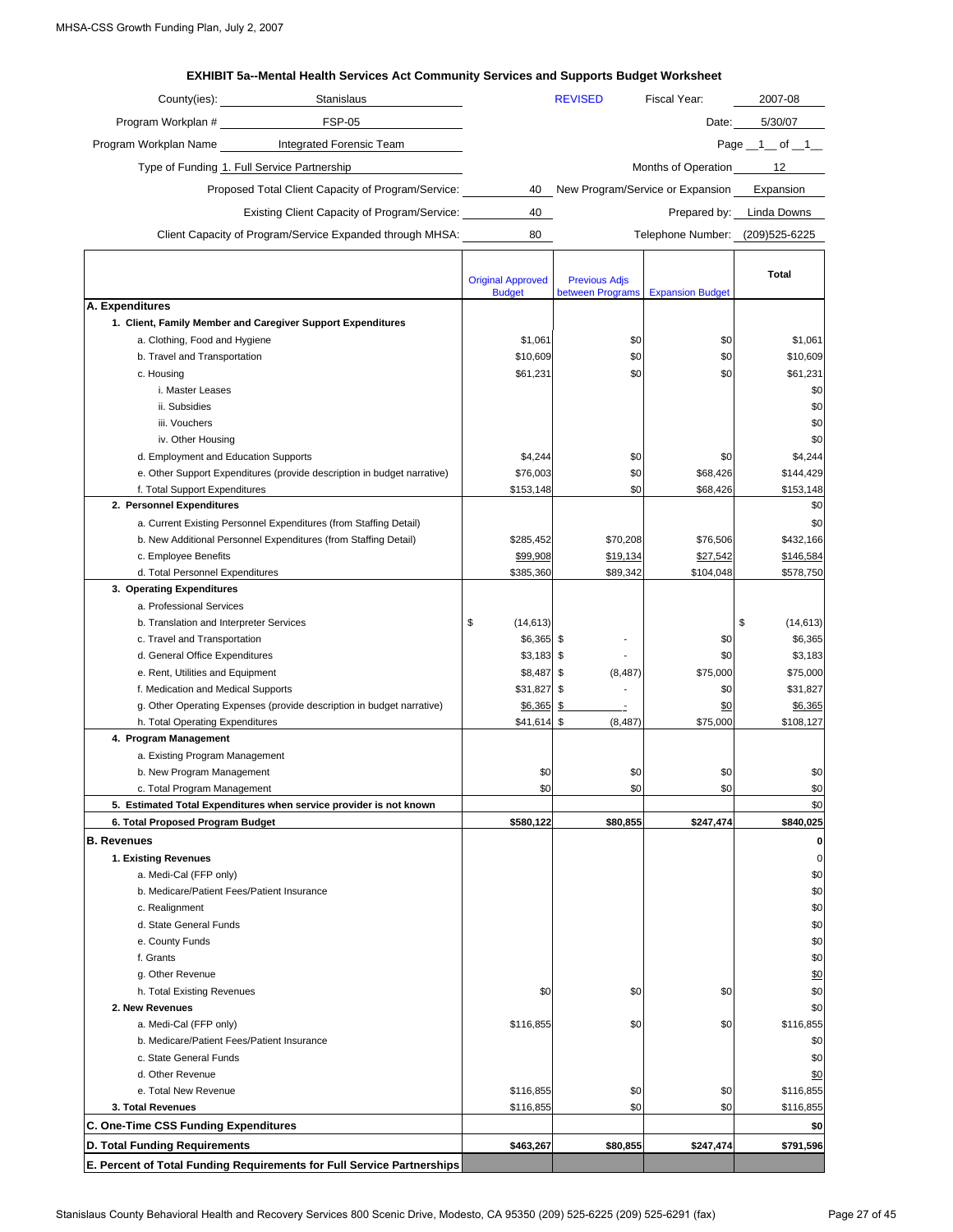#### **EXHIBIT 5a--Mental Health Services Act Community Services and Supports REVISED Budget Narrative**

#### **Integrated Forensic Team Workplan # FSP-05**

| County(ies): Stanislaus |                                                                       |           | Fiscal Year:         |               |              |           |               |    | 2007-08          |
|-------------------------|-----------------------------------------------------------------------|-----------|----------------------|---------------|--------------|-----------|---------------|----|------------------|
|                         |                                                                       |           | Date:                |               |              |           |               |    | 5/31/07          |
|                         |                                                                       |           |                      |               |              |           |               |    |                  |
|                         |                                                                       |           | Original<br>Approved |               | Previous     |           | Expansion     |    | <b>Total FSP</b> |
|                         |                                                                       |           | <b>Budget</b>        |               | Adjustments  |           | <b>Budget</b> |    | <b>Budget</b>    |
| A. Expenditures         |                                                                       |           |                      |               |              |           |               |    |                  |
|                         | 1. Client, Family Member and Caregiver Support Expenditures           |           |                      |               |              |           |               |    |                  |
|                         | a. Clothing, Food and Hygiene                                         | \$        | 1,061                |               |              |           |               | \$ | 1,061            |
|                         | b. Travel and Transportation                                          | \$        | 10,609               |               |              |           |               | \$ | 10,609           |
|                         | c. Housing                                                            | \$        | 61,231               |               |              |           |               | \$ | 61,231           |
|                         | d. Employment and Education Supports                                  | \$        | 4,244                |               |              |           |               | \$ | 4,244            |
|                         | e. Other Support Expenditures                                         |           |                      |               |              |           |               | \$ | ÷.               |
|                         | Peer Advocacy and Support Services                                    |           |                      |               |              | \$        | 62,426        | \$ | 62,426           |
|                         | Dual Disorder services provided at SRC                                | \$        | 49,480               |               |              |           |               | \$ | 49,480           |
|                         | Support Service Funds-Wraparound                                      | \$        | 26,523               | \$            |              | <u>\$</u> | 6,000         | \$ | 32,523           |
|                         |                                                                       | \$        |                      |               |              | \$        |               |    |                  |
|                         | f. Total Support Expenditures                                         |           | 153,148              | \$            |              |           | 68,426        | \$ | 221,574          |
|                         | 2. Personnel Expenditures                                             |           |                      |               |              |           |               |    |                  |
| а.                      | <b>Current Existing Positions</b>                                     |           |                      |               |              |           |               |    |                  |
|                         | <b>b. Total Current Existing FTEs/Salaries</b>                        | \$        |                      | \$            |              | \$        |               | \$ |                  |
| b.                      | <b>New Additional Positions</b>                                       |           |                      |               |              |           |               |    |                  |
|                         | a. Support Staff                                                      |           |                      |               |              |           |               |    |                  |
|                         | Admin Clerk III - 18.00 x 2080 x .5FTE plus 5% Bilingual              |           |                      |               |              |           |               |    |                  |
|                         | Differential                                                          | \$        | 19,660               |               |              |           |               | \$ | 19,660           |
|                         | b. Program Staff                                                      |           |                      |               |              |           |               | \$ |                  |
|                         | BHS II - 24.98 x 2080 plus \$5,300 for 24/7 coverage x .5 FTE         | \$        | 28,629               |               |              |           |               | \$ | 28,629           |
|                         | BHS II - 24.98 x 2080 plus \$10,601 for 24/7 coverage x 1 FTE         | \$        | 62,559               |               |              |           |               | \$ | 62,559           |
|                         | BHS II - 25.35 x 2080 1 FTE*                                          |           |                      |               |              | \$        | 52,730        | \$ | 52,730           |
|                         | MH Clinician II (coordinator) - 29.67 x 2080 plus 8% Differential x   |           |                      |               |              |           |               |    |                  |
|                         | 1 FTE                                                                 | \$        | 66,651               |               |              |           |               | \$ | 66,651           |
|                         | MH Clinician II - 29.67 x 2080 x 1 FTE                                |           |                      | \$            | 61,721       |           |               | \$ | 61,721           |
|                         | CST II - 18.43 x 2080 x 1 FTE                                         | \$        | 38,330               |               |              |           |               | \$ | 38,330           |
|                         | Deputy Probation Officer II - 23.85 x 2080 x 1 FTE                    | \$        | 49,608               | $\mathbf{\$}$ | 8,487        |           |               | \$ | 58,095           |
|                         | Psychiatrist - PSC - 96.22 x 2080 x .1 FTE                            | \$        | 20,015               |               |              |           |               | \$ | 20,015           |
|                         | Psychiatrist - PSC - 97.69 x 2080 x .2 FTE*                           |           |                      |               |              | \$        | 13,616        | \$ | 13,616           |
|                         | Psych Nurse - 32.73 X 2080 x .05 FTE*                                 |           |                      |               |              | \$        | 10,160        | \$ | 10,160           |
|                         | *Salaries reflect COLAs approved 4/07                                 |           |                      |               |              |           |               |    |                  |
|                         | c. Total New Additional FTE/Salaries                                  | \$        | 285,452              | \$            | 70,208       | \$        | 76,506        | \$ | 432,166          |
| С.                      | <b>Benefits</b>                                                       | \$        | 99,908               | \$            | 19,134       | \$        | 27,542        | \$ | 146,584          |
|                         | f. Total Personnel Expenditures                                       | \$        | 385,360              | $\mathbf{s}$  | 89,342       | - \$      | 104,048       | \$ | 578,750          |
|                         | 3. Operating Expenditures                                             |           |                      |               |              |           |               |    |                  |
|                         | a. Professional Services                                              | \$        |                      |               |              |           |               | \$ |                  |
|                         | b. Adjustment for Allocation Difference                               | \$        | (14, 613)            |               |              |           |               | \$ | (14, 613)        |
|                         | c. Travel and Transportation                                          | \$        | 6,365                |               |              |           |               | \$ | 6,365            |
|                         | d. General Office Expenditures                                        | \$        | 3,183                |               |              |           |               |    | 3,183            |
|                         | e. Rent, Utilities and Equipment (5000sq ft 1.25 x 12mos)             | \$        | $8,487$ \$           |               | $(8,487)$ \$ |           | 75,000        | £  | 75,000           |
|                         | f. Medication and Medical Supports                                    | \$        | 31,827               |               |              |           |               |    | 31,827           |
|                         | g. Other Operating Expenses (provide description in budget narrative) |           |                      |               |              |           |               | S  |                  |
|                         | <sup>i.</sup> Education & Training                                    | <u>\$</u> | 6,365                |               |              | \$        |               |    | 6,365            |
|                         | h. Total Operating Expenditures                                       | \$        | 41,614               | \$            | $(8,487)$ \$ |           | 75,000        | \$ | 108,127          |
|                         | 4. Program Management                                                 |           |                      |               |              |           |               |    |                  |
|                         | a. Existing Program Management                                        | \$        |                      |               |              |           |               |    |                  |
|                         | b. New Program Management                                             | \$        |                      |               |              |           |               |    |                  |
|                         | c. Total Program Management                                           | \$        |                      |               |              |           |               | \$ |                  |
|                         | 5. Estimated Total Expenditures when service provider is not known    | \$        |                      |               |              |           |               |    |                  |
|                         | 6. Total Proposed Program Budget                                      | \$        | 580,122              | \$            | 80,855       | \$        | 247,474       | \$ | 908,451          |
| <b>B.</b> Revenues      |                                                                       | \$        |                      |               |              |           |               |    |                  |
|                         | 1. Existing Revenues                                                  |           |                      |               |              |           |               |    |                  |
|                         | a. Medi-Cal (FFP only)                                                | \$        |                      |               |              |           |               | \$ |                  |
|                         | b. Medicare/Patient Fees/Patient Insurance                            | \$        |                      |               |              |           |               | \$ |                  |
|                         |                                                                       |           |                      |               |              |           |               |    |                  |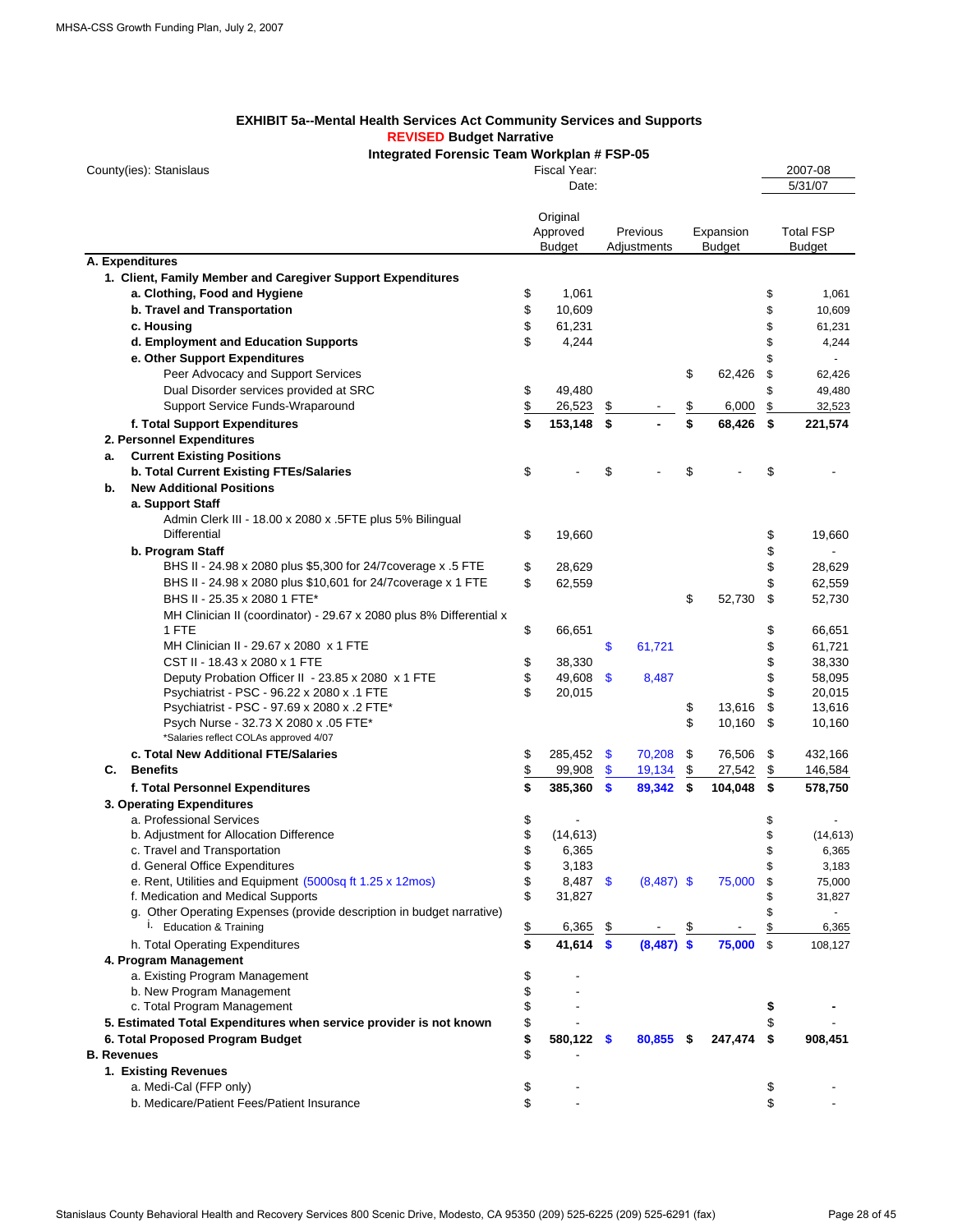#### **EXHIBIT 5a--Mental Health Services Act Community Services and Supports REVISED Budget Narrative**

#### **Integrated Forensic Team Workplan # FSP-05** Fiscal Year: 2007-08

|  |  | County(ies): Stanislaus |
|--|--|-------------------------|
|--|--|-------------------------|

|                                                     |    | Date:                                 |                         |   |                            | 5/31/07                           |
|-----------------------------------------------------|----|---------------------------------------|-------------------------|---|----------------------------|-----------------------------------|
|                                                     |    | Original<br>Approved<br><b>Budget</b> | Previous<br>Adjustments |   | Expansion<br><b>Budget</b> | <b>Total FSP</b><br><b>Budget</b> |
| c. Realignment                                      |    |                                       |                         |   |                            | \$                                |
| d. State General Funds (AB2034 Funds)               |    |                                       |                         |   |                            |                                   |
| e. County Funds                                     |    |                                       |                         |   |                            |                                   |
| f. Grants                                           |    |                                       |                         |   |                            |                                   |
| g. Other Revenue                                    |    |                                       |                         |   |                            | \$                                |
| h. Total Existing Revenues                          | S  |                                       | \$                      |   |                            | \$                                |
| 2. New Revenues                                     |    |                                       |                         |   |                            |                                   |
| a. Medi-Cal (FFP only)                              | \$ | 116,855 \$                            |                         |   |                            | \$<br>116,855                     |
| b. Medicare/Patient Fees/Patient Insurance          |    |                                       |                         |   |                            |                                   |
| c. State General Funds                              |    |                                       |                         |   |                            |                                   |
| d. Other Revenue                                    |    |                                       |                         |   |                            |                                   |
| e. Total New Revenue                                |    | 116,855                               | \$                      |   |                            | 116,855                           |
| 3. Total Revenues                                   |    | 116,855 \$                            |                         |   |                            | 116,855                           |
| C. One-Time CSS Funding Expenditures                |    |                                       |                         |   |                            |                                   |
| D. Total County Administration Funding Requirements |    | 463,267                               | 80,855                  | 5 | 247,474                    | 791,596                           |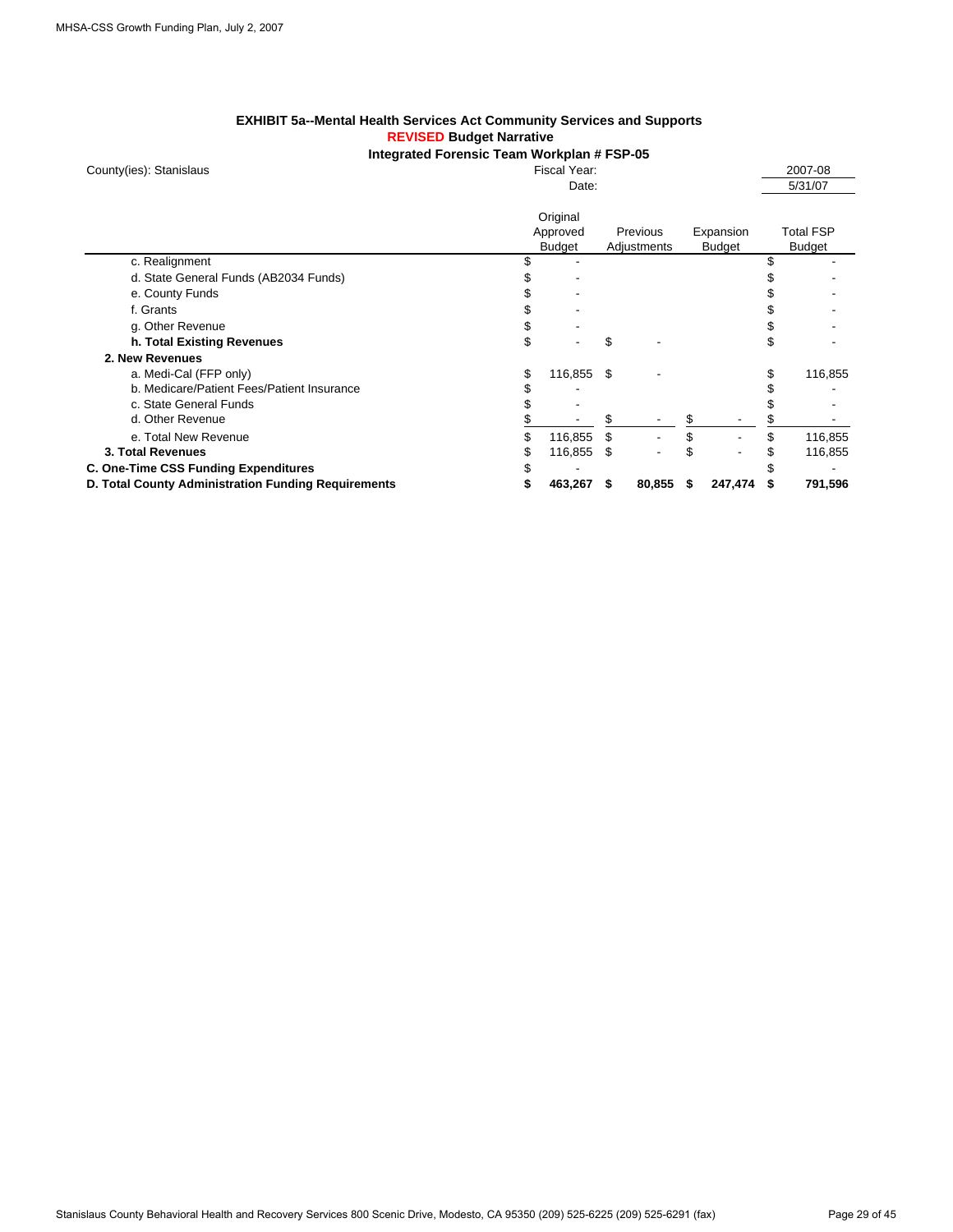|                                      | Stanislaus                                                |                                       |                                | Fiscal Year:                                        | 2007-08                                             |
|--------------------------------------|-----------------------------------------------------------|---------------------------------------|--------------------------------|-----------------------------------------------------|-----------------------------------------------------|
|                                      |                                                           |                                       |                                |                                                     |                                                     |
| Program Workplan #                   | <b>FSP-05</b>                                             |                                       | <b>REVISED</b>                 | Date:                                               | 5/31/07                                             |
|                                      | Program Workplan Name Integrated Forensic Team            |                                       |                                |                                                     | Page $\_1$ of $\_1$                                 |
|                                      | Type of Funding 1. Full Service Partnership               |                                       |                                | Months of Operation                                 | 12                                                  |
|                                      | Proposed Total Client Capacity of Program/Service:        | 40                                    |                                | New Program/Service or Expansion                    | Expansion                                           |
|                                      | Existing Client Capacity of Program/Service:              | 40                                    |                                |                                                     | Prepared by: Linda Downs                            |
|                                      | Client Capacity of Program/Service Expanded through MHSA: | 80                                    |                                | Telephone Number:                                   | (209) 525-6225                                      |
| <b>Classification</b>                | <b>Function</b>                                           | Client, FM & CG<br>FTEs <sup>al</sup> | <b>Total Number</b><br>of FTEs | Salary, Wages and<br>Overtime per FTE <sup>b/</sup> | <b>Total Salaries.</b><br><b>Wages and Overtime</b> |
| <b>A. Current Existing Positions</b> |                                                           |                                       |                                |                                                     |                                                     |
|                                      |                                                           |                                       | 0.5                            | \$39,320                                            | \$19,660                                            |
|                                      |                                                           |                                       | 0.5                            | \$57,258                                            | \$28,629                                            |
|                                      |                                                           |                                       | 1                              | \$62,559                                            | \$62,559                                            |
|                                      |                                                           |                                       |                                | \$66,651                                            | \$66,651                                            |
|                                      |                                                           |                                       | 1                              | \$61,721                                            | \$61,721                                            |
|                                      |                                                           |                                       | 1                              | \$38,330                                            | \$38,330                                            |
|                                      |                                                           |                                       | 1                              | \$58,095                                            | \$58,095                                            |
|                                      |                                                           |                                       | 0.1                            | \$200,146                                           | \$20,015                                            |
|                                      |                                                           |                                       |                                |                                                     | \$0                                                 |
|                                      |                                                           |                                       |                                |                                                     | \$0                                                 |
|                                      |                                                           |                                       |                                |                                                     | \$0                                                 |
|                                      |                                                           |                                       |                                |                                                     | \$0                                                 |
|                                      |                                                           |                                       |                                |                                                     | \$0                                                 |
|                                      |                                                           |                                       |                                |                                                     | \$0                                                 |
|                                      |                                                           |                                       |                                |                                                     | \$0                                                 |
|                                      | <b>Total Current Existing Positions</b>                   | 0.00                                  | 0.00                           |                                                     | \$0<br>\$0                                          |
|                                      |                                                           |                                       |                                |                                                     |                                                     |
| <b>B. New Additional Positions</b>   |                                                           |                                       |                                |                                                     |                                                     |
| Admin Clerk III-Bilingual            | Part-time                                                 |                                       | 0.5                            | \$39,320                                            | \$19,660                                            |
| <b>BHS II</b>                        | Part-time                                                 |                                       | 0.5                            | \$57,258                                            | \$28,629                                            |
| BHS II                               | Full-time<br>Full-time                                    |                                       | 1                              | \$62,559                                            | \$62,559                                            |
| MHC II (coordinator)<br>MHC II       | Full-time                                                 |                                       | 1<br>1                         | \$66,651                                            | \$66,651                                            |
| <b>CST II</b>                        | Full-time                                                 |                                       | 1                              | \$61,721<br>\$38,330                                | \$61,721<br>\$38,330                                |
| Deputy Probation Officer II          | Full-time                                                 |                                       |                                | \$58,095                                            | \$58,095                                            |
| Psychiatrist                         | Part-time                                                 |                                       | 0.1                            | \$200,146                                           | \$20,015                                            |
|                                      |                                                           |                                       |                                | Sub Total                                           | \$355,660                                           |
| <b>Expansion Positions</b>           |                                                           |                                       |                                |                                                     |                                                     |
| <b>BHS II</b>                        | <b>Full-Time</b>                                          |                                       | 1.00                           | \$52,730                                            | \$52,730                                            |
| <b>Psychiatrist</b>                  | <b>Part-Time</b>                                          |                                       | 0.20                           | \$68,078                                            | \$13,616                                            |
| <b>Psych Nurse</b>                   | Part-Time                                                 |                                       | 0.05                           | \$203,199                                           | \$10,160                                            |
|                                      |                                                           |                                       |                                | <b>Sub Total</b>                                    | \$76,506                                            |
|                                      |                                                           |                                       |                                |                                                     | \$0                                                 |
|                                      |                                                           |                                       |                                |                                                     | \$0                                                 |
|                                      | <b>Total New Additional Positions</b>                     | 0.00                                  | 7.35                           |                                                     | \$432,165                                           |
| <b>C. Total Program Positions</b>    |                                                           | 0.00                                  | 5.10                           |                                                     | \$432,165                                           |

#### **EXHIBIT 5 b--Mental Health Services Act Community Services and Supports Staffing Detail Worksheet**

a/ Enter the number of FTE positions that will be staffed with clients, family members or caregivers.

b/ Include any bi-lingual pay supplements (if applicable). Round each amount to the nearest whole dollar.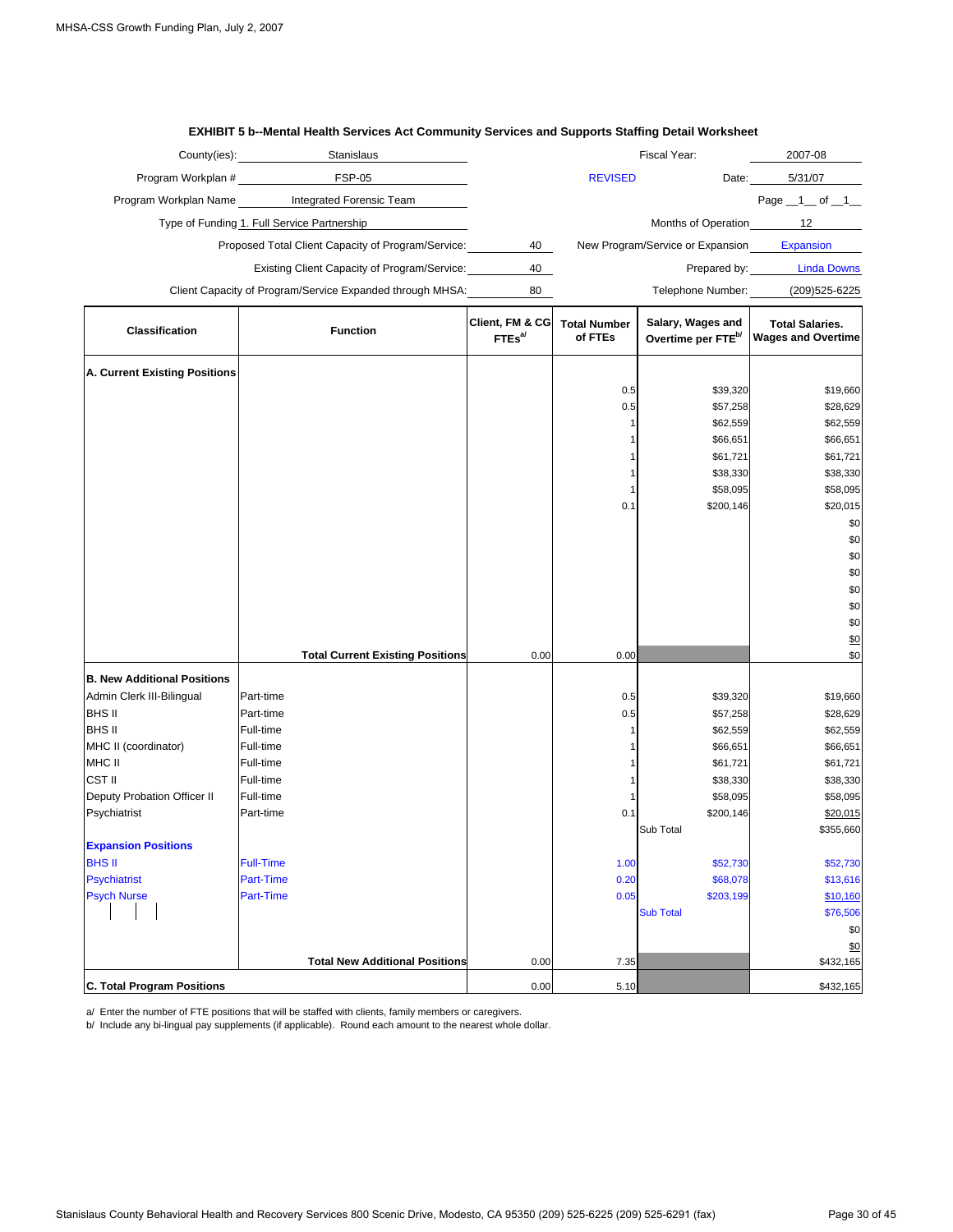#### MHSA-CSS Growth Funding Plan, July 2, 2007

|                                                             | <b>EXHIBIT 5a--Mental Health Services Act Community Services and Supports Budget Worksheet</b><br>Stanislaus |                                       | <b>Revised</b>                        | Fiscal Year:                         | 2007-08                           |
|-------------------------------------------------------------|--------------------------------------------------------------------------------------------------------------|---------------------------------------|---------------------------------------|--------------------------------------|-----------------------------------|
|                                                             | GSD-05                                                                                                       |                                       |                                       |                                      |                                   |
| Program Workplan #                                          |                                                                                                              |                                       |                                       | Date:                                | 5/31/07                           |
|                                                             | Program Workplan Name Consumer Employment & Empowerment Center                                               |                                       |                                       |                                      | Page $1$ of $1$                   |
| Type of Funding 2. System Development                       |                                                                                                              |                                       |                                       | Months of Operation                  | 12                                |
|                                                             | Proposed Total Client Capacity of Program/Service:                                                           |                                       |                                       | 500 New Program/Service or Expansion | Expansion                         |
|                                                             | Existing Client Capacity of Program/Service: ________________                                                |                                       |                                       |                                      | Prepared by: Linda Downs          |
|                                                             | Client Capacity of Program/Service Expanded through MHSA:                                                    | 500                                   |                                       | Telephone Number: (209)525-6225      |                                   |
|                                                             |                                                                                                              |                                       |                                       |                                      |                                   |
|                                                             |                                                                                                              | Original<br>Approved<br><b>Budget</b> | <b>Previous</b><br><b>Adjustments</b> | <b>Expansion</b><br><b>Budget</b>    | <b>Total FSP</b><br><b>Budget</b> |
| A. Expenditures                                             |                                                                                                              |                                       |                                       |                                      |                                   |
| 1. Client, Family Member and Caregiver Support Expenditures |                                                                                                              |                                       |                                       |                                      |                                   |
| a. Clothing, Food and Hygiene                               |                                                                                                              |                                       |                                       |                                      |                                   |
| b. Travel and Transportation                                |                                                                                                              |                                       |                                       |                                      |                                   |
| c. Housing                                                  |                                                                                                              |                                       |                                       |                                      |                                   |
| i. Master Leases                                            |                                                                                                              |                                       |                                       |                                      |                                   |
| ii. Subsidies                                               |                                                                                                              |                                       |                                       |                                      |                                   |
| iii. Vouchers                                               |                                                                                                              |                                       |                                       |                                      |                                   |
| iv. Other Housing                                           |                                                                                                              |                                       |                                       |                                      |                                   |
| d. Employment and Education Supports                        |                                                                                                              |                                       |                                       |                                      |                                   |
|                                                             | e. Other Support Expenditures (provide description in budget narrative)                                      |                                       |                                       |                                      |                                   |
| f. Total Support Expenditures                               |                                                                                                              | \$0                                   | \$0                                   | \$0                                  |                                   |
| 2. Personnel Expenditures                                   |                                                                                                              |                                       |                                       |                                      |                                   |
|                                                             | a. Current Existing Personnel Expenditures (from Staffing Detail)                                            | \$0                                   |                                       |                                      |                                   |
|                                                             | b. New Additional Personnel Expenditures (from Staffing Detail)                                              |                                       |                                       |                                      |                                   |
| c. Employee Benefits                                        |                                                                                                              |                                       |                                       |                                      |                                   |
| d. Total Personnel Expenditures                             |                                                                                                              | \$0                                   | \$0                                   | \$0                                  |                                   |
| 3. Operating Expenditures                                   |                                                                                                              |                                       |                                       |                                      |                                   |
| a. Professional Services                                    |                                                                                                              |                                       |                                       |                                      |                                   |
| b. Translation and Interpreter Services                     |                                                                                                              |                                       |                                       |                                      |                                   |
| c. Travel and Transportation                                |                                                                                                              |                                       |                                       |                                      |                                   |
| d. General Office Expenditures                              |                                                                                                              |                                       |                                       |                                      |                                   |
| e. Rent, Utilities and Equipment                            |                                                                                                              |                                       |                                       |                                      |                                   |
| f. Medication and Medical Supports                          |                                                                                                              |                                       |                                       |                                      |                                   |
|                                                             | g. Other Operating Expenses (provide description in budget narrative)                                        |                                       |                                       |                                      |                                   |
| h. Total Operating Expenditures                             |                                                                                                              | \$0                                   | \$0                                   | \$0                                  |                                   |
| 4. Program Management                                       |                                                                                                              |                                       |                                       |                                      |                                   |
| a. Existing Program Management                              |                                                                                                              |                                       |                                       |                                      |                                   |
| b. New Program Management                                   |                                                                                                              |                                       |                                       |                                      |                                   |
| c. Total Program Management                                 |                                                                                                              |                                       | \$0                                   | \$0                                  |                                   |
|                                                             | 5. Estimated Total Expenditures when service provider is not known                                           | \$264,358                             |                                       | \$43,386                             | \$307,744                         |
| 6. Total Proposed Program Budget                            |                                                                                                              | \$264,358                             | \$0                                   | \$43,386                             | \$307,744                         |
| <b>B.</b> Revenues                                          |                                                                                                              |                                       |                                       |                                      |                                   |
| 1. Existing Revenues                                        |                                                                                                              |                                       |                                       |                                      |                                   |
| a. Medi-Cal (FFP only)                                      |                                                                                                              |                                       |                                       |                                      |                                   |
| b. Medicare/Patient Fees/Patient Insurance                  |                                                                                                              |                                       |                                       |                                      |                                   |
| c. Realignment                                              |                                                                                                              |                                       |                                       |                                      |                                   |
| d. State General Funds                                      |                                                                                                              |                                       |                                       |                                      |                                   |
| e. County Funds                                             |                                                                                                              |                                       |                                       |                                      |                                   |
| f. Grants                                                   |                                                                                                              |                                       |                                       |                                      |                                   |
| g. Other Revenue                                            |                                                                                                              |                                       |                                       |                                      |                                   |
| h. Total Existing Revenues                                  |                                                                                                              | \$0                                   | \$0                                   | \$0                                  |                                   |
| 2. New Revenues                                             |                                                                                                              |                                       |                                       |                                      |                                   |
| a. Medi-Cal (FFP only)                                      |                                                                                                              |                                       |                                       |                                      |                                   |
| b. Medicare/Patient Fees/Patient Insurance                  |                                                                                                              |                                       |                                       |                                      |                                   |
| c. State General Funds                                      |                                                                                                              |                                       |                                       |                                      |                                   |
| d. Other Revenue                                            |                                                                                                              |                                       |                                       |                                      |                                   |
| e. Total New Revenue                                        |                                                                                                              | \$0                                   | \$0                                   | \$0                                  |                                   |
| 3. Total Revenues                                           |                                                                                                              | \$0                                   | \$0                                   | \$0                                  |                                   |
| C. One-Time CSS Funding Expenditures                        |                                                                                                              |                                       |                                       |                                      |                                   |
|                                                             |                                                                                                              |                                       |                                       |                                      |                                   |

**E. Percent of Total Funding Requirements for Full Service Partnerships**

**D. Total Funding Requirements**

**30.0%**

**\$264,358 \$0 \$43,386 \$307,744**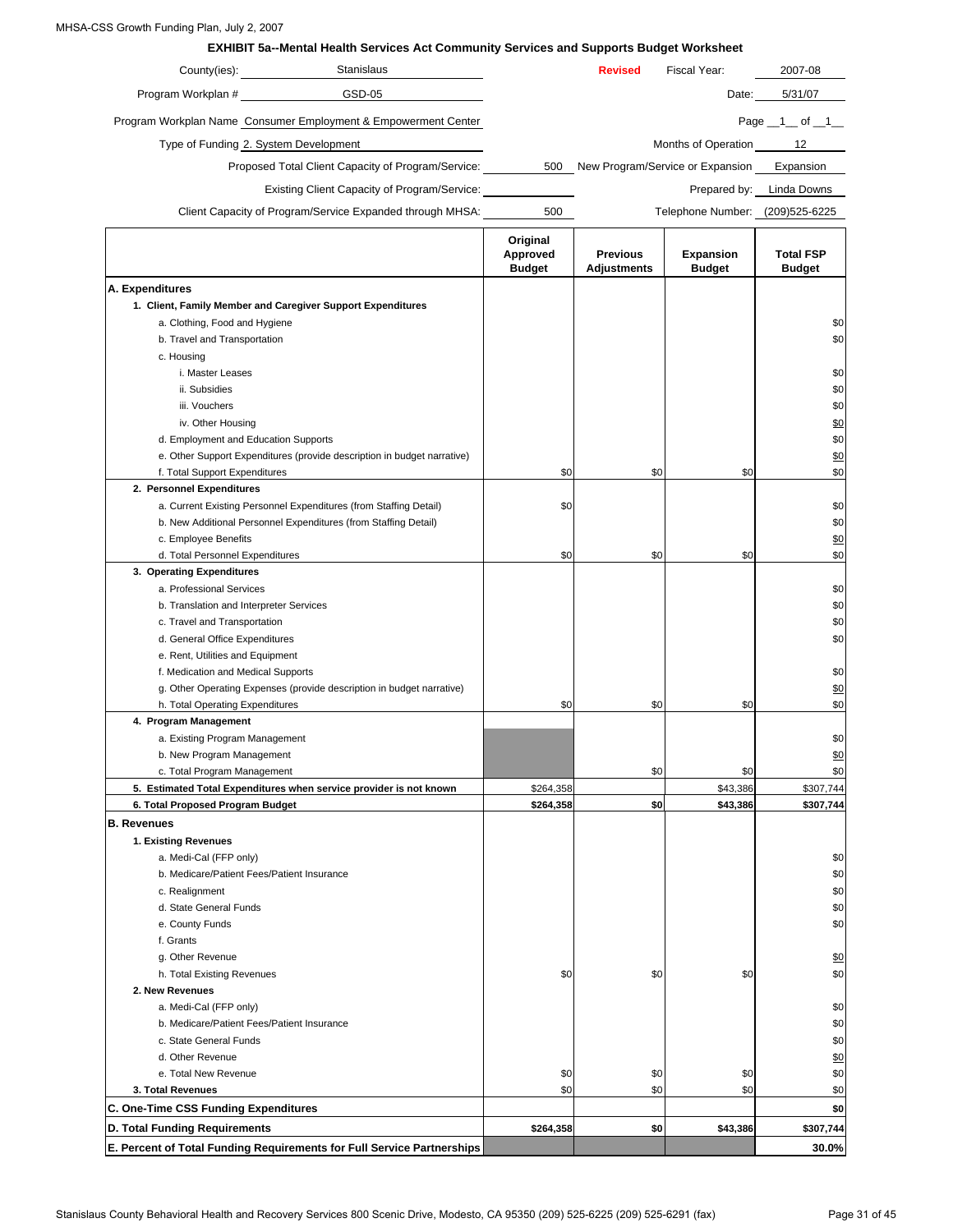#### MHSA-CSS Growth Funding Plan, July 2, 2007

#### **EXHIBIT 5a--Mental Health Services Act Community Services and Supports Budget Worksheet**

| County(ies):       | <b>Stanislaus</b>                                              |       | <b>Revised</b> | Fiscal Year:                     | 2007-08            |
|--------------------|----------------------------------------------------------------|-------|----------------|----------------------------------|--------------------|
| Program Workplan # | OE-01                                                          |       |                | Date:                            | 5/31/07            |
|                    | Program Workplan Name Community Outreach & Engagement Services |       |                |                                  | Page $\_1$ of $\_$ |
|                    | Type of Funding 3. Outreach and Engagement                     |       |                | Months of Operation              | 12                 |
|                    | Proposed Total Client Capacity of Program/Service:             | 1,200 |                | New Program/Service or Expansion | <b>New</b>         |
|                    | Existing Client Capacity of Program/Service:                   | o     |                | Prepared by:                     | Linda Downs        |
|                    | Client Capacity of Program/Service Expanded through MHSA:      | 1,200 |                | Telephone Number:                | (209)525-6225      |
|                    |                                                                |       |                |                                  |                    |

| A. Expenditures<br>1. Client, Family Member and Caregiver Support Expenditures<br>a. Clothing, Food and Hygiene<br>b. Travel and Transportation<br>c. Housing<br>i. Master Leases<br>ii. Subsidies<br>iii. Vouchers<br>iv. Other Housing<br>d. Employment and Education Supports<br>e. Other Support Expenditures (provide description in budget narrative)<br>\$0<br>\$0<br>\$0<br>f. Total Support Expenditures<br>2. Personnel Expenditures<br>a. Current Existing Personnel Expenditures (from Staffing Detail)<br>b. New Additional Personnel Expenditures (from Staffing Detail)<br>c. Employee Benefits<br>\$0<br>\$0<br>\$0<br>d. Total Personnel Expenditures<br>3. Operating Expenditures<br>a. Professional Services<br>b. Translation and Interpreter Services<br>c. Travel and Transportation<br>d. General Office Expenditures<br>e. Rent, Utilities and Equipment<br>f. Medication and Medical Supports<br>g. Other Operating Expenses (provide description in budget narrative)<br>\$0<br>\$0<br>\$0<br>\$0<br>h. Total Operating Expenditures<br>4. Program Management<br>a. Existing Program Management<br>b. New Program Management<br>\$0<br>\$0<br>c. Total Program Management<br>5. Estimated Total Expenditures when service provider is not known<br>\$233,583<br>\$93,020<br>\$326,603<br>\$0<br>\$233,583<br>\$93,020<br>\$326,603<br>6. Total Proposed Program Budget<br><b>B.</b> Revenues |
|------------------------------------------------------------------------------------------------------------------------------------------------------------------------------------------------------------------------------------------------------------------------------------------------------------------------------------------------------------------------------------------------------------------------------------------------------------------------------------------------------------------------------------------------------------------------------------------------------------------------------------------------------------------------------------------------------------------------------------------------------------------------------------------------------------------------------------------------------------------------------------------------------------------------------------------------------------------------------------------------------------------------------------------------------------------------------------------------------------------------------------------------------------------------------------------------------------------------------------------------------------------------------------------------------------------------------------------------------------------------------------------------------------------------|
|                                                                                                                                                                                                                                                                                                                                                                                                                                                                                                                                                                                                                                                                                                                                                                                                                                                                                                                                                                                                                                                                                                                                                                                                                                                                                                                                                                                                                        |
|                                                                                                                                                                                                                                                                                                                                                                                                                                                                                                                                                                                                                                                                                                                                                                                                                                                                                                                                                                                                                                                                                                                                                                                                                                                                                                                                                                                                                        |
|                                                                                                                                                                                                                                                                                                                                                                                                                                                                                                                                                                                                                                                                                                                                                                                                                                                                                                                                                                                                                                                                                                                                                                                                                                                                                                                                                                                                                        |
|                                                                                                                                                                                                                                                                                                                                                                                                                                                                                                                                                                                                                                                                                                                                                                                                                                                                                                                                                                                                                                                                                                                                                                                                                                                                                                                                                                                                                        |
|                                                                                                                                                                                                                                                                                                                                                                                                                                                                                                                                                                                                                                                                                                                                                                                                                                                                                                                                                                                                                                                                                                                                                                                                                                                                                                                                                                                                                        |
|                                                                                                                                                                                                                                                                                                                                                                                                                                                                                                                                                                                                                                                                                                                                                                                                                                                                                                                                                                                                                                                                                                                                                                                                                                                                                                                                                                                                                        |
|                                                                                                                                                                                                                                                                                                                                                                                                                                                                                                                                                                                                                                                                                                                                                                                                                                                                                                                                                                                                                                                                                                                                                                                                                                                                                                                                                                                                                        |
|                                                                                                                                                                                                                                                                                                                                                                                                                                                                                                                                                                                                                                                                                                                                                                                                                                                                                                                                                                                                                                                                                                                                                                                                                                                                                                                                                                                                                        |
|                                                                                                                                                                                                                                                                                                                                                                                                                                                                                                                                                                                                                                                                                                                                                                                                                                                                                                                                                                                                                                                                                                                                                                                                                                                                                                                                                                                                                        |
|                                                                                                                                                                                                                                                                                                                                                                                                                                                                                                                                                                                                                                                                                                                                                                                                                                                                                                                                                                                                                                                                                                                                                                                                                                                                                                                                                                                                                        |
|                                                                                                                                                                                                                                                                                                                                                                                                                                                                                                                                                                                                                                                                                                                                                                                                                                                                                                                                                                                                                                                                                                                                                                                                                                                                                                                                                                                                                        |
|                                                                                                                                                                                                                                                                                                                                                                                                                                                                                                                                                                                                                                                                                                                                                                                                                                                                                                                                                                                                                                                                                                                                                                                                                                                                                                                                                                                                                        |
|                                                                                                                                                                                                                                                                                                                                                                                                                                                                                                                                                                                                                                                                                                                                                                                                                                                                                                                                                                                                                                                                                                                                                                                                                                                                                                                                                                                                                        |
|                                                                                                                                                                                                                                                                                                                                                                                                                                                                                                                                                                                                                                                                                                                                                                                                                                                                                                                                                                                                                                                                                                                                                                                                                                                                                                                                                                                                                        |
|                                                                                                                                                                                                                                                                                                                                                                                                                                                                                                                                                                                                                                                                                                                                                                                                                                                                                                                                                                                                                                                                                                                                                                                                                                                                                                                                                                                                                        |
|                                                                                                                                                                                                                                                                                                                                                                                                                                                                                                                                                                                                                                                                                                                                                                                                                                                                                                                                                                                                                                                                                                                                                                                                                                                                                                                                                                                                                        |
|                                                                                                                                                                                                                                                                                                                                                                                                                                                                                                                                                                                                                                                                                                                                                                                                                                                                                                                                                                                                                                                                                                                                                                                                                                                                                                                                                                                                                        |
|                                                                                                                                                                                                                                                                                                                                                                                                                                                                                                                                                                                                                                                                                                                                                                                                                                                                                                                                                                                                                                                                                                                                                                                                                                                                                                                                                                                                                        |
|                                                                                                                                                                                                                                                                                                                                                                                                                                                                                                                                                                                                                                                                                                                                                                                                                                                                                                                                                                                                                                                                                                                                                                                                                                                                                                                                                                                                                        |
|                                                                                                                                                                                                                                                                                                                                                                                                                                                                                                                                                                                                                                                                                                                                                                                                                                                                                                                                                                                                                                                                                                                                                                                                                                                                                                                                                                                                                        |
|                                                                                                                                                                                                                                                                                                                                                                                                                                                                                                                                                                                                                                                                                                                                                                                                                                                                                                                                                                                                                                                                                                                                                                                                                                                                                                                                                                                                                        |
|                                                                                                                                                                                                                                                                                                                                                                                                                                                                                                                                                                                                                                                                                                                                                                                                                                                                                                                                                                                                                                                                                                                                                                                                                                                                                                                                                                                                                        |
|                                                                                                                                                                                                                                                                                                                                                                                                                                                                                                                                                                                                                                                                                                                                                                                                                                                                                                                                                                                                                                                                                                                                                                                                                                                                                                                                                                                                                        |
|                                                                                                                                                                                                                                                                                                                                                                                                                                                                                                                                                                                                                                                                                                                                                                                                                                                                                                                                                                                                                                                                                                                                                                                                                                                                                                                                                                                                                        |
|                                                                                                                                                                                                                                                                                                                                                                                                                                                                                                                                                                                                                                                                                                                                                                                                                                                                                                                                                                                                                                                                                                                                                                                                                                                                                                                                                                                                                        |
|                                                                                                                                                                                                                                                                                                                                                                                                                                                                                                                                                                                                                                                                                                                                                                                                                                                                                                                                                                                                                                                                                                                                                                                                                                                                                                                                                                                                                        |
|                                                                                                                                                                                                                                                                                                                                                                                                                                                                                                                                                                                                                                                                                                                                                                                                                                                                                                                                                                                                                                                                                                                                                                                                                                                                                                                                                                                                                        |
|                                                                                                                                                                                                                                                                                                                                                                                                                                                                                                                                                                                                                                                                                                                                                                                                                                                                                                                                                                                                                                                                                                                                                                                                                                                                                                                                                                                                                        |
|                                                                                                                                                                                                                                                                                                                                                                                                                                                                                                                                                                                                                                                                                                                                                                                                                                                                                                                                                                                                                                                                                                                                                                                                                                                                                                                                                                                                                        |
|                                                                                                                                                                                                                                                                                                                                                                                                                                                                                                                                                                                                                                                                                                                                                                                                                                                                                                                                                                                                                                                                                                                                                                                                                                                                                                                                                                                                                        |
|                                                                                                                                                                                                                                                                                                                                                                                                                                                                                                                                                                                                                                                                                                                                                                                                                                                                                                                                                                                                                                                                                                                                                                                                                                                                                                                                                                                                                        |
|                                                                                                                                                                                                                                                                                                                                                                                                                                                                                                                                                                                                                                                                                                                                                                                                                                                                                                                                                                                                                                                                                                                                                                                                                                                                                                                                                                                                                        |
|                                                                                                                                                                                                                                                                                                                                                                                                                                                                                                                                                                                                                                                                                                                                                                                                                                                                                                                                                                                                                                                                                                                                                                                                                                                                                                                                                                                                                        |
| 1. Existing Revenues                                                                                                                                                                                                                                                                                                                                                                                                                                                                                                                                                                                                                                                                                                                                                                                                                                                                                                                                                                                                                                                                                                                                                                                                                                                                                                                                                                                                   |
| a. Medi-Cal (FFP only)                                                                                                                                                                                                                                                                                                                                                                                                                                                                                                                                                                                                                                                                                                                                                                                                                                                                                                                                                                                                                                                                                                                                                                                                                                                                                                                                                                                                 |
| b. Medicare/Patient Fees/Patient Insurance                                                                                                                                                                                                                                                                                                                                                                                                                                                                                                                                                                                                                                                                                                                                                                                                                                                                                                                                                                                                                                                                                                                                                                                                                                                                                                                                                                             |
| c. Realignment                                                                                                                                                                                                                                                                                                                                                                                                                                                                                                                                                                                                                                                                                                                                                                                                                                                                                                                                                                                                                                                                                                                                                                                                                                                                                                                                                                                                         |
| d. State General Funds                                                                                                                                                                                                                                                                                                                                                                                                                                                                                                                                                                                                                                                                                                                                                                                                                                                                                                                                                                                                                                                                                                                                                                                                                                                                                                                                                                                                 |
| e. County Funds                                                                                                                                                                                                                                                                                                                                                                                                                                                                                                                                                                                                                                                                                                                                                                                                                                                                                                                                                                                                                                                                                                                                                                                                                                                                                                                                                                                                        |
| f. Grants                                                                                                                                                                                                                                                                                                                                                                                                                                                                                                                                                                                                                                                                                                                                                                                                                                                                                                                                                                                                                                                                                                                                                                                                                                                                                                                                                                                                              |
| g. Other Revenue                                                                                                                                                                                                                                                                                                                                                                                                                                                                                                                                                                                                                                                                                                                                                                                                                                                                                                                                                                                                                                                                                                                                                                                                                                                                                                                                                                                                       |
| h. Total Existing Revenues<br>\$0<br>\$0<br>\$0                                                                                                                                                                                                                                                                                                                                                                                                                                                                                                                                                                                                                                                                                                                                                                                                                                                                                                                                                                                                                                                                                                                                                                                                                                                                                                                                                                        |
| 2. New Revenues                                                                                                                                                                                                                                                                                                                                                                                                                                                                                                                                                                                                                                                                                                                                                                                                                                                                                                                                                                                                                                                                                                                                                                                                                                                                                                                                                                                                        |
| a. Medi-Cal (FFP only)                                                                                                                                                                                                                                                                                                                                                                                                                                                                                                                                                                                                                                                                                                                                                                                                                                                                                                                                                                                                                                                                                                                                                                                                                                                                                                                                                                                                 |
| b. Medicare/Patient Fees/Patient Insurance                                                                                                                                                                                                                                                                                                                                                                                                                                                                                                                                                                                                                                                                                                                                                                                                                                                                                                                                                                                                                                                                                                                                                                                                                                                                                                                                                                             |
| c. State General Funds                                                                                                                                                                                                                                                                                                                                                                                                                                                                                                                                                                                                                                                                                                                                                                                                                                                                                                                                                                                                                                                                                                                                                                                                                                                                                                                                                                                                 |
| d. Other Revenue                                                                                                                                                                                                                                                                                                                                                                                                                                                                                                                                                                                                                                                                                                                                                                                                                                                                                                                                                                                                                                                                                                                                                                                                                                                                                                                                                                                                       |
| e. Total New Revenue<br>\$0<br>\$0<br>\$0                                                                                                                                                                                                                                                                                                                                                                                                                                                                                                                                                                                                                                                                                                                                                                                                                                                                                                                                                                                                                                                                                                                                                                                                                                                                                                                                                                              |
| \$0<br>\$0<br>\$0<br>3. Total Revenues                                                                                                                                                                                                                                                                                                                                                                                                                                                                                                                                                                                                                                                                                                                                                                                                                                                                                                                                                                                                                                                                                                                                                                                                                                                                                                                                                                                 |
|                                                                                                                                                                                                                                                                                                                                                                                                                                                                                                                                                                                                                                                                                                                                                                                                                                                                                                                                                                                                                                                                                                                                                                                                                                                                                                                                                                                                                        |
|                                                                                                                                                                                                                                                                                                                                                                                                                                                                                                                                                                                                                                                                                                                                                                                                                                                                                                                                                                                                                                                                                                                                                                                                                                                                                                                                                                                                                        |
| C. One-Time CSS Funding Expenditures<br>\$0<br>D. Total Funding Requirements<br>\$233,583<br>\$0<br>\$93,020<br>\$326,603                                                                                                                                                                                                                                                                                                                                                                                                                                                                                                                                                                                                                                                                                                                                                                                                                                                                                                                                                                                                                                                                                                                                                                                                                                                                                              |

Stanislaus County Behavioral Health and Recovery Services 800 Scenic Drive, Modesto, CA 95350 (209) 525-6225 (209) 525-6291 (fax) Page 32 of 45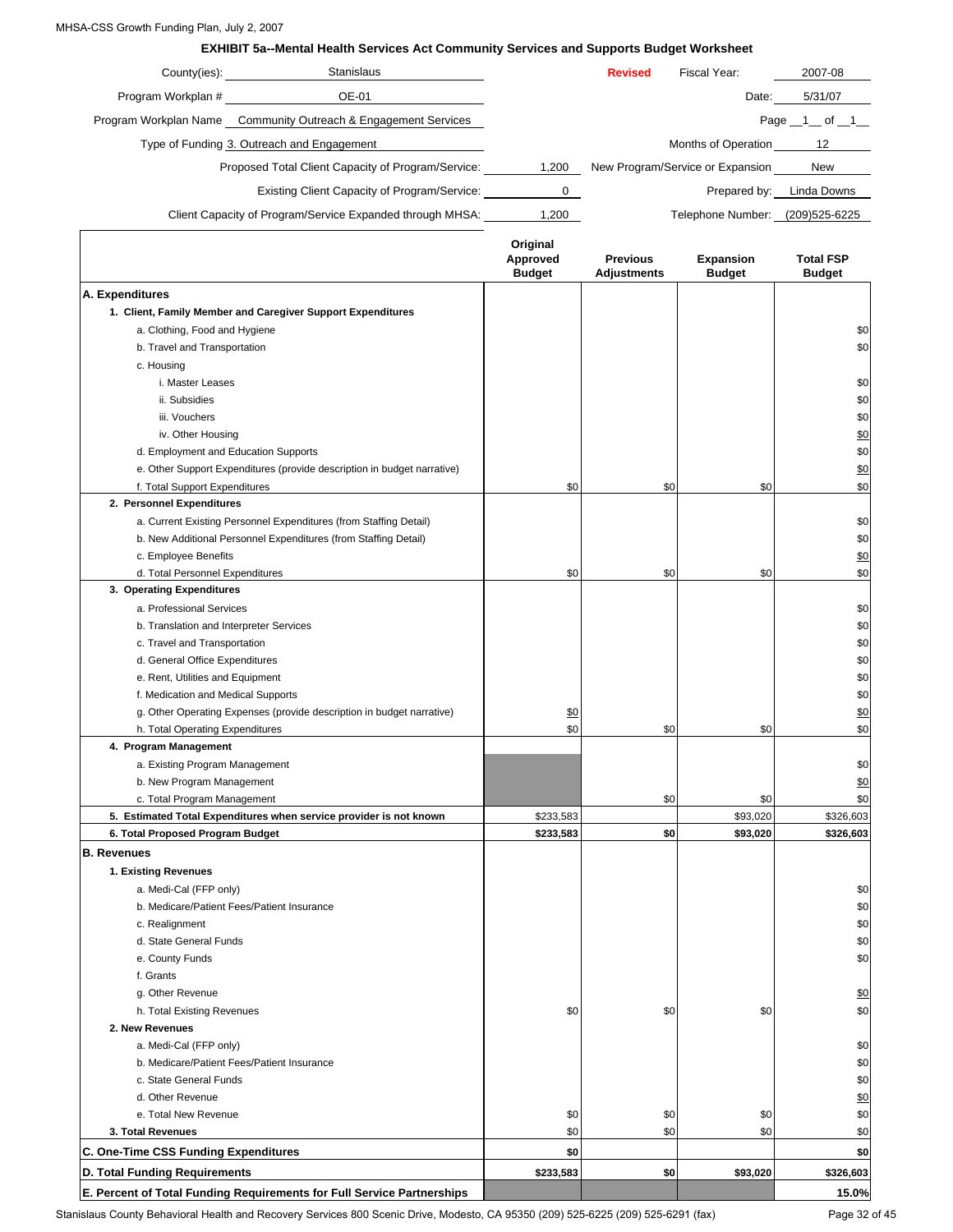# **Exhibit 6 Section**

## Revised target numbers for workplans: FSP-01 FSP-05.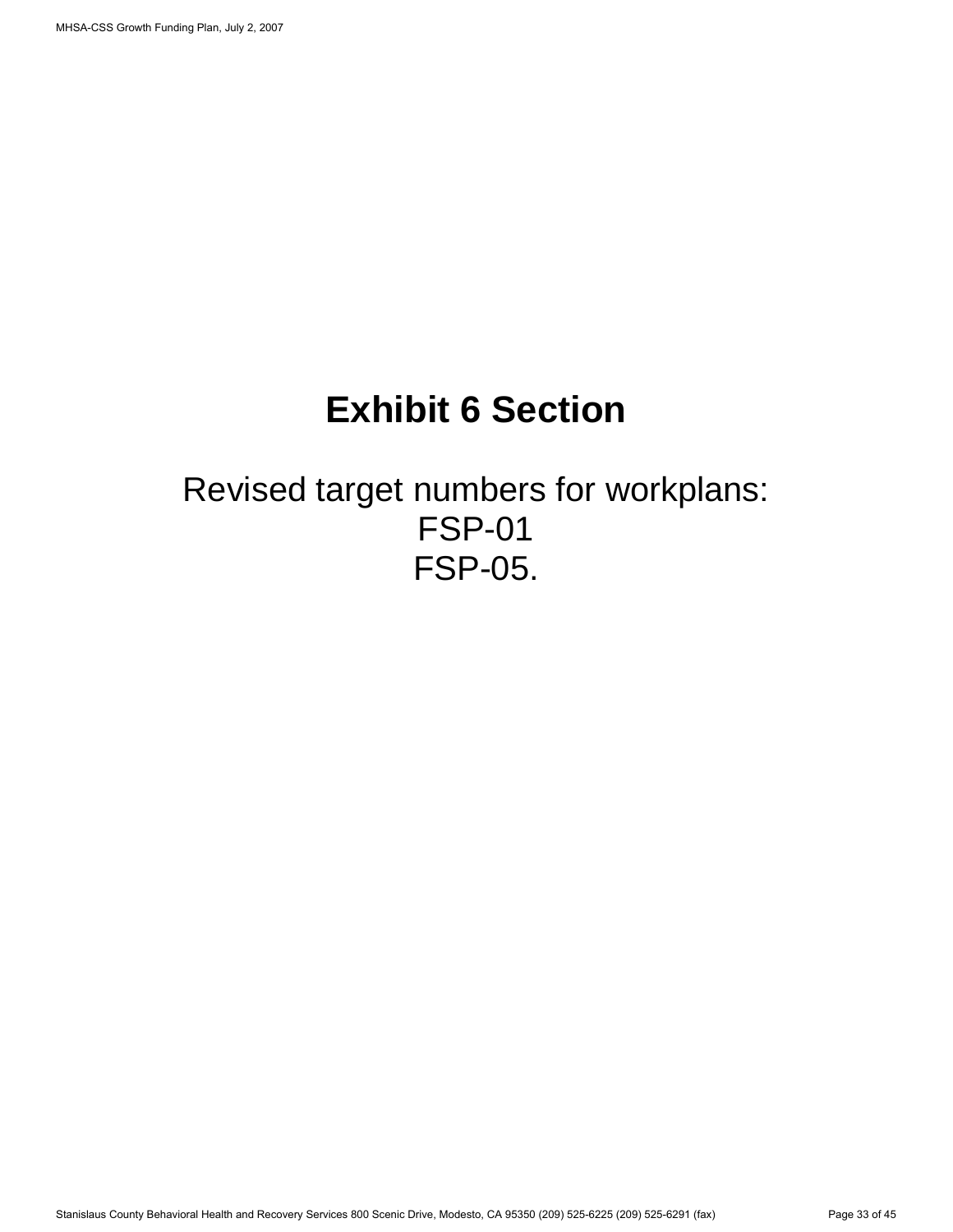| ואוס ושאו                                                       |  |
|-----------------------------------------------------------------|--|
|                                                                 |  |
| (HIBIT 6: THREE-YEAR PLAN – QUARTERLY PROGRESS GOALS AND REPORT |  |
|                                                                 |  |

# Estimated/Actual Population Served **Estimated/Actual Population Served**

|                    |                             |                                             |                           |                                                 | 2 <sup>nd</sup> quarter)              |
|--------------------|-----------------------------|---------------------------------------------|---------------------------|-------------------------------------------------|---------------------------------------|
| County: Stanislaus | Program Work Plan #: FSP-01 | Program Work Plan Name: Westside Stanislaus | Homeless Outreach Program | Fiscal Year: 2007/2008 revised 5/14/07 (changes | (please complete one per fiscal year) |

| Total                            |                       | Actual                         |             |                  |                |                        |               |                 |                   |              |                                      |               |                |                      |                 |             |                  |               |               |
|----------------------------------|-----------------------|--------------------------------|-------------|------------------|----------------|------------------------|---------------|-----------------|-------------------|--------------|--------------------------------------|---------------|----------------|----------------------|-----------------|-------------|------------------|---------------|---------------|
|                                  |                       | <b>Target</b>                  | $\circ$     | $\overline{4}$   |                |                        |               |                 |                   |              |                                      |               |                |                      |                 |             |                  | 46            | 4             |
| Qtr 4                            |                       | Actual<br><b>Target</b>        | 0           | 4                |                |                        |               |                 |                   |              |                                      |               |                |                      |                 |             |                  | <u>ლ</u>      |               |
| Qtr 3                            |                       | <b>Actual</b><br><b>Target</b> | $\circ$     | 4                |                |                        |               |                 |                   |              |                                      |               |                |                      |                 |             |                  | <u>ლ</u>      |               |
| Qtr <sub>2</sub>                 |                       | Actual<br><b>Target</b>        | $\circ$     | 4                |                |                        |               |                 |                   |              |                                      |               |                |                      |                 |             |                  | <u>ლ</u>      |               |
| đr                               |                       | <b>Actual</b><br><b>Target</b> | 0           | $\mathsf{\sim}$  |                |                        |               |                 |                   |              |                                      |               |                |                      |                 |             |                  |               |               |
| <b>Full Service Partnerships</b> | <b>Description of</b> | Initial Populations            |             | Individuals with | serious mental | illness who are, or at | risk of being | homeless and/or | have co-occurring | alcohol/drug | problems; who live<br>on the West or | South side of | Modesto; whose | race or ethnicity is | Latino, African | American or | Southeast Asian. | Same as Above | Same as Above |
|                                  |                       | Age Group                      | Child/Youth | Transition       | Age Youth      |                        |               |                 |                   |              |                                      |               |                |                      |                 |             |                  | Adults        | Older         |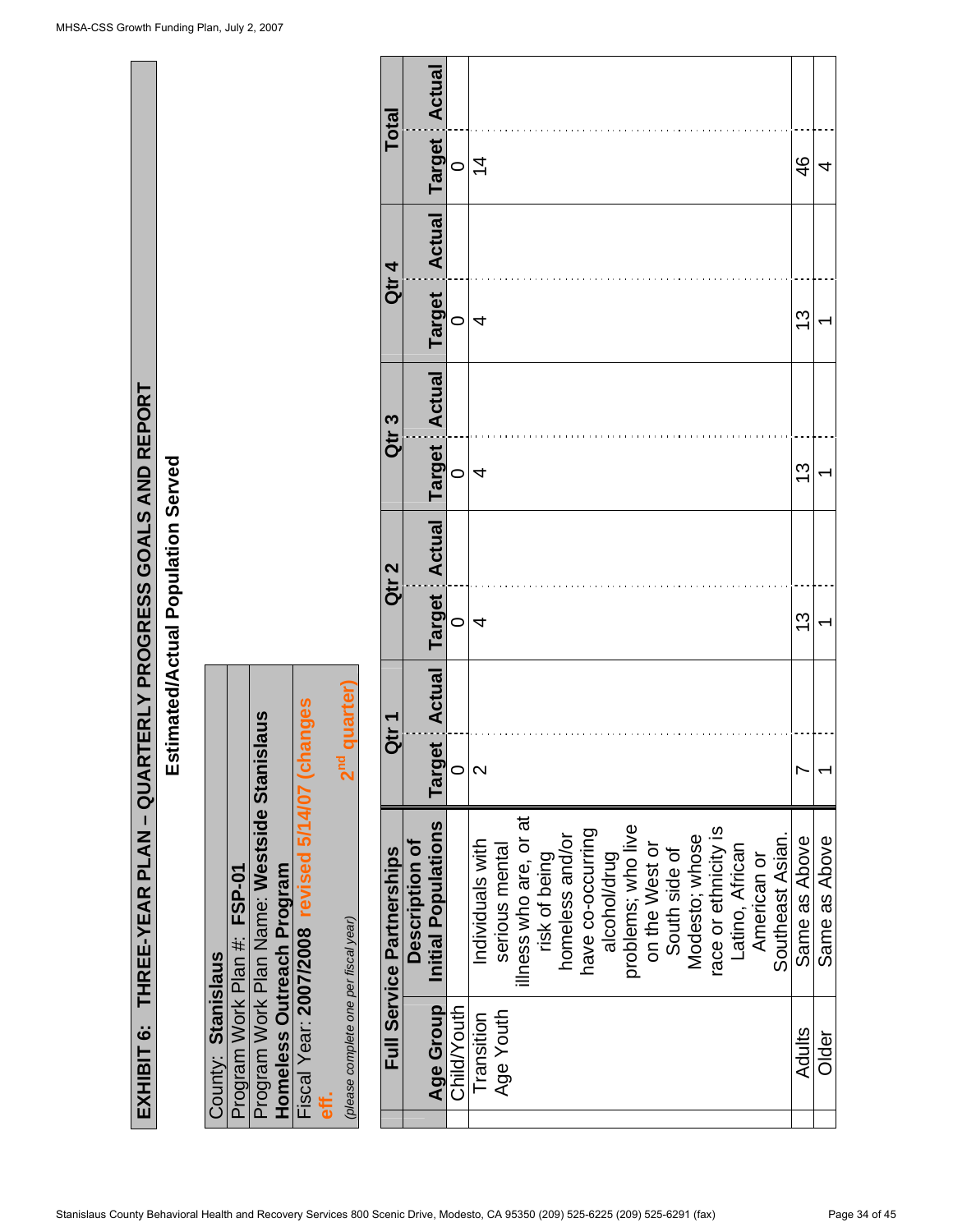| Adults               |                           |                  |                  |                                        |                                                                |               |  |
|----------------------|---------------------------|------------------|------------------|----------------------------------------|----------------------------------------------------------------|---------------|--|
|                      | <b>System Development</b> | Qtr <sub>1</sub> | Qtr 2            | Qtr <sub>3</sub>                       | Qtr 4                                                          | Total         |  |
| <b>Total</b>         | <b>Added effective</b>    |                  |                  |                                        |                                                                |               |  |
| Number to            | 5/14/07                   | Target           |                  |                                        | Actual Target Actual Target Actual Target Actual Target Actual |               |  |
| be served            |                           |                  |                  |                                        |                                                                |               |  |
|                      | Services/Strategies       |                  |                  |                                        |                                                                |               |  |
| 100                  | Expanded services,        | 0                | 33               | 33                                     | 34                                                             | 100           |  |
|                      | including peer            |                  |                  |                                        |                                                                |               |  |
|                      | advocacy, for 100         |                  |                  |                                        |                                                                |               |  |
|                      | individuals who are       |                  |                  |                                        |                                                                |               |  |
|                      | at-risk                   |                  |                  |                                        |                                                                |               |  |
|                      |                           | Qtr 1            | Qtr <sub>2</sub> | Qtr <sub>3</sub>                       | Qtr 4                                                          | <b>Total</b>  |  |
|                      | Outreach and Engagement   |                  |                  |                                        |                                                                |               |  |
| <b>Total</b>         |                           |                  |                  |                                        |                                                                |               |  |
| Number <sub>to</sub> |                           | <b>Target</b>    |                  | Actual Target : Actual Target : Actual | Target Actual                                                  | Target Actual |  |
| be served            | Services/Strategies       |                  |                  |                                        |                                                                |               |  |
|                      |                           |                  |                  |                                        |                                                                |               |  |
|                      |                           |                  |                  |                                        |                                                                |               |  |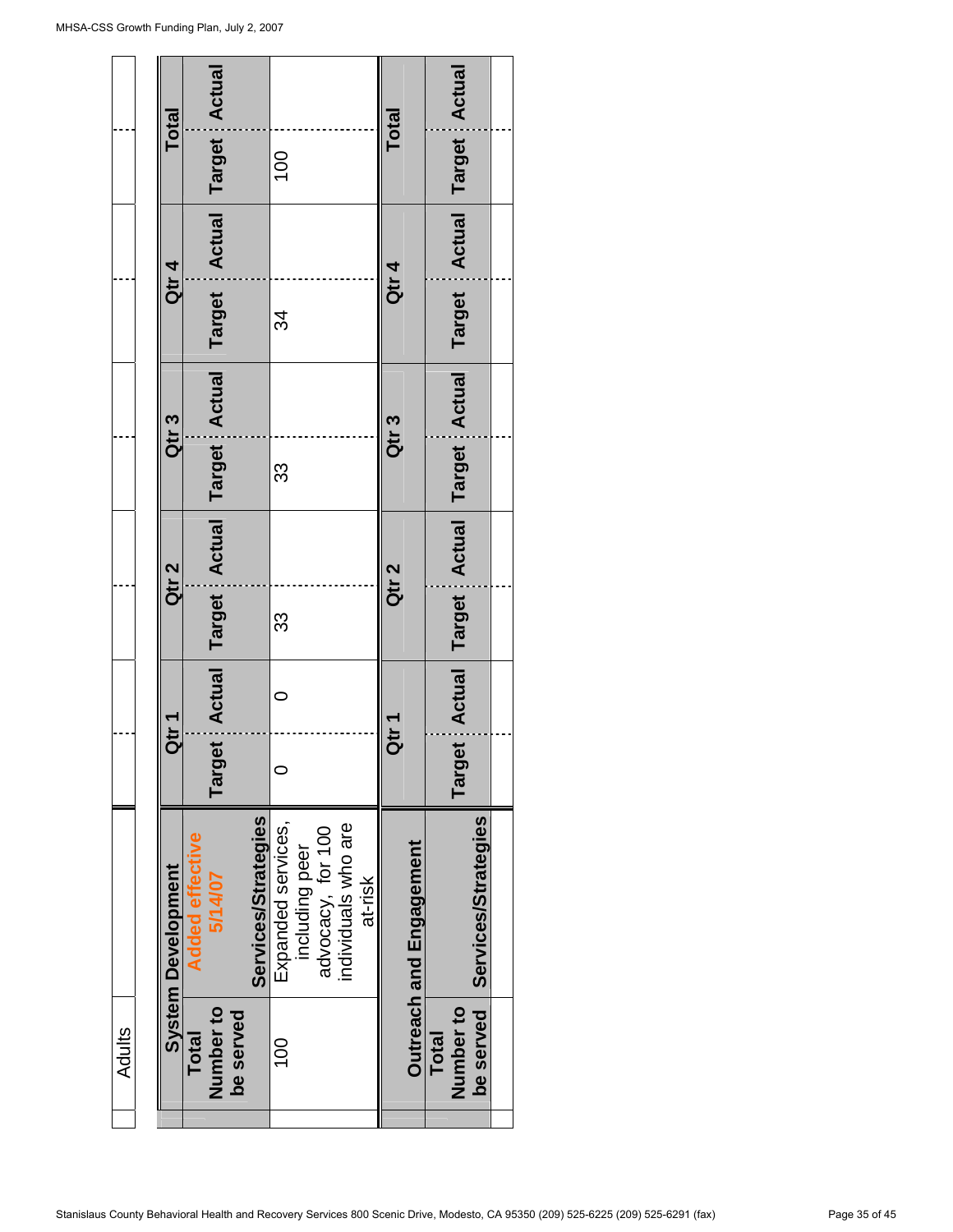| <b>NU NETVIN</b><br>EXHIBIT 6:    THREE-YEAR PLAN – QUARTERLY PROGRESS GOALS AND REPORT |
|-----------------------------------------------------------------------------------------|

Estimated/Actual Population Served **Estimated/Actual Population Served** 

|                    |                             |                                             |      |                                                 |   | 2 <sup>nd</sup> quarter)              |
|--------------------|-----------------------------|---------------------------------------------|------|-------------------------------------------------|---|---------------------------------------|
| County: Stanislaus | Program Work Plan #: FSP-05 | Program Work Plan Name: Integrated Forensic | Team | Fiscal Year: 2007/2008 revised 5/14/07 (changes | ŧ | (please complete one per fiscal year) |

| Total                            |                       |                                                     |             |                         |                       |              |                     |                     |                     |                  |                 |                  |                  |                     |              |               |       |        |
|----------------------------------|-----------------------|-----------------------------------------------------|-------------|-------------------------|-----------------------|--------------|---------------------|---------------------|---------------------|------------------|-----------------|------------------|------------------|---------------------|--------------|---------------|-------|--------|
|                                  |                       | <b>Target Actual</b>                                |             | $\infty$                |                       |              |                     |                     |                     |                  |                 |                  |                  |                     |              | 32            |       |        |
|                                  |                       |                                                     |             |                         |                       |              |                     |                     |                     |                  |                 |                  |                  |                     |              |               |       |        |
| Qtr 4                            |                       | Target Actual                                       |             | $\mathbf{\Omega}$       |                       |              |                     |                     |                     |                  |                 |                  |                  |                     |              | $\infty$      |       |        |
| Qtr <sub>3</sub>                 |                       |                                                     |             |                         |                       |              |                     |                     |                     |                  |                 |                  |                  |                     |              |               |       |        |
|                                  |                       |                                                     |             | $\mathbf{\Omega}$       |                       |              |                     |                     |                     |                  |                 |                  |                  |                     |              | $\infty$      |       |        |
| Qtr <sub>2</sub>                 |                       | Target : Actual   Target : Actual   Target : Actual |             |                         |                       |              |                     |                     |                     |                  |                 |                  |                  |                     |              |               |       |        |
|                                  |                       |                                                     |             | $\mathbf{\Omega}$       |                       |              |                     |                     |                     |                  |                 |                  |                  |                     |              | $\infty$      |       |        |
|                                  |                       |                                                     |             |                         |                       |              |                     |                     |                     |                  |                 |                  |                  |                     |              |               |       |        |
| Qtr <sub>1</sub>                 |                       |                                                     |             | $\overline{\mathsf{C}}$ |                       |              |                     |                     |                     |                  |                 |                  |                  |                     |              | ∞             |       |        |
| <b>Full Service Partnerships</b> | <b>Description of</b> | Initial Populations                                 |             | SMI adults &            | transition age youth; | may have co- | occurring substance | abuse; underserved; | homeless or at risk | of homelessness; | involved in the | Criminal Justice | System, frequent | users of hospital & | ER services. | Same as Above |       |        |
|                                  |                       | Age Group                                           | Child/Youth | Transition              | Age Youth             |              |                     |                     |                     |                  |                 |                  |                  |                     |              | <b>Adults</b> | Older | Adults |
|                                  |                       |                                                     |             |                         |                       |              |                     |                     |                     |                  |                 |                  |                  |                     |              |               |       |        |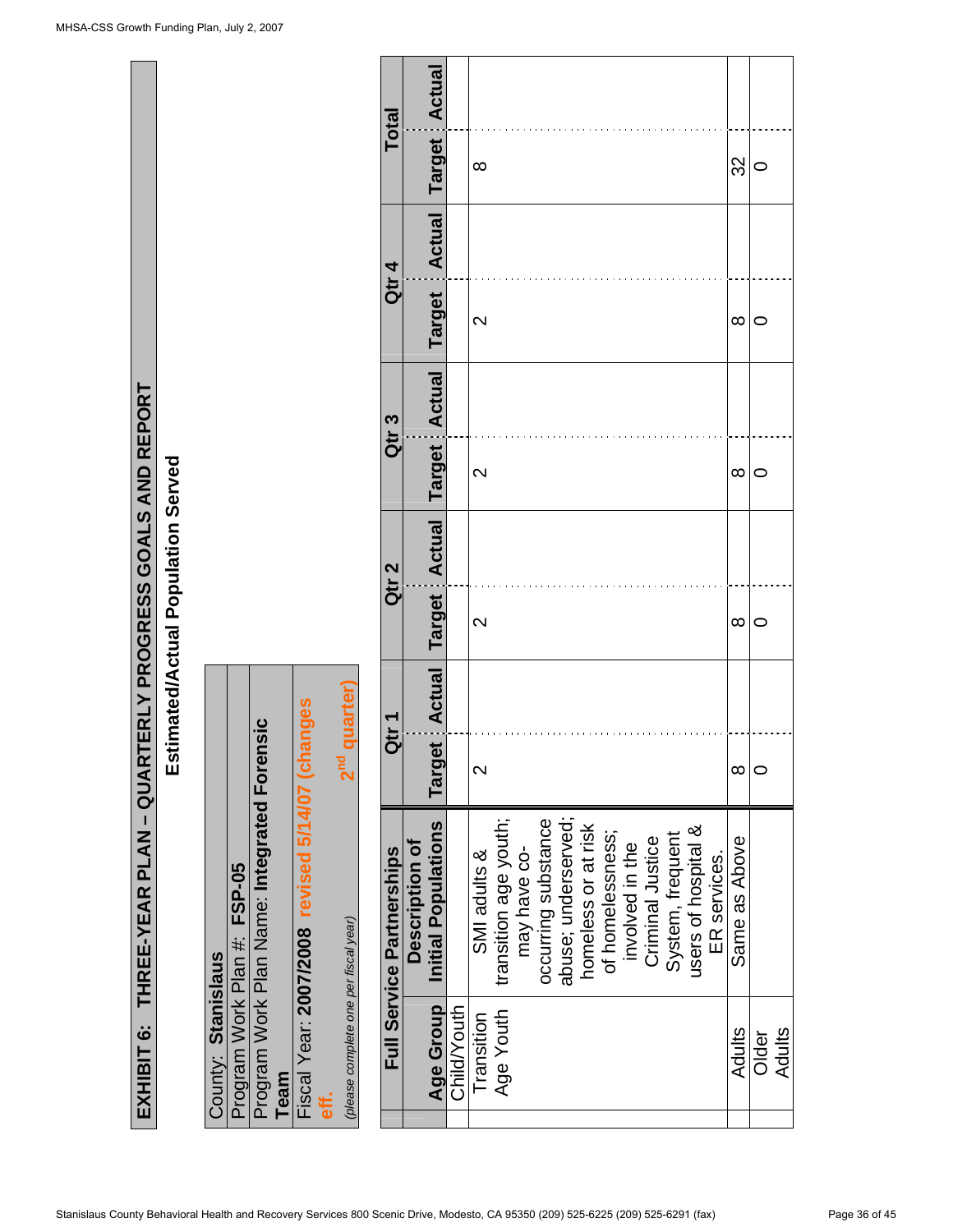$\mathbf{r}$ 

| <b>Total</b>              |                        |                                                                       |           |                     |                    |                |                   |                     |         | <b>Total</b>     |                         |              | Actual                             |                            |  |
|---------------------------|------------------------|-----------------------------------------------------------------------|-----------|---------------------|--------------------|----------------|-------------------|---------------------|---------|------------------|-------------------------|--------------|------------------------------------|----------------------------|--|
|                           |                        |                                                                       |           |                     | $\frac{1}{2}$      |                |                   |                     |         |                  |                         |              | Target                             |                            |  |
|                           |                        |                                                                       |           |                     |                    |                |                   |                     |         |                  |                         |              | Actual                             |                            |  |
| Qtr 4                     |                        |                                                                       |           |                     | $\overline{4}$     |                |                   |                     |         | Qtr 4            |                         |              | Target                             |                            |  |
| Qtr <sub>3</sub>          |                        |                                                                       |           |                     |                    |                |                   |                     |         | Qtr <sub>3</sub> |                         |              |                                    |                            |  |
|                           |                        |                                                                       |           |                     | <u>ლ</u>           |                |                   |                     |         |                  |                         |              |                                    |                            |  |
| Qtr <sub>2</sub>          |                        |                                                                       |           |                     |                    |                |                   |                     |         | Qtr <sub>2</sub> |                         |              | Actual Target Actual Target Actual |                            |  |
|                           |                        |                                                                       |           |                     | <u>ო</u>           |                |                   |                     |         |                  |                         |              |                                    |                            |  |
| Qtr <sub>1</sub>          |                        | Target Actual Target Actual Target Actual Target Actual Target Actual |           |                     |                    |                |                   |                     |         | Qtr <sub>1</sub> |                         |              | <b>Target</b>                      |                            |  |
| <b>System Development</b> | <b>Added effective</b> | 5/14/07                                                               |           | Services/Strategies | Expanded services, | including peer | advocacy, for 100 | individuals who are | at-risk |                  | Outreach and Engagement |              |                                    | <b>Services/Strategies</b> |  |
|                           | Total                  | Number to                                                             | be served |                     | d<br>4             |                |                   |                     |         |                  |                         | <b>Total</b> | Number to                          | be served                  |  |
|                           |                        |                                                                       |           |                     |                    |                |                   |                     |         |                  |                         |              |                                    |                            |  |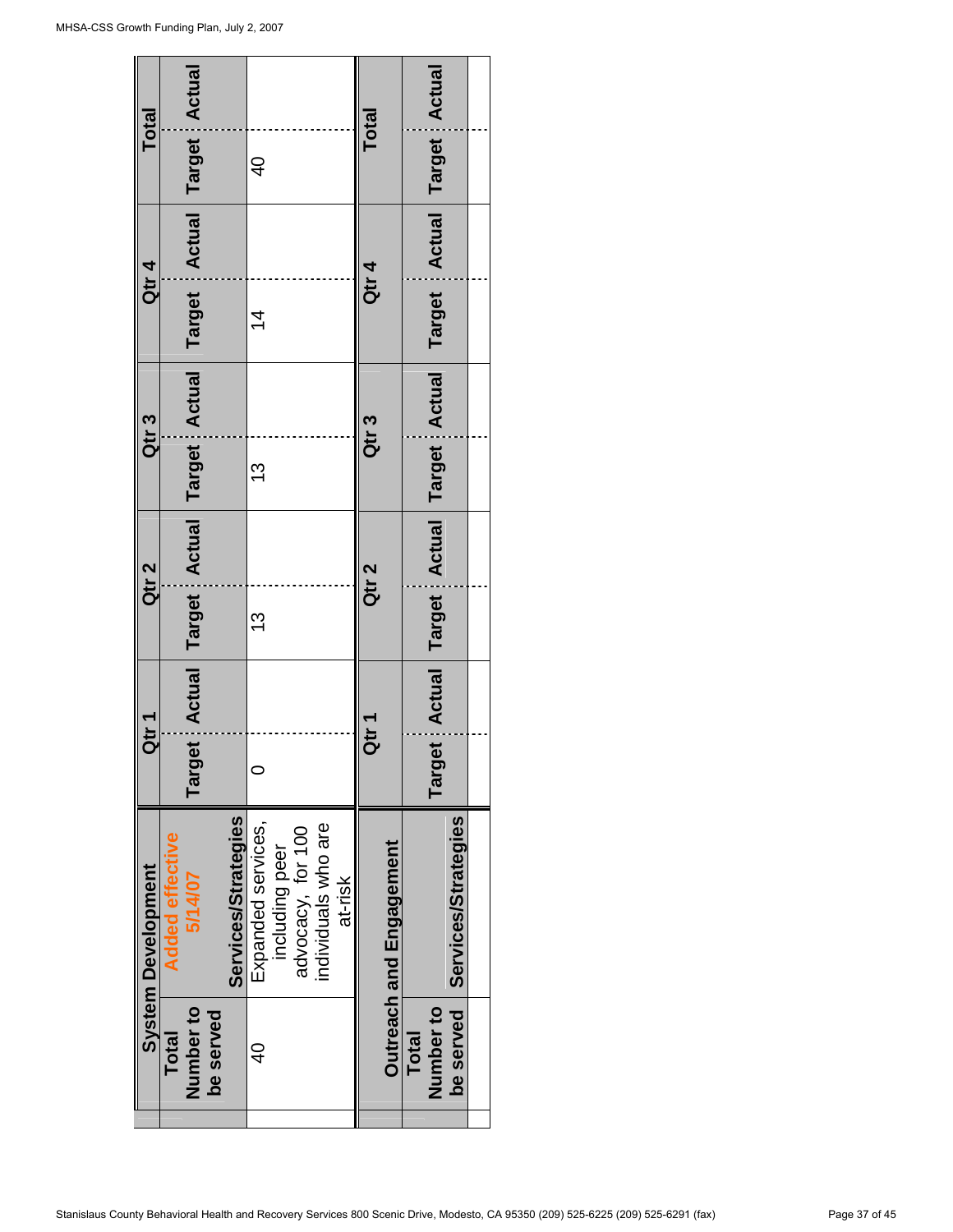### **ONE TIME REQUEST FOR FUNDING:**

In March 2007 BHRS requested the remaining unallocated \$56,900 from Stanislaus County's Fiscal Year 2005-06 Mental Health Services Act Planning Estimate. In May 2007 BHRS learned, from DMH, that the request for these funds must be posted for 30 day public review and comment. A brief description of how BHRS will utilize the funds follows:

## **FSP-02 Juvenile Justice Full Service Partnership \$56,900**

This Full Service Partnership was developed to serve 25 youth and their families as part of the initial MHSA-CSS plan. Originally, it was thought that one Behavioral Health Specialist II and one Mental Health Clinician II would be sufficient staff to provide the services proposed. Early on, it became evident that providing access 24 hours a day/7 days a week with a higher intensity of service would require more staff than anticipated. The needs of the population require more clinical and linkage services than anticipated and program coverage in a wraparound fashion 24 hours a day/7 days a week requires more staff. In order to achieve the intended outcomes of MHSA a Full Service Partnership, an additional half FTE of direct service provider is needed.

This remaining unallocated \$56,900 from Stanislaus County's Fiscal Year 2005-06 Mental Health Services Act Planning Estimate will be used for salaries and benefits for six months and to purchase new equipment such as a desk and personal computer for the staff*.* 

These funds will be added to Community Services and Supports Workplan FSP-02 in fiscal year 2006-07 and permanently added to the base funding of this program for future fiscal years.

The originally submitted Exhibit 6 service targets remain the same. Net cost per client is increased to \$12,124. Revised budget follows.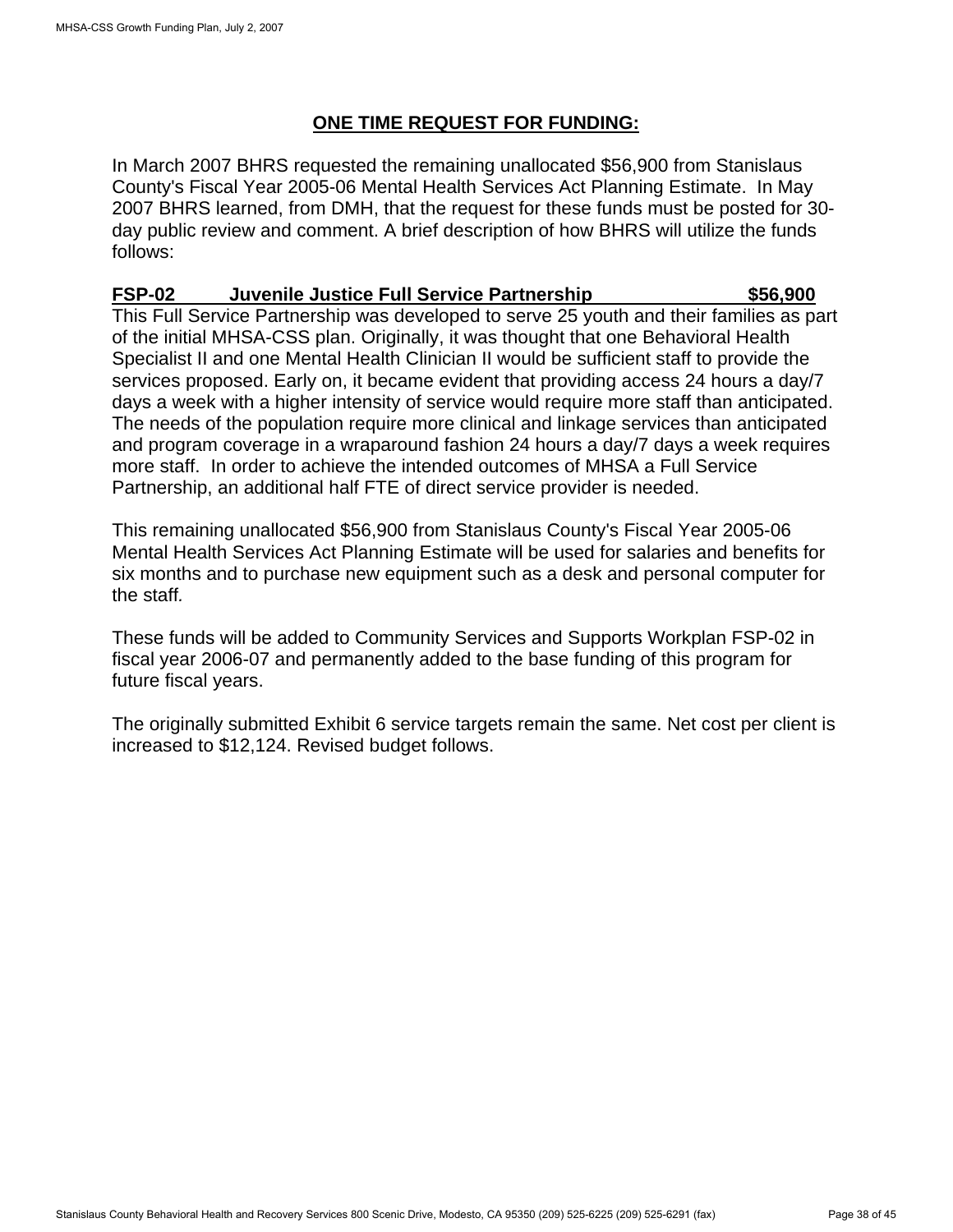Fiscal Year: 2006-07 revised May 2007 *Fiscal Year :* 2006-07 *revised May 2007*

|                              | Older Adult                     | 43,944                             |                                              | 414,381                       | 85,504                              |                          |                                                | 56,527                  |                |                   | 74,210                                             | 30,380                                      | 38,417                      |   |   |   |   |   |   |   |   | 743,363   |
|------------------------------|---------------------------------|------------------------------------|----------------------------------------------|-------------------------------|-------------------------------------|--------------------------|------------------------------------------------|-------------------------|----------------|-------------------|----------------------------------------------------|---------------------------------------------|-----------------------------|---|---|---|---|---|---|---|---|-----------|
|                              |                                 | ↮                                  |                                              | ↮                             | ↮                                   |                          |                                                | ↮                       | ↮              |                   | ↮                                                  | ↮                                           | ↮                           |   |   |   |   |   |   |   |   | ↮         |
|                              | <b>Adult</b>                    | 307,605                            |                                              | 46,042                        | 484,520                             | 412,182                  |                                                | 165,813                 |                |                   | 123,684                                            | 50,634                                      | 115,252                     |   |   |   |   |   |   |   |   | 1,705,732 |
|                              |                                 | ↮                                  |                                              | ↮                             | ↮                                   | ↮                        |                                                | ↮                       | ↮              |                   | ↮                                                  | ↮                                           | ↮                           |   |   |   |   |   |   |   |   | ↔         |
| <b>FUNDS REQUESTED</b>       | Age Youth<br>Transition         | 87,887                             | 151,555                                      |                               |                                     | 103,046                  | 213,175                                        | 56,527                  |                | 14,929            | 49,473                                             | 40,507                                      | 38,417                      |   |   |   |   |   |   |   |   | 755,516   |
|                              |                                 | ↮                                  | ↮                                            |                               |                                     | ↮                        | ↮                                              | ↮                       | မာ             | ↮                 | ↮                                                  | ↮                                           | ↮                           |   |   |   |   |   |   |   |   | ω         |
|                              | Families<br>Children,<br>Youth, |                                    | 151,555                                      |                               |                                     |                          |                                                | 97,980                  |                | 134,361           |                                                    | 81,014                                      |                             |   |   |   |   |   |   |   |   | 464,910   |
|                              |                                 | ↮                                  | ↮                                            |                               |                                     |                          |                                                | မာ                      |                | ↮                 |                                                    | ↮                                           | ↮                           |   |   |   |   |   |   |   |   | မာ        |
|                              | Request<br>Total                | 439,436                            | 303,109                                      | 460,423                       | 570,024                             | 515,228                  | 213,175                                        | 376,847                 |                | 149,290           | 247,367                                            | 202,535                                     | 192,086                     |   | ٠ |   | ٠ | ı | ٠ | ٠ | , | 3,669,520 |
|                              |                                 | ↮                                  | ↮                                            | ↮                             | ↮                                   | ↮                        | ↮                                              | ↮                       | ↮              | ↮                 | ↮                                                  | ↮                                           | ↮                           | ↮ | ↮ | ↮ | ↮ | ↮ | ↮ | ↮ | ↮ | ↔         |
|                              | Engagement<br>Outreach &        |                                    |                                              |                               |                                     |                          |                                                |                         |                |                   |                                                    | 181,803                                     | 34,791                      |   |   |   |   |   |   |   |   | 216,594   |
|                              |                                 | ↮                                  |                                              |                               |                                     |                          |                                                |                         |                |                   |                                                    | ↮                                           | ↮                           |   |   |   |   |   |   |   |   | ↮         |
| <b>TOTAL FUNDS REQUESTED</b> | Development<br>System           |                                    |                                              |                               |                                     |                          | 181,745                                        | 376,847                 |                | 131,682           | 174,421                                            |                                             |                             |   |   |   |   |   |   |   |   | 864,695   |
|                              |                                 | ↮                                  |                                              |                               |                                     |                          | ↮                                              | ↮                       | ↮              | ↮                 | ↮                                                  |                                             |                             |   |   |   |   |   |   |   |   | ↮         |
|                              | Partnerships<br>Full Service    | 439,436                            | 303,109                                      | ,423<br>460                   | ,024<br>570                         | ,228<br>515              | 430<br>స్                                      | ٠                       | ٠              | 608<br>17         | 946<br>2                                           | ,732<br>$\overline{20}$                     | ,295<br>157                 |   |   |   |   |   |   |   |   | 2,588,231 |
|                              |                                 | ₩                                  | ↮                                            | ↮                             | ↮                                   | ↮                        | ↮                                              | ↮                       | ↮              | ↮                 | ↮                                                  | ↮                                           | ↮                           |   |   |   |   |   |   |   |   | ₩         |
| Dounty: Stanislaus           | Program Work Plan Name          | Westside Homeless Outreach Program | Juvenile Justice Full Service<br>Partnership | Senior Access & Resource Team | Health/Mental Health High Risk Team | Integrated Forensic Team | Transitional Age Young Adult Drop-In<br>Center | Community Response Team | <b>Deleted</b> | Families Together | Consumer Employment &<br><b>Empowerment Center</b> | Community Outreach & Engagement<br>Services | Garden Gate Crisis Outreach |   |   |   |   |   |   |   |   |           |
|                              | #                               | FSP-01                             | FSP-02                                       | FSP-03                        | FSP-04                              | FSP-05                   | GSD-01                                         | GSD-02                  | GSD-03         | <b>6-025</b>      | GSD-05                                             | OE-01                                       | <b>OE-02</b>                |   |   |   |   |   |   |   |   |           |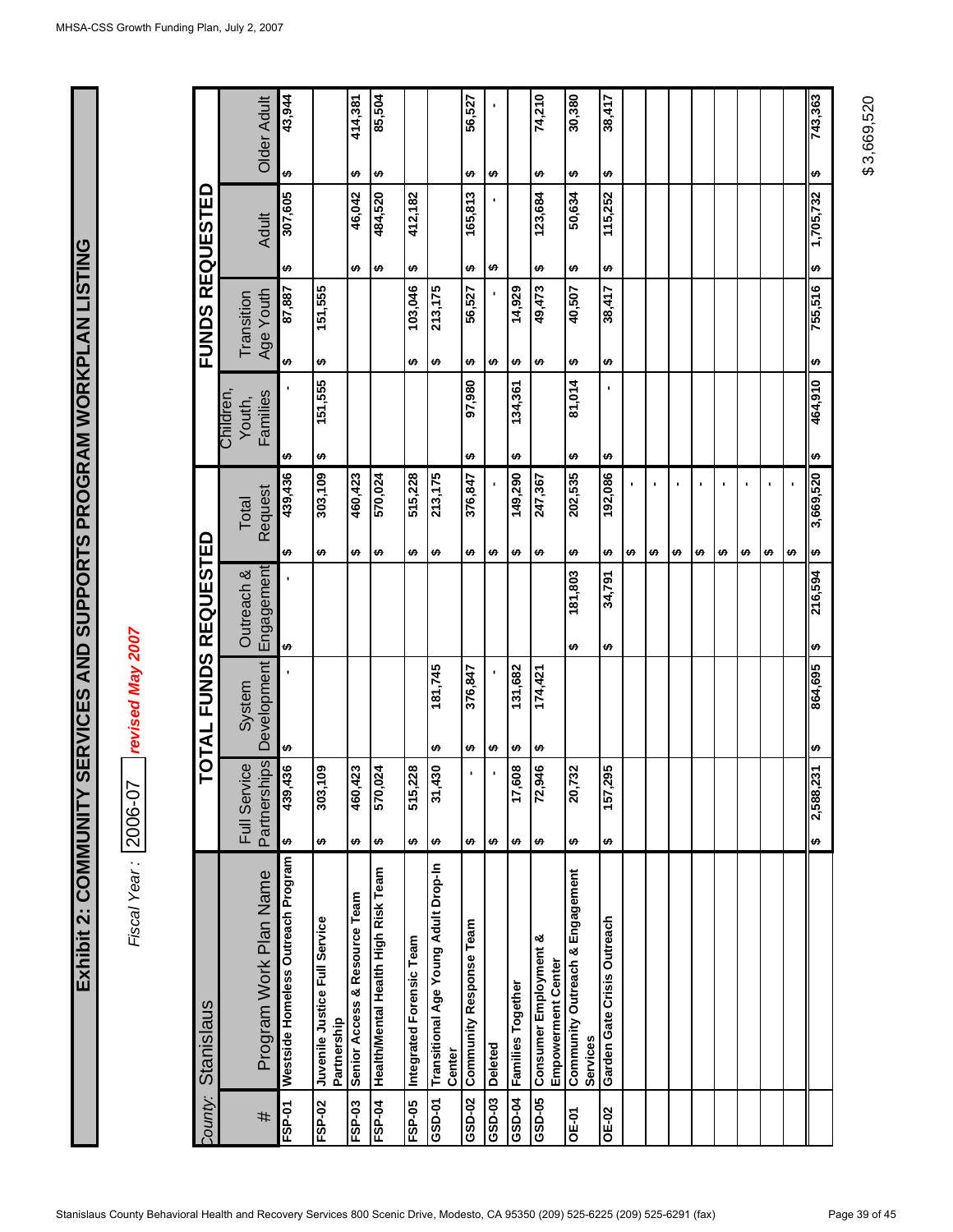#### MHSA-CSS Growth Funding Plan, July 2, 2007

#### **EXHIBIT 5a--Mental Health Services Act Community Services and Supports Budget Worksheet**

| County(ies):          | <b>Stanislaus</b>                                         |     | Fiscal Year:                     | 2006-07        |
|-----------------------|-----------------------------------------------------------|-----|----------------------------------|----------------|
| Program Workplan #    | <b>FSP-02</b>                                             |     | Date:                            | 9/1/05         |
| Program Workplan Name | Juvenile Justice Full Service Partnership                 |     |                                  | Page 1<br>of 1 |
|                       | Type of Funding 1. Full Service Partnership               |     | Months of Operation              | 12             |
|                       | Proposed Total Client Capacity of Program/Service:        | 125 | New Program/Service or Expansion | Expansion      |
|                       | Existing Client Capacity of Program/Service:              | 100 | Prepared by:                     | Mandip Dhillon |
|                       | Client Capacity of Program/Service Expanded through MHSA: | 25  | Telephone Number:                | (209)525-6273  |

|                                                                         | <b>County Mental</b><br><b>Health Department</b> | Other<br>Governmental<br><b>Agencies</b> | <b>Community Mental</b><br><b>Health Contract</b><br><b>Providers</b> | Total       |
|-------------------------------------------------------------------------|--------------------------------------------------|------------------------------------------|-----------------------------------------------------------------------|-------------|
| A. Expenditures                                                         |                                                  |                                          |                                                                       |             |
| 1. Client, Family Member and Caregiver Support Expenditures             |                                                  |                                          |                                                                       |             |
| a. Clothing, Food and Hygiene                                           | \$2,500                                          |                                          |                                                                       | \$2,500     |
| b. Travel and Transportation                                            | \$3,500                                          |                                          |                                                                       | \$3,500     |
| c. Housing                                                              |                                                  |                                          |                                                                       |             |
| i. Master Leases                                                        |                                                  |                                          |                                                                       | \$0         |
| ii. Subsidies                                                           |                                                  |                                          |                                                                       | \$0         |
| iii. Vouchers                                                           |                                                  |                                          |                                                                       | \$0         |
| iv. Other Housing                                                       |                                                  |                                          |                                                                       | \$0         |
| d. Employment and Education Supports                                    | \$5,000                                          |                                          |                                                                       | \$5,000     |
| e. Other Support Expenditures (provide description in budget narrative) | \$10,000                                         |                                          |                                                                       | \$10,000    |
| f. Total Support Expenditures                                           | \$21,000                                         | \$0                                      | \$0                                                                   | \$21,000    |
| 2. Personnel Expenditures                                               |                                                  |                                          |                                                                       |             |
| a. Current Existing Personnel Expenditures (from Staffing Detail)       | \$778,068                                        |                                          |                                                                       | \$778,068   |
| b. New Additional Personnel Expenditures (from Staffing Detail)         | \$183,970                                        |                                          |                                                                       | \$183,970   |
| c. Employee Benefits                                                    | \$348,347                                        |                                          |                                                                       | \$348,347   |
| d. Total Personnel Expenditures                                         | \$1,310,385                                      | \$0                                      | \$0                                                                   | \$1,310,385 |
| 3. Operating Expenditures                                               |                                                  |                                          |                                                                       |             |
| a. Professional Services                                                | \$2,500                                          |                                          |                                                                       | \$2,500     |
| b. Translation and Interpreter Services                                 |                                                  |                                          |                                                                       | \$0         |
| c. Travel and Transportation                                            | \$3,760                                          |                                          |                                                                       | \$3,760     |
| d. General Office Expenditures                                          | \$30,249                                         |                                          |                                                                       | \$30,249    |
| e. Rent, Utilities and Equipment                                        | \$64,900                                         |                                          |                                                                       | \$64,900    |
| f. Medication and Medical Supports                                      | \$750                                            |                                          |                                                                       | \$750       |
| g. Other Operating Expenses (provide description in budget narrative)   |                                                  |                                          |                                                                       | \$0         |
| h. Total Operating Expenditures                                         | \$102,159                                        | \$0                                      | \$0                                                                   | \$102,159   |
| 4. Program Management                                                   |                                                  |                                          |                                                                       |             |
| a. Existing Program Management                                          |                                                  |                                          |                                                                       | \$0         |
| b. New Program Management                                               |                                                  |                                          |                                                                       | \$0         |
| c. Total Program Management                                             |                                                  | \$0                                      | \$0                                                                   | \$0         |
| 5. Estimated Total Expenditures when service provider is not known      |                                                  |                                          |                                                                       | \$0         |
| 6. Total Proposed Program Budget                                        | \$1,433,544                                      | \$0                                      | \$0                                                                   | \$1,433,544 |
| <b>B.</b> Revenues                                                      |                                                  |                                          |                                                                       |             |
| 1. Existing Revenues                                                    |                                                  |                                          |                                                                       |             |
| a. Medi-Cal (FFP only)                                                  | \$229,634                                        |                                          |                                                                       | \$229,634   |
| b. Medicare/Patient Fees/Patient Insurance                              | \$2,577                                          |                                          |                                                                       | \$2,577     |
| c. Realignment                                                          | \$371,742                                        |                                          |                                                                       | \$371,742   |
| d. State General Funds                                                  | \$179,451                                        |                                          |                                                                       | \$179,451   |
| e. County Funds                                                         |                                                  |                                          |                                                                       | \$0         |
| f. Grants                                                               | \$189,205                                        |                                          |                                                                       | \$189,205   |
| g. Other Revenue                                                        | \$157,826                                        |                                          |                                                                       | \$157,826   |
| h. Total Existing Revenues                                              | \$1,130,435                                      | \$0                                      | \$0                                                                   | \$1,130,435 |
| 2. New Revenues                                                         |                                                  |                                          |                                                                       |             |
| a. Medi-Cal (FFP only)                                                  |                                                  |                                          |                                                                       | \$0         |
| b. Medicare/Patient Fees/Patient Insurance                              |                                                  |                                          |                                                                       | \$0         |
| c. State General Funds                                                  |                                                  |                                          |                                                                       | \$0         |
| d. Other Revenue                                                        |                                                  |                                          |                                                                       | <u>\$0</u>  |
| e. Total New Revenue                                                    | \$0                                              | \$0                                      | \$0                                                                   | \$0         |
| 3. Total Revenues                                                       | \$1,130,435                                      | \$0                                      | \$0                                                                   | \$1,130,435 |
| C. One-Time CSS Funding Expenditures                                    |                                                  |                                          |                                                                       | \$0         |
| D. Total Funding Requirements                                           | \$303,109                                        | \$0                                      | \$0                                                                   | \$303,109   |
| E. Percent of Total Funding Requirements for Full Service Partnerships  |                                                  |                                          |                                                                       |             |

Stanislaus County Behavioral Health and Recovery Services 800 Scenic Drive, Modesto, CA 95350 (209) 525-6225 (209) 525-6291 (fax) Page 40 of 45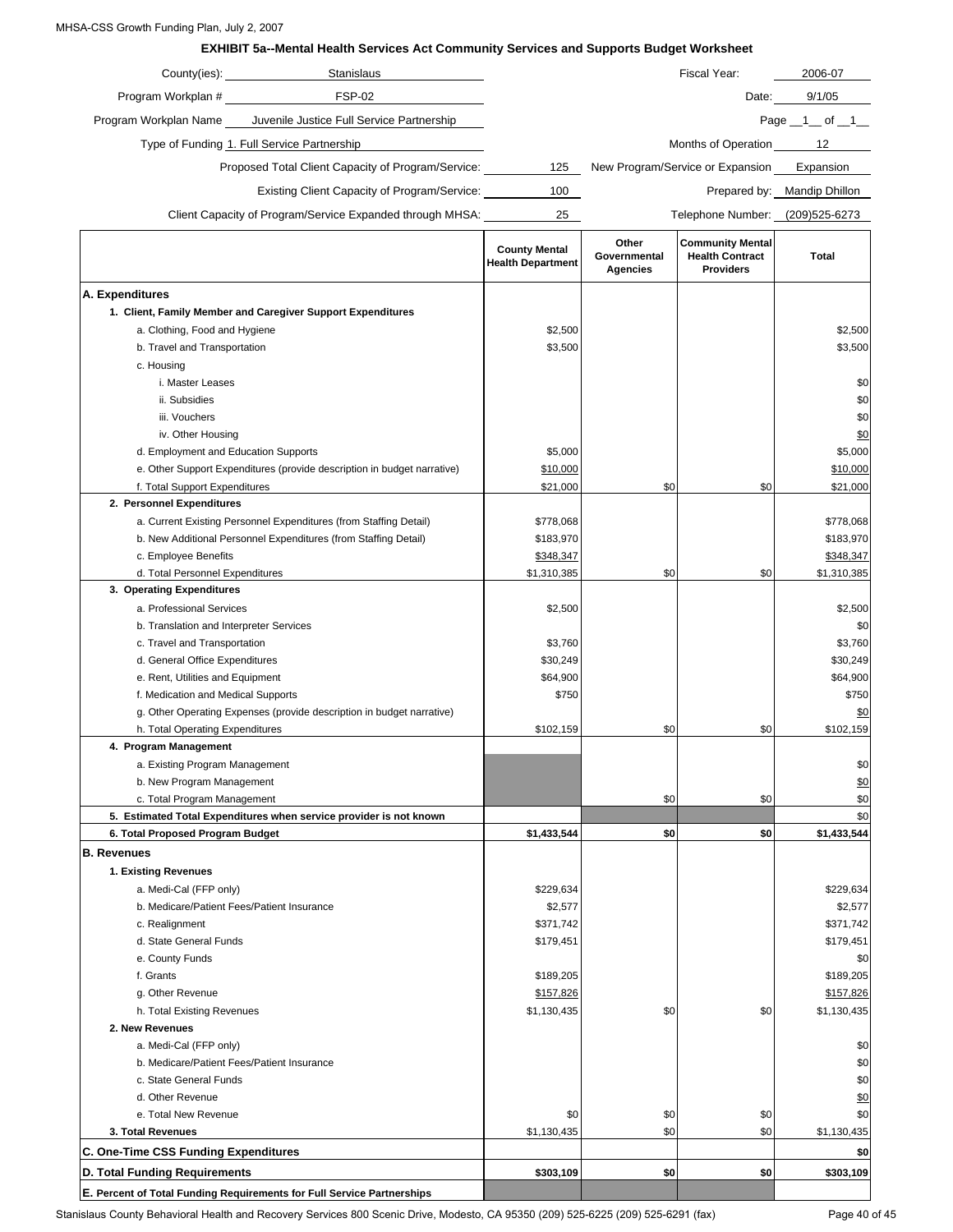#### **EXHIBIT 5a--Mental Health Services Act Community Services and Supports Budget Narrative**

#### **Juvenile Justice Full Service Partnership - Workplan # FSP-02**

| County(ies): Stanislaus                                                                |         | Fiscal Year:<br>Date:     | 2006-07<br>9/1/05 |
|----------------------------------------------------------------------------------------|---------|---------------------------|-------------------|
|                                                                                        |         |                           |                   |
| A. Expenditures                                                                        |         | Planned Cost for one year |                   |
| <b>Personnel Expenditures</b>                                                          |         |                           |                   |
| a. Current Existing Personnel Expenditures (from Staffing Detail)                      |         |                           |                   |
| Administrative Clerk III - 0.75 FTE (increased 3% from prior year)                     | 30,391  |                           |                   |
| Behavioral Health Specialist II - 3 FTEs (increased 3% from prior year)                | 173,162 |                           |                   |
| MH Clinician II (Coordinator) - 1 FTEs (increased 3% from prior year)                  | 96,313  |                           |                   |
| MH Clinician II - 7 FTEs (increased 3% from prior year)                                | 478,202 |                           |                   |
| <b>Total Existing Personnel</b>                                                        |         | \$778,068                 |                   |
| b. New Additional Personnel Expenditures (from Staffing Detail)                        |         |                           |                   |
| Administrative Clerk III - 1 FTE (\$15.39/hr x 2080 hrs-increased 3% from pr yr)       | 32,971  |                           |                   |
| Behavioral Health Specialist II - 1 FTE (\$21.35/hr x 2080 hrs-increased 3%)           | 45,740  |                           |                   |
| Behavioral Health Specialist II - 1 FTE (\$24.24/hr x 2080 x .5 FTE) eff 2/1/07        | 27,710  |                           |                   |
| Psychiatrist - .1 FTE (\$84.74/hrx2080 hrs x .1 FTE) 3% increase from Pr Yr            | 17,626  |                           |                   |
| MH Clinician II - 1 FTE (\$27.97/hr x 2080 hrs-increased 3% from pr yr)                | 59,923  |                           |                   |
| <b>Total New Personnel</b>                                                             |         | \$183,970                 |                   |
| c. Employee Benefits (estimated at 38% of salaries above) includes new BHS position    |         | \$348,347                 |                   |
| d. Total Personnel Expenditures                                                        |         |                           | \$1,310,385       |
| <b>Operating Expenditures</b>                                                          |         |                           |                   |
| <b>Client, Family Member and Caregiver Support Expenditures</b>                        |         |                           |                   |
| a. Clothing, Food and Hygiene                                                          |         | \$2,500                   |                   |
| Dry Goods                                                                              | 1,500   |                           |                   |
| Food                                                                                   | 1,000   |                           |                   |
| b. Travel and Transportation (estimated-patient related travel \$.425/mile & other)    |         | \$3,500                   |                   |
| c. Housing                                                                             |         | \$0                       |                   |
| d. Employment and Education Supports (estimated @ \$20/client)                         |         | \$5,000                   |                   |
| e. Other Support Expenditures (estimated incidental expenses-wraparound @ \$40/client) |         | \$10,000                  |                   |
| f. Total Support Expenditures                                                          |         |                           | \$21,000          |
| <b>Operating Expenditures (Remaining)</b>                                              |         |                           |                   |
| a. Professional Services (psychiatric services to client)                              |         | \$2,500                   |                   |
| b. Translation and Interpreter Services                                                |         | \$0                       |                   |
| c. Travel and Transportation (estimated staff mileage-4420 miles @ \$.425/mile)        |         | \$3,760                   |                   |
| d. General Office Expenditures                                                         |         | \$30,249                  |                   |
| Communications                                                                         | 3,000   |                           |                   |
| Maintenance-Structures/Grounds                                                         | 5,000   |                           |                   |
| Office Supplies (revised 2/1/07)                                                       | 2,399   |                           |                   |
| Postage                                                                                | 150     |                           |                   |
| <b>Books and Periodicals</b>                                                           | 150     |                           |                   |
| <b>Educational Materials</b>                                                           | 500     |                           |                   |
| Alarm & Answering Service                                                              | 600     |                           |                   |
| Education & Training (revised 2/1/07)                                                  | 12,000  |                           |                   |
| <b>Meeting Allowance</b>                                                               | 200     |                           |                   |
| <b>Bottled Water Services</b>                                                          | 250     |                           |                   |
| Conferences & Seminars                                                                 | 6,000   |                           |                   |
| e. Rent, Utilities and Equipment                                                       |         | \$64,900                  |                   |
| <b>Janitorial Services</b>                                                             | 2,400   |                           |                   |
| Maintenance-Equipment                                                                  | 600     |                           |                   |
| Office Equipment (revised 2/1/07)                                                      | 6,500   |                           |                   |
| Computers (effective 2/1/07                                                            | 5,000   |                           |                   |
| Rents & Leases-Equipment                                                               | 3,600   |                           |                   |
| Rents & Leases-structure & Grounds (\$3500/month)                                      | 42,000  |                           |                   |
| Utilities (\$400/month)                                                                | 4,800   |                           |                   |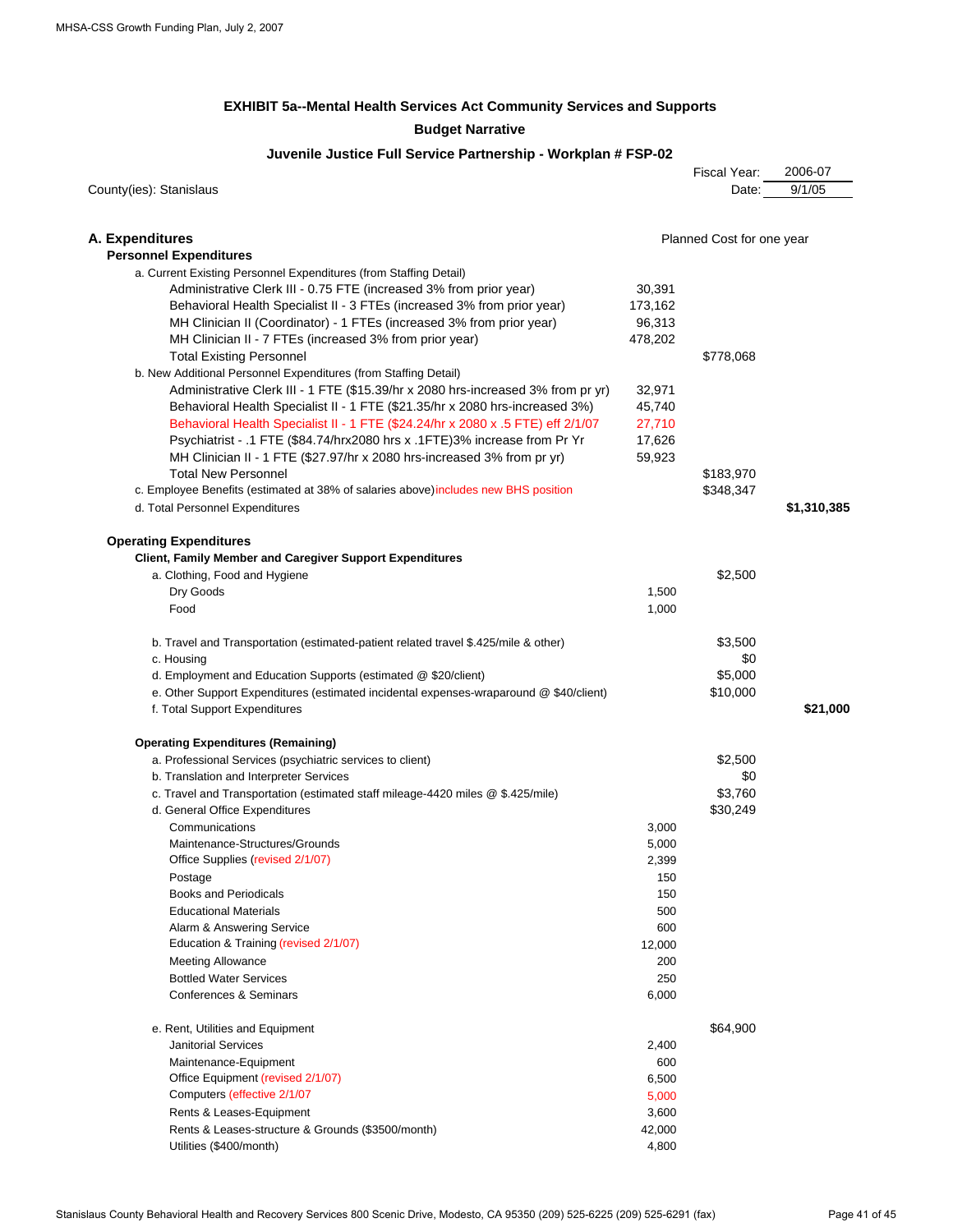#### **EXHIBIT 5a--Mental Health Services Act Community Services and Supports Budget Narrative**

#### **Juvenile Justice Full Service Partnership - Workplan # FSP-02**

|                                                    | Fiscal Year: | 2006-07     |
|----------------------------------------------------|--------------|-------------|
| County(ies): Stanislaus                            | Date:        | 9/1/05      |
|                                                    |              |             |
|                                                    |              |             |
| f. Medication and Medical Supports (pharmacy cost) | \$750        |             |
| g. Other Operating Expenses                        | \$0          |             |
| h. Total Operating Expenditures                    |              | \$102,159   |
| <b>Total Proposed Program Budget</b>               |              | \$1,433,544 |
| <b>B. Revenues</b>                                 |              |             |
| 1. Existing Revenues                               |              |             |
| a. Medi-Cal (FFP only)                             | \$229,634    |             |
| b. Medicare/Patient Fees/Patient Insurance         | \$2,577      |             |
| c. Realignment                                     | \$371,742    |             |
| d. State General Funds                             | \$179,451    |             |
| e. County Funds                                    | \$0          |             |
| f. Grants                                          | \$189,205    |             |
| g. Other Revenue (STOP)                            | \$157,826    |             |
| h. Total Existing Revenues                         |              | \$1,130,435 |
| 2. New Revenues                                    |              |             |
| a. Medi-Cal (FFP only)                             |              |             |
| b. Medicare/Patient Fees/Patient Insurance         |              |             |
| c. State General Funds                             |              |             |
| d. Other Revenue                                   |              |             |
| e. Total New Revenue                               |              | \$0         |
| 3. Total Revenues                                  |              | \$1,130,435 |
| <b>Total Funding Requirements</b>                  |              | \$303,109   |
|                                                    |              | \$0         |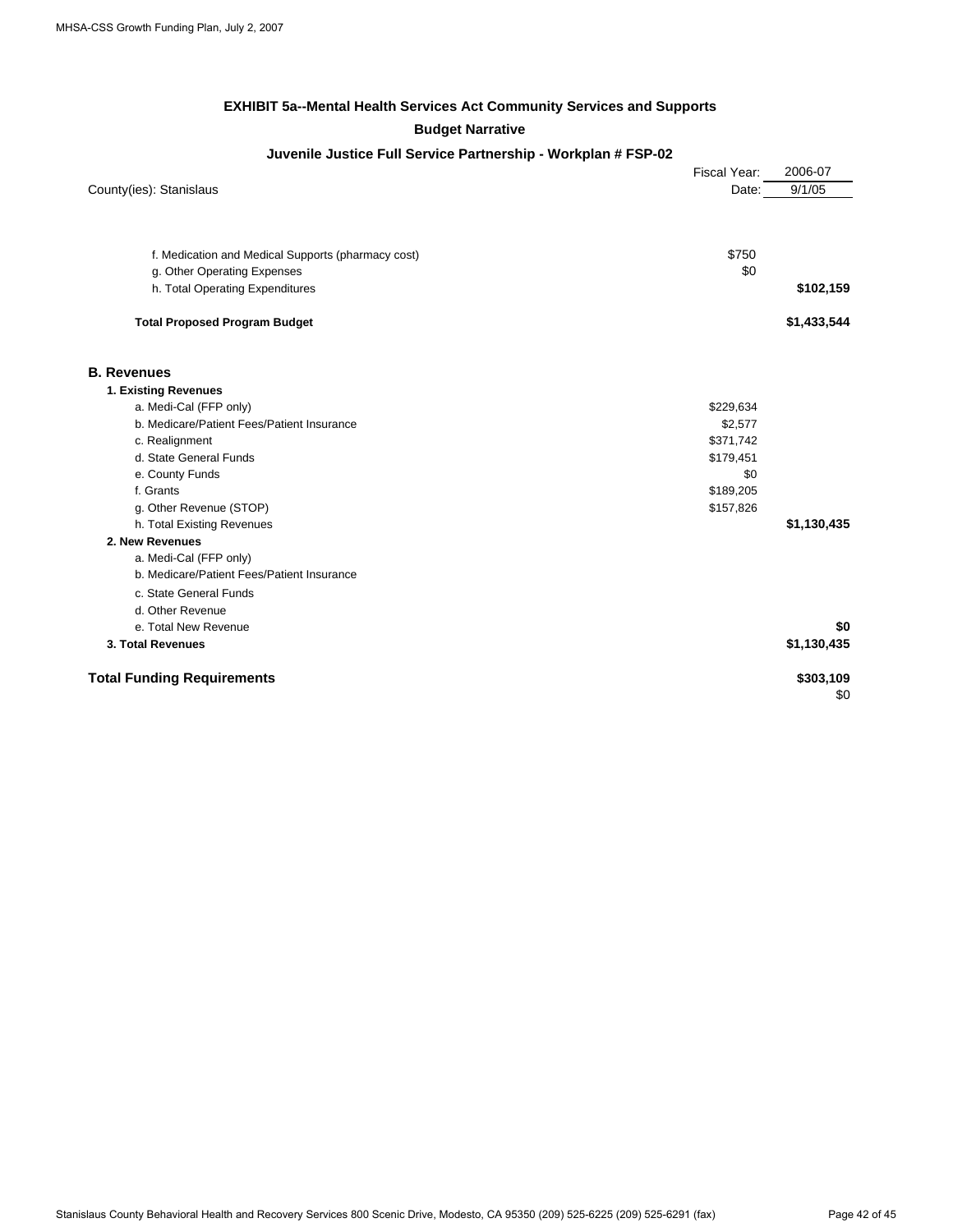#### MHSA-CSS Growth Funding Plan, July 2, 2007

#### **EXHIBIT 5 b--Mental Health Services Act Community Services and Supports Staffing Detail Worksheet**

| County(ies):          | <b>Stanislaus</b>                                         |                       | Fiscal Year:                     | 2006-07               |
|-----------------------|-----------------------------------------------------------|-----------------------|----------------------------------|-----------------------|
| Program Workplan #    | <b>FSP-02</b>                                             | <b>REVISED 2/1/07</b> | Date:                            | 9/1/05                |
| Program Workplan Name | Juvenile Justice Full Service Partnership                 |                       |                                  | Page 1<br>of 1        |
|                       | Type of Funding 1. Full Service Partnership               |                       | Months of Operation              | 12                    |
|                       | Proposed Total Client Capacity of Program/Service:        | 125                   | New Program/Service or Expansion | Expansion             |
|                       | Existing Client Capacity of Program/Service:              | 100                   | Prepared by:                     | <b>Mandip Dhillon</b> |
|                       | Client Capacity of Program/Service Expanded through MHSA: | 25                    | Telephone Number:                | (209)525-6273         |

| <b>Classification</b>                  | <b>Function</b>                                        | $FTEs^{a}$ | Client, FM & CG Total Number of<br><b>FTEs</b> | Salary, Wages and<br>Overtime per FTE <sup>b/</sup> | <b>Total Salaries.</b><br><b>Wages and Overtime</b> |
|----------------------------------------|--------------------------------------------------------|------------|------------------------------------------------|-----------------------------------------------------|-----------------------------------------------------|
| A. Current Existing Positions          |                                                        |            |                                                |                                                     |                                                     |
| Administrative Clerk III               | Part-Time Regular                                      |            | 0.75                                           | \$40,522                                            | \$30,392                                            |
| <b>Behavioral Health Specialist II</b> | Full-Time Regular                                      |            | 1.00                                           | \$60,486                                            | \$60,486                                            |
| <b>Behavioral Health Specialist II</b> | Full-Time Regular                                      |            | 1.00                                           | \$58,053                                            | \$58,053                                            |
| <b>Behavioral Health Specialist II</b> | Full-Time Regular                                      |            | 1.00                                           | \$54,622                                            | \$54,622                                            |
| MH Clinician II                        | Full-Time Regular                                      |            | 1.00                                           | \$64,805                                            | \$64,805                                            |
| MH Clinician II                        | Full-Time Regular                                      |            | 1.00                                           | \$79,724                                            | \$79,724                                            |
| MH Clinician II                        | Full-Time Regular                                      |            | 1.00                                           | \$60,088                                            | \$60,088                                            |
| MH Clinician II                        | Full-Time Regular                                      |            | 1.00                                           | \$63,289                                            | \$63,289                                            |
| MH Clinician II                        | Full-Time Regular                                      |            | 1.00                                           | \$69,531                                            | \$69,531                                            |
| MH Clinician II                        | Full-Time Regular                                      |            | 1.00                                           | \$76,289                                            | \$76,289                                            |
| MH Clinician II (Coordinator)          | Full-Time Regular                                      |            | 1.00                                           | \$96,313                                            | \$96,313                                            |
| <b>MH Clinician II</b>                 | Full-Time Regular                                      |            | 1.00                                           | \$64,476                                            | \$64,476                                            |
|                                        |                                                        |            |                                                |                                                     | \$0                                                 |
|                                        |                                                        |            |                                                |                                                     | \$0                                                 |
|                                        |                                                        |            |                                                |                                                     | \$0                                                 |
|                                        |                                                        |            |                                                |                                                     | \$0                                                 |
|                                        | <b>Total Current Existing Positions</b>                | 0.00       | 11.75                                          |                                                     | \$778,068                                           |
| <b>B. New Additional Positions</b>     |                                                        |            |                                                |                                                     |                                                     |
| <b>Administrative Clerk III</b>        | Full-Time Regular                                      |            | 1.00                                           | \$32,971                                            | \$32,971                                            |
| <b>Behavioral Health Specialist II</b> | Full-Time Regular                                      |            | 1.00                                           | \$45,740                                            | \$45,740                                            |
| <b>Behavioral Health Specialist II</b> | Full-Time Regular, includes on-call (effective 2/1/07) |            | 0.50                                           | \$55,419                                            | \$27,710                                            |
| Psychiatrist                           | Part-Time Regular                                      |            | 0.10                                           | \$176,255                                           | \$17,626                                            |
| MH Clinician II                        | Full-Time Regular                                      |            | 1.00                                           | \$59,923                                            | \$59,923                                            |
|                                        |                                                        |            |                                                |                                                     | \$0                                                 |
|                                        |                                                        |            |                                                |                                                     | \$0                                                 |
|                                        |                                                        |            |                                                |                                                     | \$0                                                 |
|                                        |                                                        |            |                                                |                                                     | \$0                                                 |
|                                        |                                                        |            |                                                |                                                     | \$0                                                 |
|                                        |                                                        |            |                                                |                                                     | \$0                                                 |
|                                        |                                                        |            |                                                |                                                     | \$0                                                 |
|                                        |                                                        |            |                                                |                                                     | \$0                                                 |
|                                        |                                                        |            |                                                |                                                     | \$0                                                 |
|                                        |                                                        |            |                                                |                                                     | \$0                                                 |
|                                        |                                                        |            |                                                |                                                     | \$0                                                 |
|                                        |                                                        |            |                                                |                                                     | \$0                                                 |
|                                        | <b>Total New Additional Positions</b>                  | 0.00       | 3.60                                           |                                                     | \$0<br>\$183,970                                    |
|                                        |                                                        |            |                                                |                                                     |                                                     |
| <b>C. Total Program Positions</b>      |                                                        | 0.00       | 15.35                                          |                                                     | \$962,038                                           |

a/ Enter the number of FTE positions that will be staffed with clients, family members or caregivers.

b/ Include any bi-lingual pay supplements (if applicable). Round each amount to the nearest whole dollar.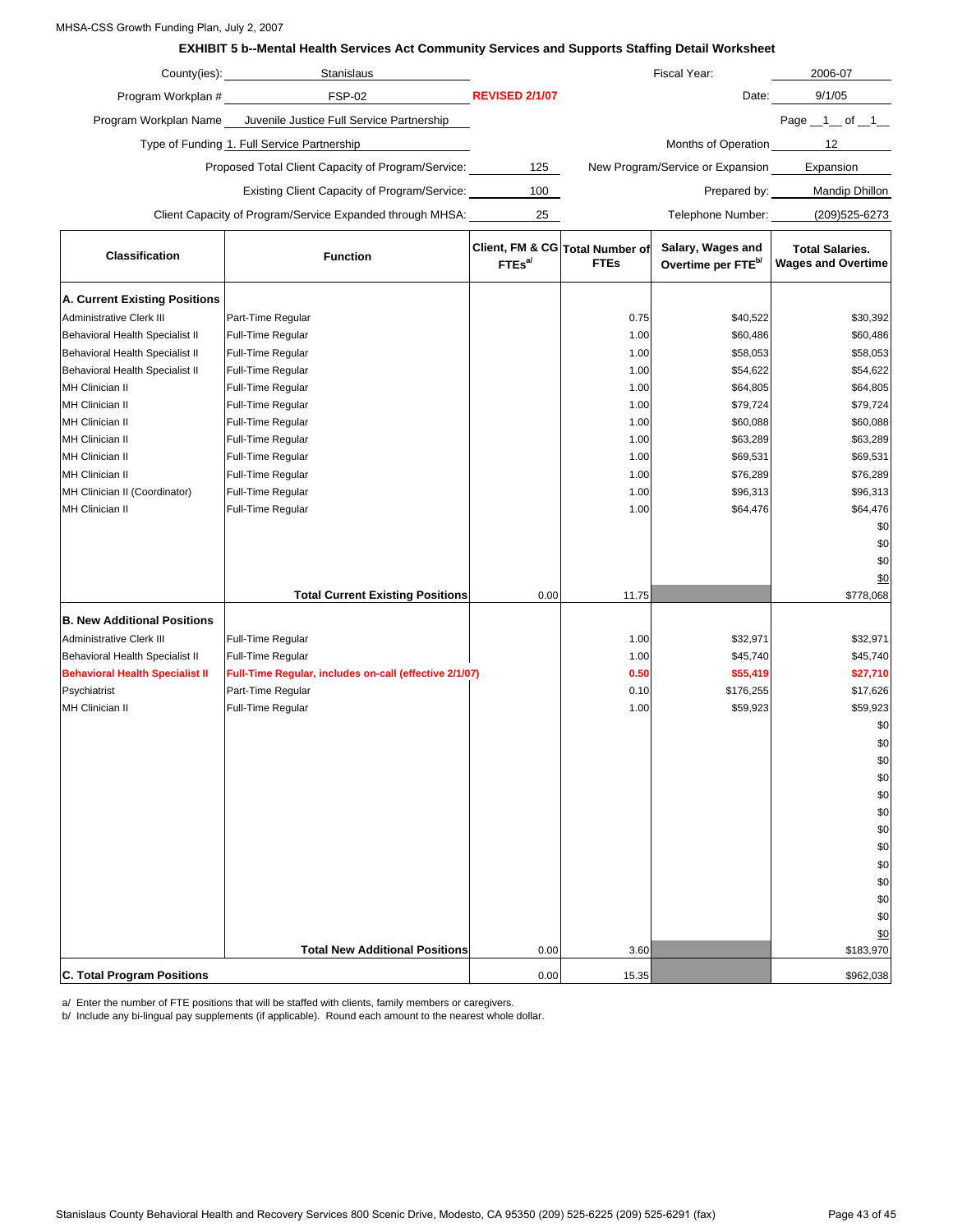| <b>Stanislaus County Behavioral Health &amp; Recovery Services</b><br>800 Scenic Drive, Modesto, CA 95350<br>209 525-6225 fax 209-525-6291<br>www.stanislausmhsa.com |                                                                                                                |  |  |  |  |  |  |  |
|----------------------------------------------------------------------------------------------------------------------------------------------------------------------|----------------------------------------------------------------------------------------------------------------|--|--|--|--|--|--|--|
| Mental Health Services Act (MHSA) / Prop. 63                                                                                                                         |                                                                                                                |  |  |  |  |  |  |  |
| <b>MHSA CSS Growth Funding Plan</b><br><b>30 Public Comment Form</b><br>June 1, 2007 – June 30, 2007                                                                 |                                                                                                                |  |  |  |  |  |  |  |
| PERSONAL INFORMATION                                                                                                                                                 |                                                                                                                |  |  |  |  |  |  |  |
|                                                                                                                                                                      |                                                                                                                |  |  |  |  |  |  |  |
|                                                                                                                                                                      |                                                                                                                |  |  |  |  |  |  |  |
|                                                                                                                                                                      |                                                                                                                |  |  |  |  |  |  |  |
| MY ROLE IN THE MENTAL HEALTH SYSTEM                                                                                                                                  |                                                                                                                |  |  |  |  |  |  |  |
| Client/Consumer<br><sub>_</sub> Family Member<br>Education<br><b>Social Services</b>                                                                                 | _ Service Provider<br>_ Law Enforcement/Criminal Justice<br>Probation<br>__ Other (specify) __________________ |  |  |  |  |  |  |  |
| WHAT DO YOU SEE AS THE STRENGTHS OF THE PLAN?                                                                                                                        |                                                                                                                |  |  |  |  |  |  |  |
| IF YOU HAVE CONCERNS ABOUT THE PLAN, PLEASE EXPLAIN.                                                                                                                 |                                                                                                                |  |  |  |  |  |  |  |
|                                                                                                                                                                      |                                                                                                                |  |  |  |  |  |  |  |